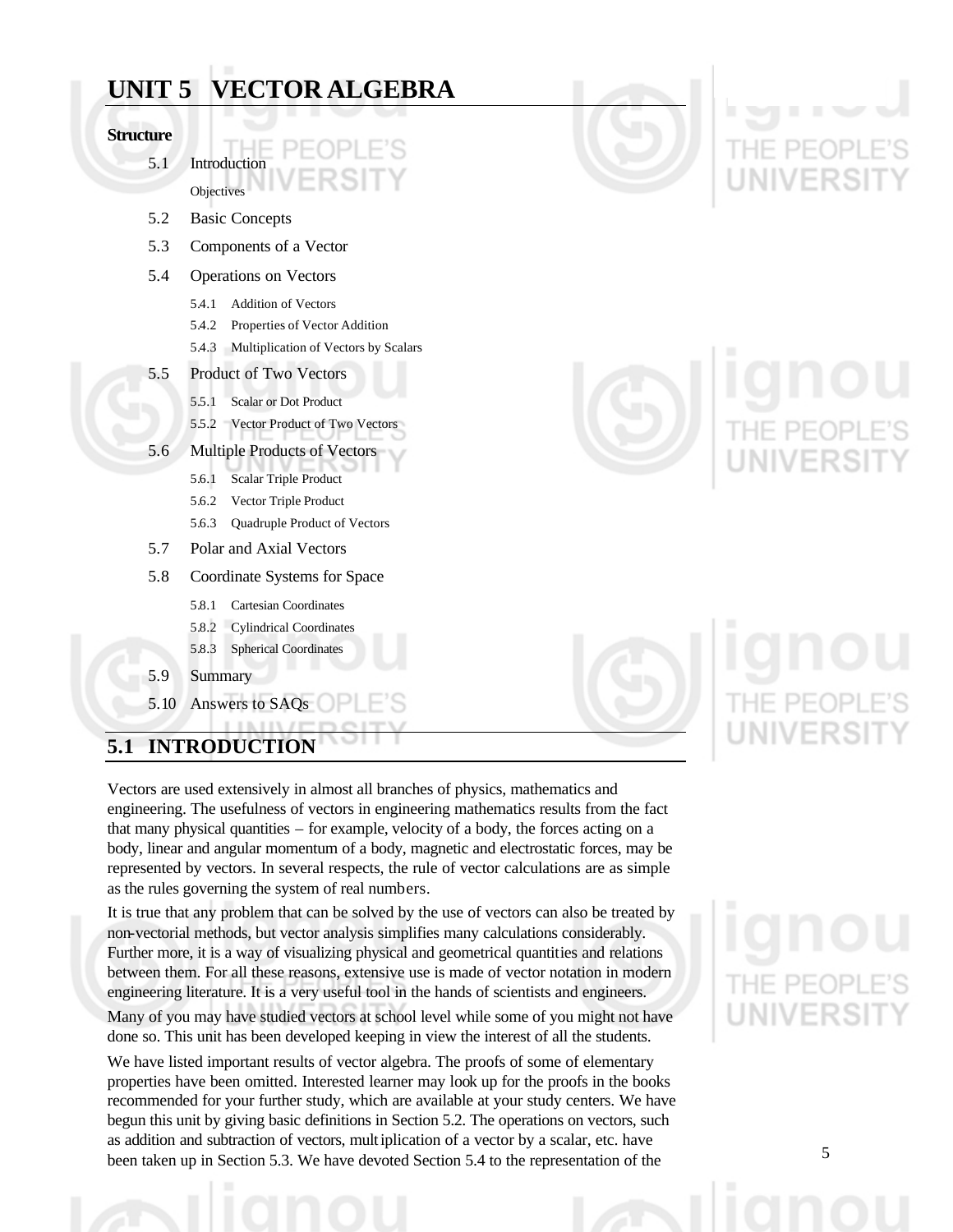vectors in component forms. Sections 5.5 and 5.6 have been used to discuss vector products. Polar and axial vectors as well as different coordinate systems for space have been taken up in Sections 5.7 and 5.8. We have given the geometrical and physical interpretations, wherever possible. In the following units we shall take up differentiation and integration of vectors.

### **Objectives**

After studying this unit you should be able to

- distinguish between scalars and vectors,
- define a null (or zero) vector, a unit vector, negative of a vector and equality of vectors,
- identify coinitial vectors, like and unlike vectors, free and unlike vectors, free and localized vectors, coplanar and co-linear vectors,
	- add and subtract vectors, graphically and analytically,
- multiply a vector by a scalar,
- define the system of linearly independent and dependent vectors,
- compute scalar and vector products of two vectors and give their geometrical interpretation,
- compute the scalar triple products and vector triple products and give their geometrical interpretation,
- compute quadruple product of vectors, and
- solve problems on the application of vector algebra.

# **5.2 BASIC CONCEPTS**

In physics, geometry or engineering mathematics, we come across physical quantities such as mass of a body, the charge of an electron, the specific heat of water, the resistance of a resistor, the diameter of a circle and the volume of a cube. With a suitable choice of units of measure, each of these quantities is described by a single number. Such a quantity is called a scalar. Length, temperature, time, density, frequency are some other familiar examples of scalars. Thus we may define a scalar as follows :

#### **Definition**

*A physical quantity is called a scalar if it can be completely specified by a single number* (*with a suitable choice of units of measure*).

On the other hand physical quantities like velocity, acceleration, displacement, momentum, force, electric field intensity, etc. are entities which cannot be specified by a single number. They require for their complete characterization the specification of a direction as well as a magnitude.

Figure 5.1 shows the force of attraction for the earth's motion around the sun. The instantaneous velocity of the earth may be represented by an arrow of suitable length and direction. This illustrates that velocity is characterized by a magnitude and a direction.



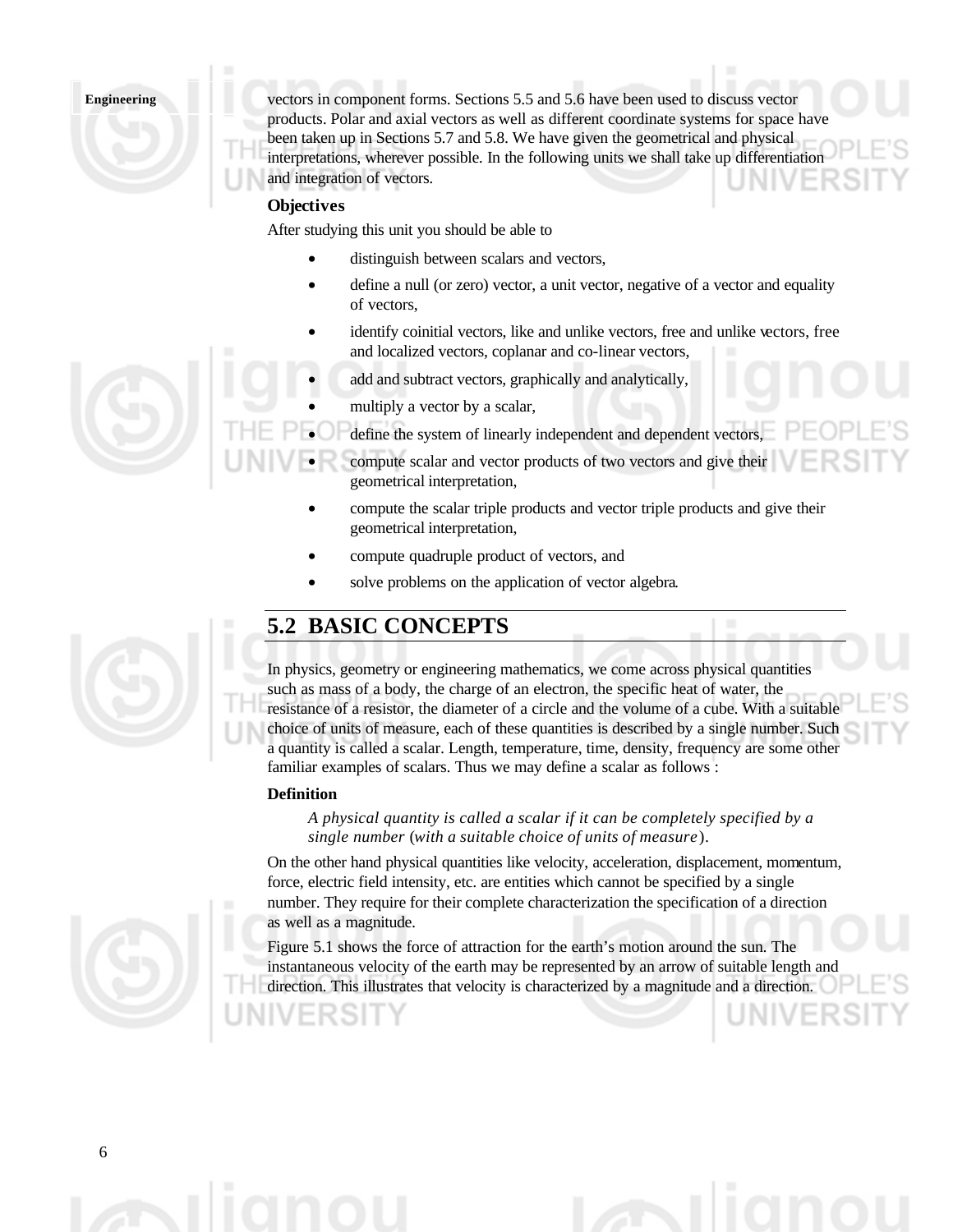#### **Figure 5.1 : Force and Velocity**

Figure 5.2 shows a displacement (without rotation) of a triangle in the plane. We may represent this displacement graphically by a directed line segment whose *initial point* is the original position of a point *P* of the given triangle and where *terminal point* is the new position *Q* of that point after displacement.

**Vector Algebra**



#### **Definition**

*Quantities, which are specified by a magnitude and a direction are called vector quantities*.

We know that a directed line segment is a line segment with an arrow-head showing direction (Figure 5.3).



**Figure 5.3 : Directed Line Segment** *AB*

#### A directed line segment is characterized by

#### **Length**

Length of directed line segment *AB* is the length of line segment *AB*.

#### **Support**

The support of a directed line segment *AB* is the line *P* of infinite length of which *AB* is a portion. It is also called *line of action* of that directed line segment.

#### **Sense**

The sense of a directed line segment *AB* is from its *tail or the initial point A* to its *head or the terminal point B.*

Thus we may also define a vector as follows.

*A directed line segment is called a vector. Its length is called the length or Euclidean norm or magnitude of the vector and its direction is called the direction of the vector.*

In Figure 5.3, the direction of directed line *AB* is from *A* to *B. The two end points of a directed line segments are not interchangeable* and you must think of directed line segments *AB* and *BA* as different.

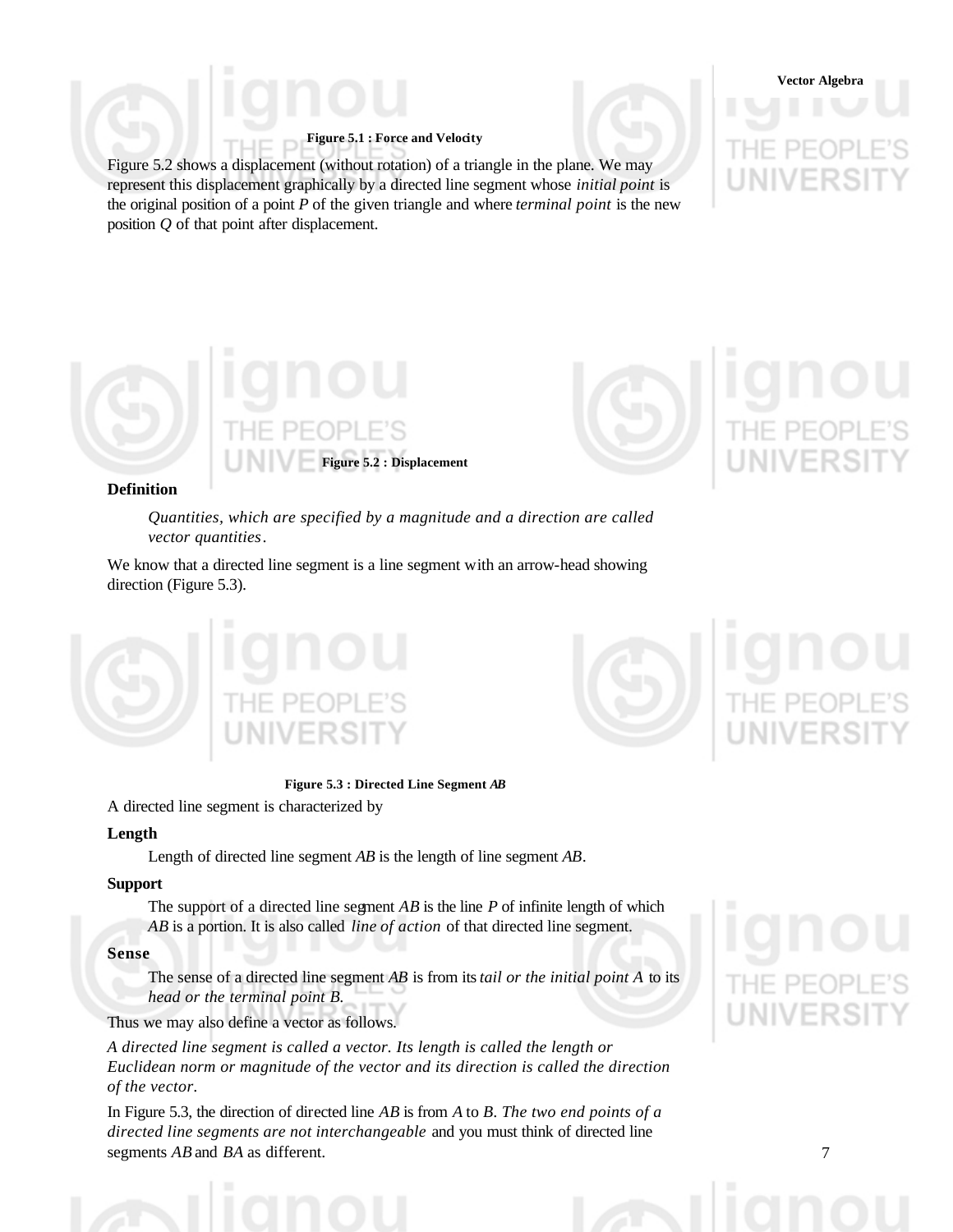From the definition of a vector, we see that a vector may be translated (displaced without rotation) or, in other words, its initial point may be chosen in an arbitrary fashion. Once we choose a certain point as the initial point of a given vector, the terminal point of the vector is uniquely determined.

For the sake of completeness, we mention that in physics there are situations where we want to impose the restrictions on the initial point of a vector. For example, in mechanics a force acting on a rigid body may be applied to any point of the body. This suggests the concept of *sliding vector*, which is defined as "*a vector where initial point can be any point on a straight line which is parallel to the vector.*" However, a force acting on an elastic body is a vector where initial point cannot be changed at all. In fact, it we choose another point of application of the force, the effect of the force will in general be different. This suggests the notion of a *bounded-vecto*r, whose definition is '*a vector having a certain fixed initial point* (*or point of application*)'*.*

When there is no restriction to choose the initial point of a vector, it is called a *free vector.* When there is restriction on the choice of a certain point as the initial point of a vector, then it is called a *localized vector.*

Throughout the block, we shall denote vectors by bold face letters, e.g., *v*, *a*, *F***,** etc. You rmoughout the block, we shall denote vectors by bold race letters, e.g.,  $v$ ,  $a$ ,  $r$ , etc. 10<br>may also denote vectors by drawing arrows above them. e.g.,  $\vec{v}$ ,  $\vec{a}$ ,  $\vec{F}$  or by drawing a line (straight or curly) below them, e.g.,  $v$ ,  $a$ ,  $F$  or  $v$ ,  $a$ ,  $F$ . The magnitude of vector  $v$  is denoted by  $|\mathbf{v}|$ , called modulus of  $\mathbf{v}$ , or by  $\mathbf{v}$  (a light letter in italics). In diagrams we shall show vectors as straight lines with arrowheads on them (as in Figure 5.3) and denote directed line segment *AB* as *AB.*

Before taking up the algebra of vectors, we state some definitions related to vectors.

# **Zero Vector or Null Vector**

A vector whose length is zero is called a Null or Zero Vector and is denoted by **0**.

Clearly, a null vector has no direction.

Thus  $a = AB$  is a null vector if and only if  $|a| = 0$ ,

 $|a|$ 

*a*

i.e., if and only if  $|AB| = 0$ , i.e., if and only if *A* and *B* coincide.

Any non-zero vector is called a *proper vector* or *simply vector*. **Unit Vector**

# *A vector whose length (modulus or magnitude) is unity is called a unit vector.*

Generally, a unit vector is denoted by a single letter with *a* cap '<sup> $\wedge$ </sup> over it.

Thus  $\hat{a}$  denotes a unit vector.

$$
\hat{a}=\frac{a}{|a|}.
$$

# **Co-initial Vectors**

Again

*All vectors having the same initial point are called co-initial vectors.*

Hence **AB, AC, AD** are all co-initial vectors.

# **Like and Unlike Vectors**

Vectors are said to be like if they have the same direction and unlike if the *have opposite directions* (*Figure 5.4*).

 $-$ 

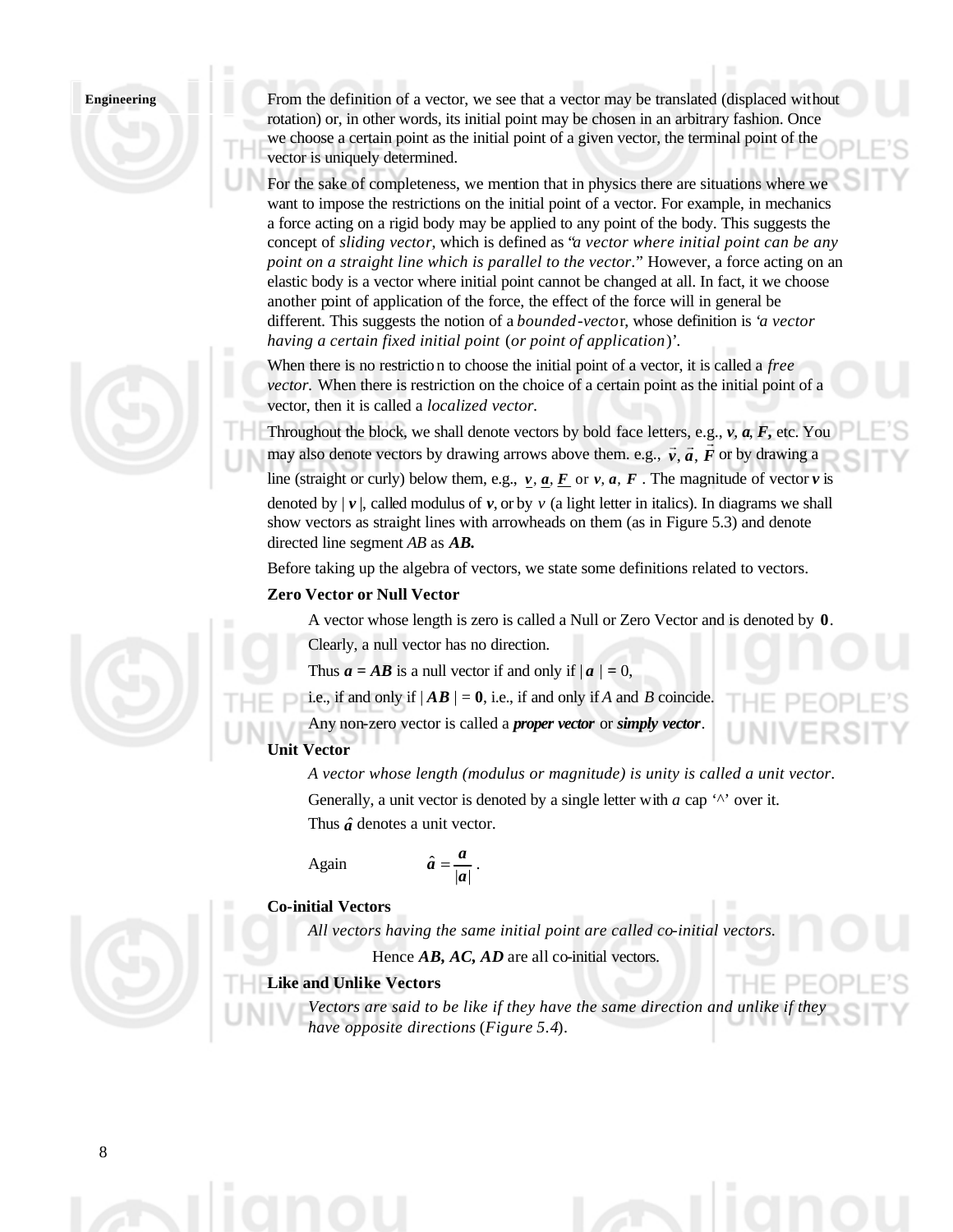

**Directions**

**Figure 5.4**

Both unlike and like vectors have the same line of action or have the lines of action parallel to one another; such vectors are also called *Collinear* or *Parallel Vectors.*

#### **Coplanar Vectors**

*Vectors are said to be coplanar if they are parallel to the same plane or they lie in the same plane.*

### **Negative of a Vector**

*A vector whose magnitude is the same as that of the given vector a but has the direction opposite to that of a is called the negative of a and is denoted by – a.*

Thus, if  $\overline{AB}$  represents the vector  $\overline{a}$ , then  $\overline{BA}$  represents the vector  $-\overline{a}$ .

It is evident that  $|a| = |-a|$ .

#### **Equal Vectors**

Two vectors are said to be equal if they have

- (i) the same length
- (ii) the same or parallel supports
- (iii) the same sense.

In Figure 5.5, the three vectors  $a, b, c$  represented by the directed line segments

*AB*, *CD*, *EF* respectively have different initial and terminal points but the same length, the same or parallel supports and the same sense and hence are equal.

We write  $a = b = c$  or  $AB = CD = EF$ 

**Vector Algebra**





Thus equal vectors may be represented by directed segment of equal length in the same sense along the same or parallel supports.

We may remark here that if  $AB = CD$  and  $AB$  and  $CD$  do not lie along the same line, then it is evident that *ABCD* is a parallelogram.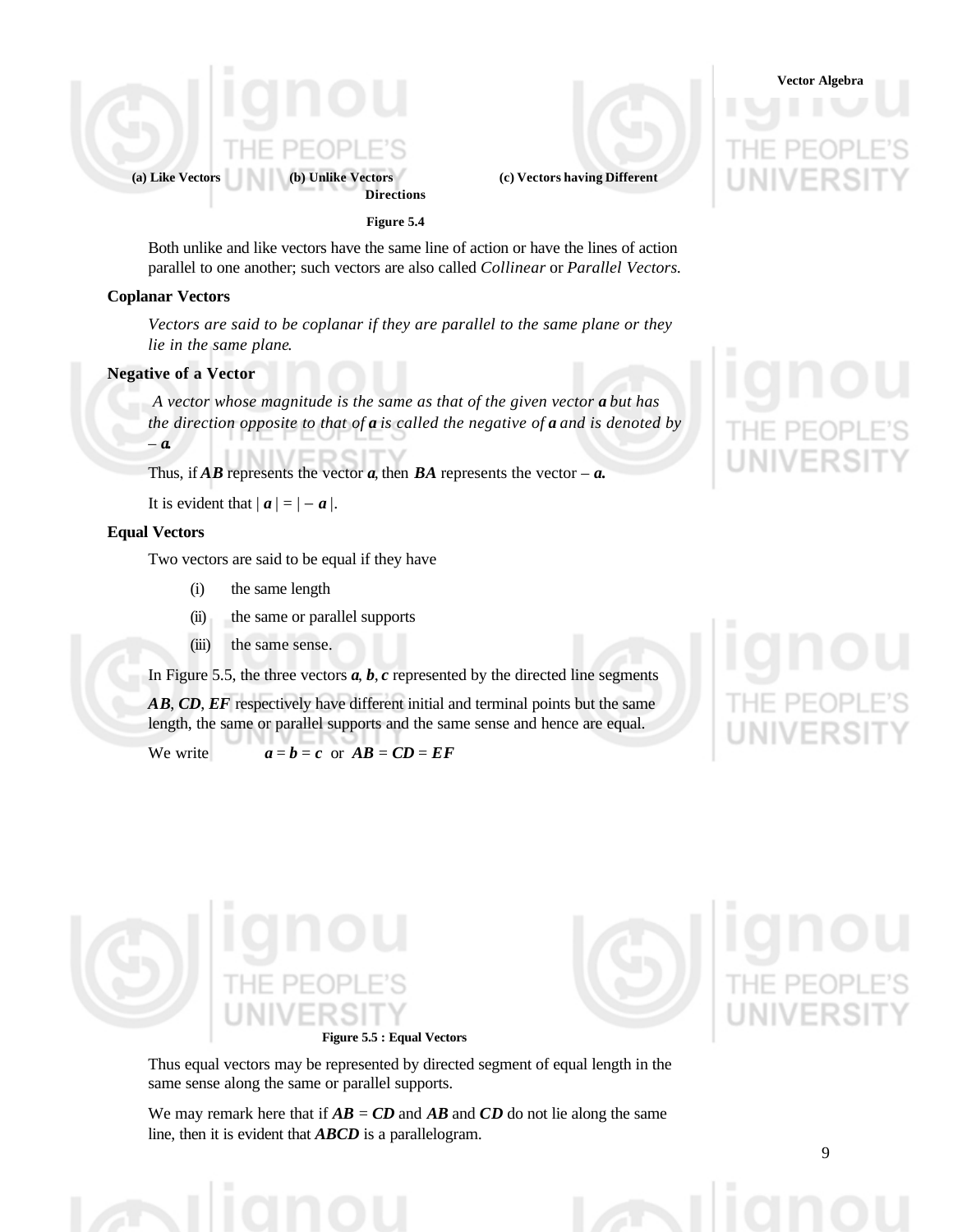Further, two vectors cannot be equal if

(i) they have different magnitudes, or

(ii) they have inclined supports, or

(iii) they have different senses.

Let us consider an example.

#### **Example 5.1**

*ABCDEF* is a regular hexagon. If  $P = AB$ ,  $Q = BC$  and  $R = CD$ , name the vectors represented by *AF*, *ED* and *FE*.

#### **Solution**

Since *ABCDEF* is a regular hexagon,





**LENTIN** UINI

## **Figure 5.6 : A Regular Hexagon**



Further sense of *AB* is the same as that of *ED,* sense of *BC* is the same as that of *FE* and sense of *CD* is the same as that of *AF.*

 $AB = ED, BC = FE$  and  $CD = AF$ 

Thus  $ED = P, FE = O$  and  $AF = R$ .

So far we have introduced vectors geometrically (using the notion of a directed line segment). We have defined vectors without referring them to any coordinate system. A point in three-dimensional space is a geometric object, but if we introduce a coordinate system, we may describe it by (or even regard it as) an ordered triple of numbers (called its coordinates). Similarly if we use a coordinate system, we may describe vectors in algebraic terms. This alternative way to represent the vectors is also termed as analytic, approach. In the next section, we shall discuss how to express a vector analytically, i.e. in terms of its components. We shall also give a new and precise way of defining vectors, which will be of practical use to you in the study of your other courses also.

**5.3 COMPONENTS OF A VECTOR**

Let us introduce a coordinate system in space whose axes are three mutually perpendicular straight lines. On all the three axes, we choose the same scale. Then the three unit points on the axes, whose coordinates are  $(1, 0, 0)$ ,  $(0, 1, 0)$  and  $(0, 0, 1)$ , have the same distance from the *origin,* the point of intersection of the axes. The rectangular coordinate system thus obtained is called a *Cartesian coordinate system* in space (refer Figure  $5.7(a)$ ).

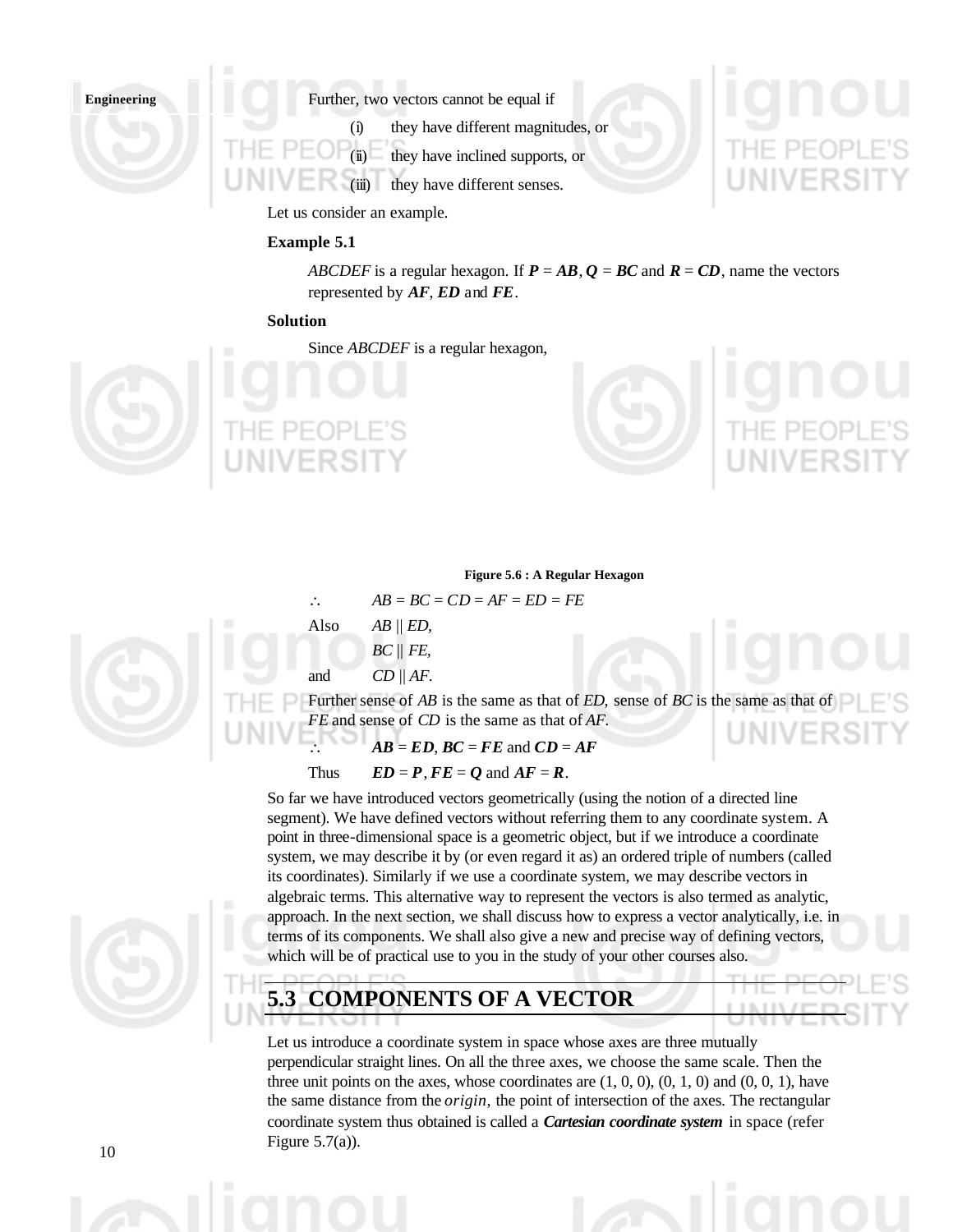



# **Vector Algebra**

**(a) Cartesian Coordinate System (b) Components of a Vector**

**Figure 5.7**

We now introduce a vector *a* obtained by directing a line segment *PQ* such that *P* is the initial point and *Q* is the terminal point (Figure 5.7(b)). Let  $(x_1, y_1, z_1)$  and  $(x_2, y_2, z_2)$  be the coordinates of the point *P* and *Q* respectively. Then the numbers

 $x_1, a_3 = z_2 - z_1$ 

$$
a_1 = x_2 - x_1, \ \ a_2 = y_2 -
$$
\n(5.1)

are called the *components* of the vector *a* with respect to that coordinate system.

By definition, the length or magnitude  $|a|$  of the vector *a* is the distance *PQ* and from equation (5.1) and the theorem of Pythagoras, it follows that

2 3

(5.2) 
$$
|\boldsymbol{a}| = \sqrt{a_1^2 + a_2^2 + a_3^2} \qquad \dots
$$

For instance, the vector  $\boldsymbol{a}$  with initial point  $\boldsymbol{P}$  : (3, 1, 4) and terminal point *Q* : (1, − 2, 4) has the components  $a_1 = 1 - 3 = -2$ ,  $a_2 = -2 - 1 = -3$ ,  $a_3 = 4 - 4 = 0$ <br>and the lenoth and the length

$$
|\boldsymbol{a}| = \sqrt{(-2)^2 + (-3)^2 + 0^2} = \sqrt{13}.
$$

Conversely, if  $\boldsymbol{a}$  has the components – 2, – 3 and 0 and if we choose the initial point of  $\boldsymbol{a}$ as  $(-1, 5, 8)$  then the corresponding terminal point is  $(-1 - 2, 5 - 3, 8 + 0)$ , i.e.,  $(-3, 2, 8)$ .

You may observe from Eq. (5.1) that if we choose the initial point of a vector to be the origin, then its components are equal to the coordinates of the terminal point and the vector is then called the *position vector* of the terminal point (with respect to our coordinate system) and is usually denoted by *r* (refer Figure 5.8).



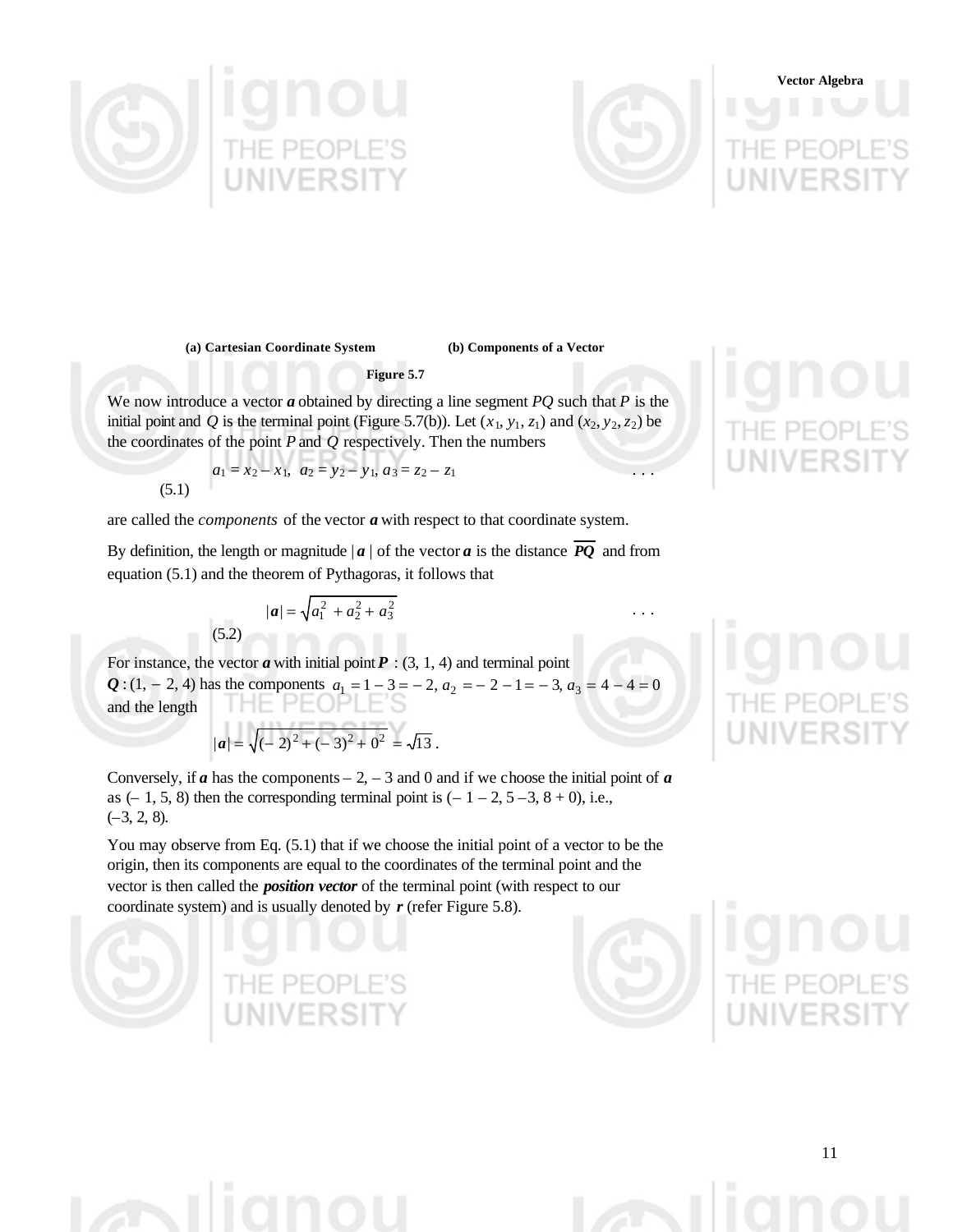

**Figure 5.8 : Position Vector** *r* **of a Point**  $A(x, y, z)$ 

$$
= \overline{OM} + \overline{MA_0} + \overline{A_0} \overline{A}
$$

$$
= x\hat{i} + y\hat{j} + z\hat{k}
$$

where,  $\hat{i}$ ,  $\hat{j}$ ,  $\hat{k}$  are unit vectors parallel to the axes of *x*, *y*, *z* respectively.

The vector  $\hat{i}$ ,  $\hat{j}$ ,  $\hat{k}$  are mutually perpendicular.

We see that  $r = \overline{OA}$ 

From Eq. (5.1), we can also see that the components  $a_1, a_2, a_3$  of the vector  $\boldsymbol{a}$  are independent of the choice of initial point of *a.*

This is because if we translate (displace without rotation) *a* then corresponding coordinates of *P* and *Q* are altered by the same amount.

Hence, given a fixed Cartesian coordinate system, each vector is uniquely determined by the ordered triple of its components w.r.t. that coordinate system.

We may introduce the *null vector* or *zero vector* **O** as the vector with components 0, 0, 0.

Further two vectors *a* and *b* are *equal* if and only if corresponding components of these vectors are equal. Consequently, a vector equation.

*a* = *b*

is equivalent to three equations for the components of *a* and *b*, i.e.,

$$
a_1 = b_1, a_2 = b_2, a_3 = b_3,
$$

where the components  $a_1, a_2, a_3$  of **a** and  $b_1, b_2, b_3$  of **b** refer to the same Cartesian coordinate system.

From Eq. (5.1), you may note that  $a_1, a_2, a_3$  are the projections of *a* on coordinates axes as

$$
\mathbf{a} = a_1 \hat{\mathbf{i}} + a_2 \hat{\mathbf{j}} + a_3 \hat{\mathbf{k}}
$$

In Figure 5.7(b), if α, β, γ are the angles which *PQ* makes with the three axes, then

$$
a_1 = |a| \cos \alpha, a_2 = |a| \cos \beta, a_3 = |a| \cos \gamma
$$

The three angles  $\alpha$ ,  $\beta$ ,  $\gamma$  which any vector makes with the three coordinate axes are called *direction angles* and the cosines of these angles are called *direction cosines.* Let us now consider an example.

## **Example 5.2**

If cos α, cos β, cos γ are the direction cosines of *r*, show that

$$
\hat{r} = \frac{r}{|r|} = \cos \alpha \,\hat{i} + \cos \beta \,\hat{j} + \cos \gamma \,\hat{k}
$$

#### **Solution**

Let the position vector of a point with coordinates  $(x, y, z)$  be  $r$ , so that  $x, y, z$  are the projections of *r* on the coordinate axes.





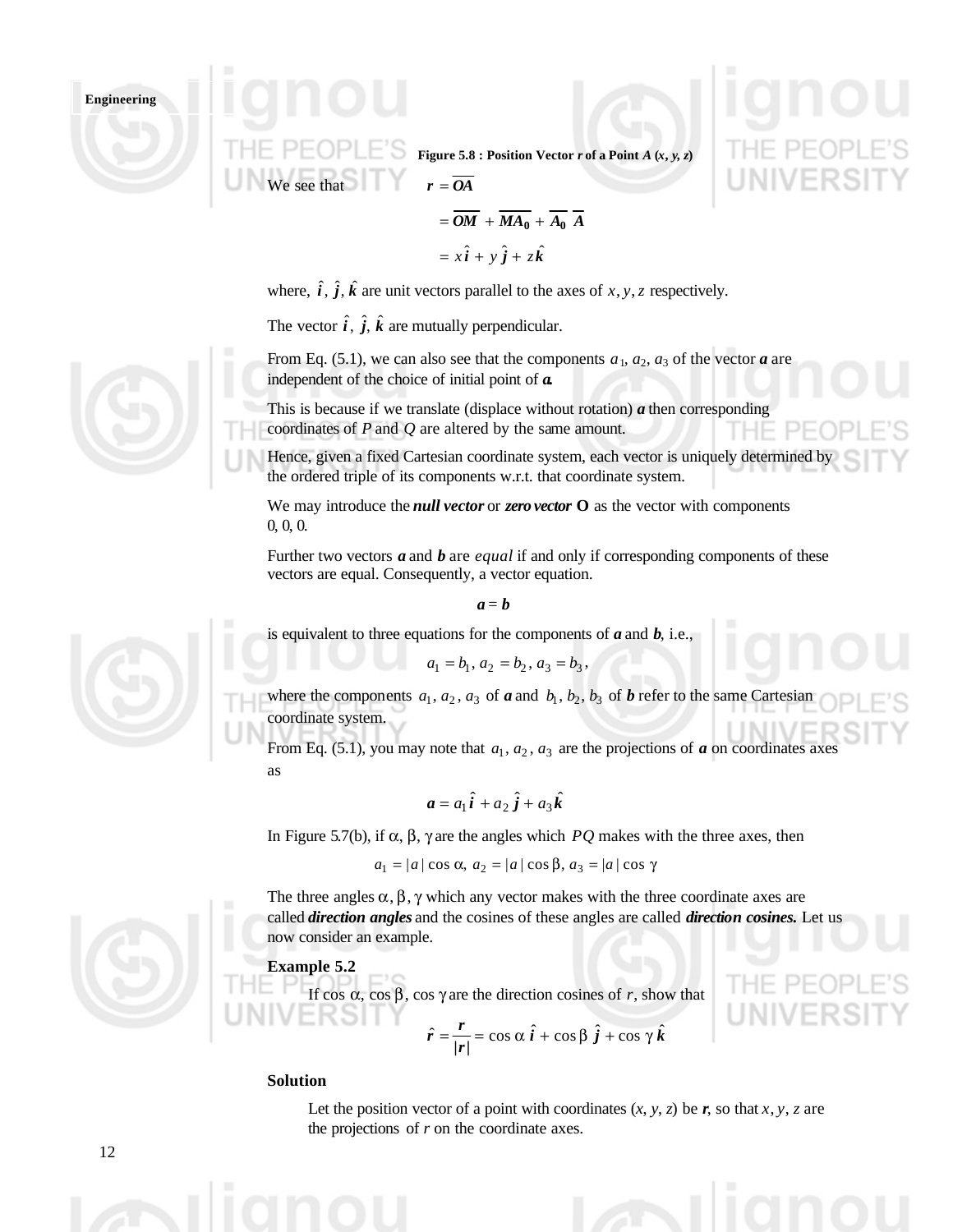$$
\therefore \text{ We have } \mathbf{r} = x\hat{\mathbf{i}} + y\hat{\mathbf{j}} + z\hat{\mathbf{k}}
$$
  
Also  

$$
x = |\mathbf{r}| \cos \alpha, y = |\mathbf{r}| \cos \beta, z = |\mathbf{r}| \cos \gamma
$$
  

$$
\therefore \qquad \qquad \text{THE PEDPL}
$$
  

$$
\Rightarrow \qquad \qquad \frac{\mathbf{r}}{|\mathbf{r}|} = \hat{\mathbf{r}} = \cos \alpha \hat{\mathbf{i}} + \cos \beta \hat{\mathbf{j}} + \cos \gamma \hat{\mathbf{k}}
$$
  

$$
\Rightarrow \qquad \frac{\mathbf{r}}{|\mathbf{r}|} = \hat{\mathbf{r}} = \cos \alpha \hat{\mathbf{i}} + \cos \beta \hat{\mathbf{j}} + \cos \gamma \hat{\mathbf{k}}
$$



You may now try the following exercises.

## **SAQ 1**

- (a) If  $P(3, -2, 1)$  and  $Q(1, 2, -4)$  are the initial and terminal points respectively of a vector  $\boldsymbol{a}$ , find the components of  $\boldsymbol{a}$  and  $|\boldsymbol{a}|$ .
- $(b)$ 2  $, 1, \frac{3}{5}$ 2  $\frac{1}{2}$ , 1,  $\frac{3}{2}$  are the components of a vector *a* and  $P = \left(-\frac{1}{2}, 1, \frac{1}{2}\right)$  $\overline{1}$  $\left(-\frac{1}{2},1,\frac{1}{2}\right)$ l  $=\left(-\frac{1}{2}, 1, \frac{1}{2}\right)$  $, 1, \frac{1}{2}$ 2  $P = \left(-\frac{1}{2}, 1, \frac{1}{2}\right)$  is a particular initial point of *a*, find the corresponding terminal point and the length of *a*.

We now introduce algebraic operations for vectors in the next section. These operations help us to do various calculations with the vectors.

# **5.4 OPERATIONS ON VECTORS**

By 'algebraic operations on vectors', we mean various ways of combining vectors and scalars, satisfying different laws, called **laws of calculations**. Let us take this one by one.

# **5.4.1 Addition of Vectors**

The motivation for addition of two vectors is provided by displacements. Also, experiments show that the resultant of two forces can be determined by the familiar parallelogram law or by the triangle law. We now define addition of vectors and their properties.

ΓC

Let *a* and *b* be two vectors. Let the vector *a* be the directed line segment *AB* and the vector  $\boldsymbol{b}$  be the directed segment  $\boldsymbol{BC}$  (so that the terminal point  $\boldsymbol{B}$  of  $\boldsymbol{a}$  is the initial point of *b*) (Figure 5.9). Then the directed line segment *AC* (i.e., *AC)* represents the sum (or resultant) of  $\boldsymbol{a}$  and  $\boldsymbol{b}$  and is written as  $\boldsymbol{a} + \boldsymbol{b}$ .







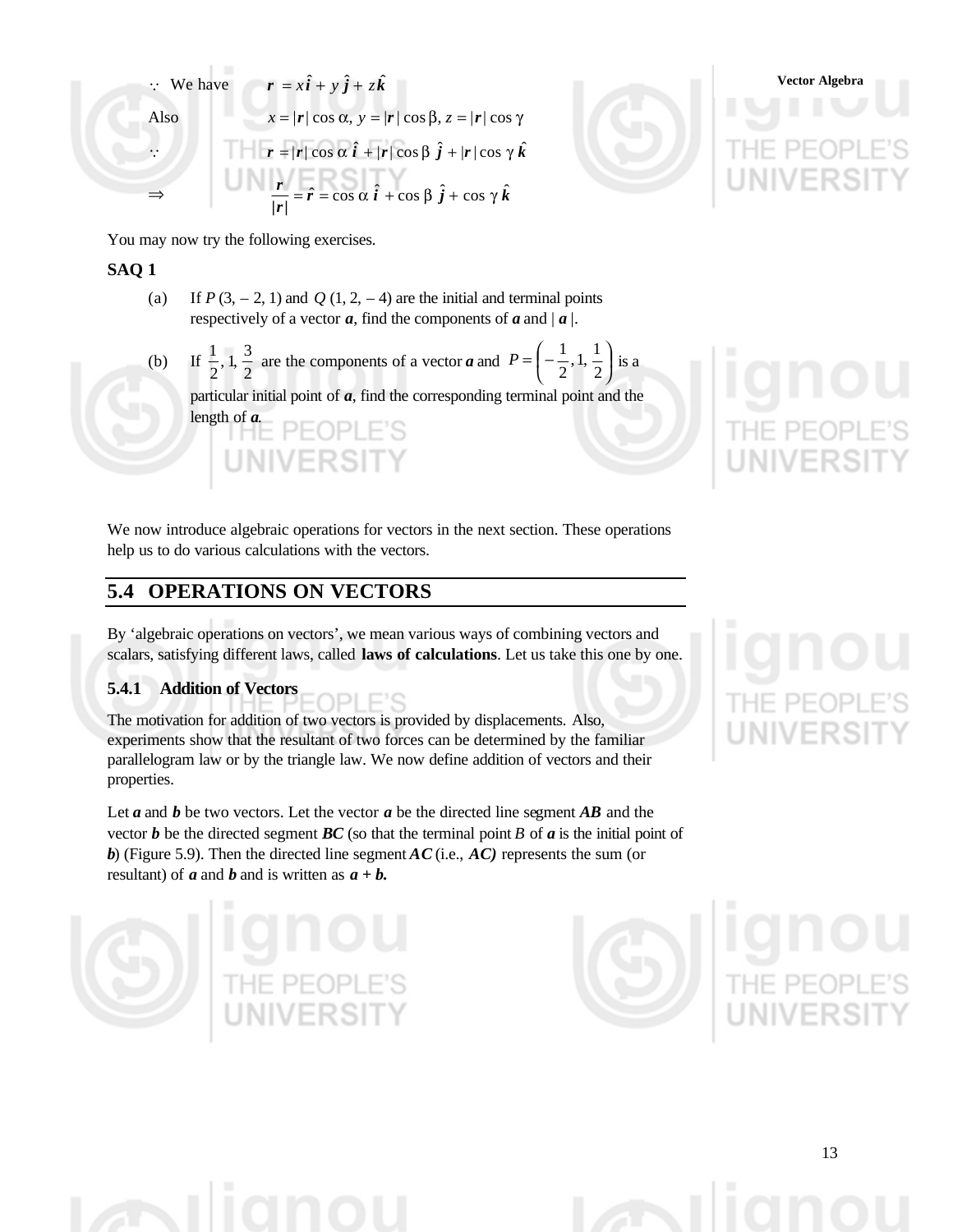#### **Figure 5.9 : Addition of Two Vectors**

Thus  $AC = AB + BC = a + b$ .

The Method of drawing a triangle in order to define the vector sum  $(a + b)$  is called *triangle law of addition of two vectors,* which states as follows :

If two vectors are represented by two sides of a triangle, taken in order, then their sum (or resultant) is represented by the third side of the triangle taken in the reverse order.

Since any side of a triangle is less than the sum of the other two sides of the triangle; hence modulus of *AC* is less than the sum of module of *AB* and *BC*.

It may be noted that the vector sum does not depend upon the choice of initial point of the vector as can be seen from Figure 5.10.

If in some fixed coordinate system, *a* has the components  $a_1$ ,  $a_2$ ,  $a_3$  and *b* has the components  $b_1$ ,  $b_2$ ,  $b_3$ , then the components  $c_1$ ,  $c_2$ ,  $c_3$  of the sum vector  $c = a + b$  are obtained by the addition of corresponding components of *a* and *b*; thus

 $c_1 = a_1 + b_1, c_2 = a_2 + b_2, c_3 = a_3 + a_3$ (5.3)





**Figure 5.10 : Vector Sum is Independent of Initial Point** This fact is represented in Figure 5.11 in the case of plane. In space the situation is similar.HF.



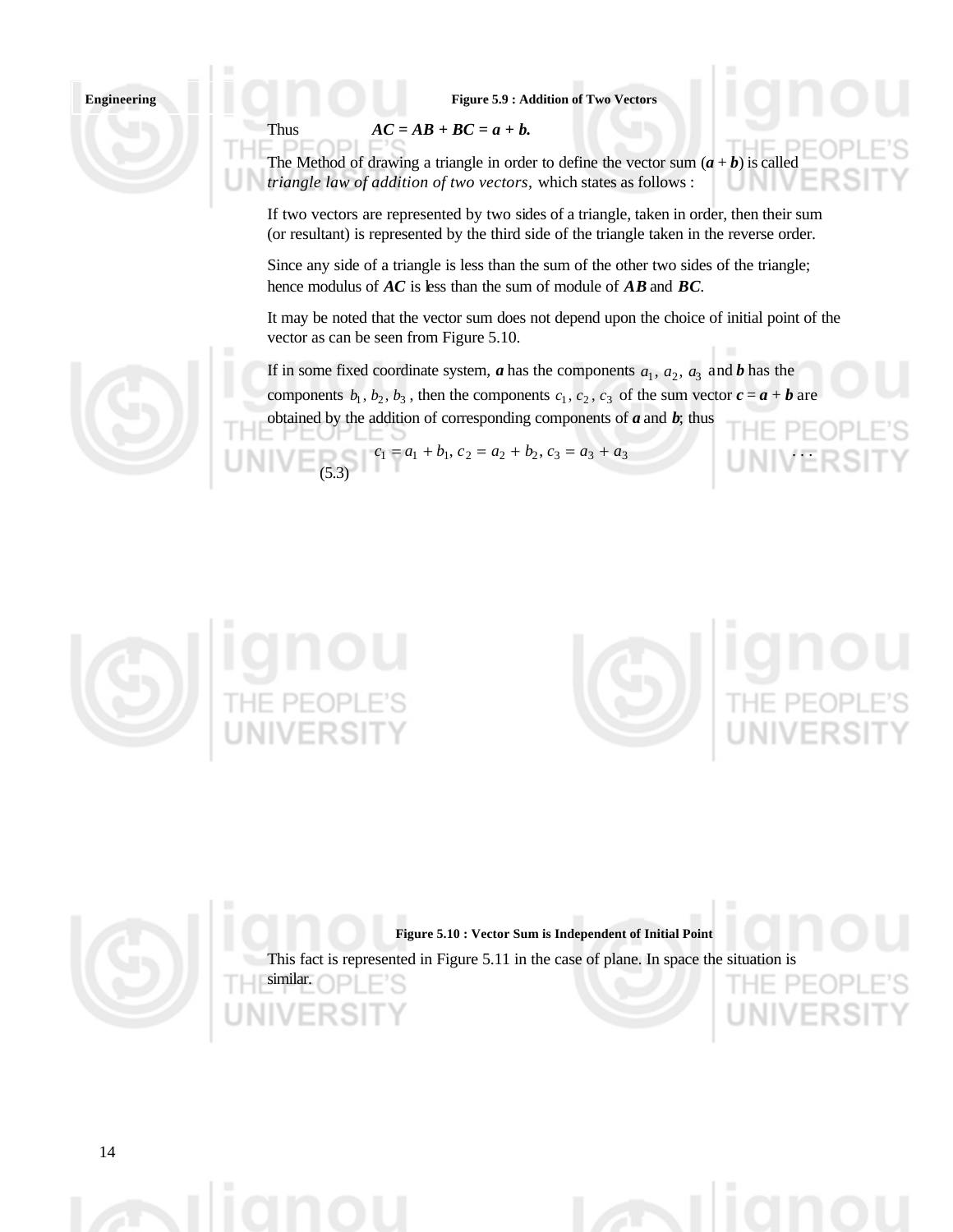



**Figure 5.11 : Vector Addition in Terms of Components in a Plane**

#### **5.4.2 Properties of Vector Addition**

From the definition of vector addition and using Eq. (5.3), it can be shown that vector addition has the following properties.

### **Vector Addition is Commutative**

If *a* and *b* are any two vectors, then

Let  $OA = a$  and  $AB = b$  (Figure 5.12)



(5.4)

 $a + b = b + a$ 





$$
OB = OC + CB
$$
  
=  $b + a$   
(5.5)  
From Eqs. (5.4) and (5.5), we have  
 $a + b = b + a$ 





**Figure 5.12 : Commutative Vector Addition**

#### **Vector Addition is Associative**

If  $a, b, c$  are any three vectors, then

$$
a+(b+c)=(a+b)+c
$$

Above equation can be easily verified from Figure 5.13.



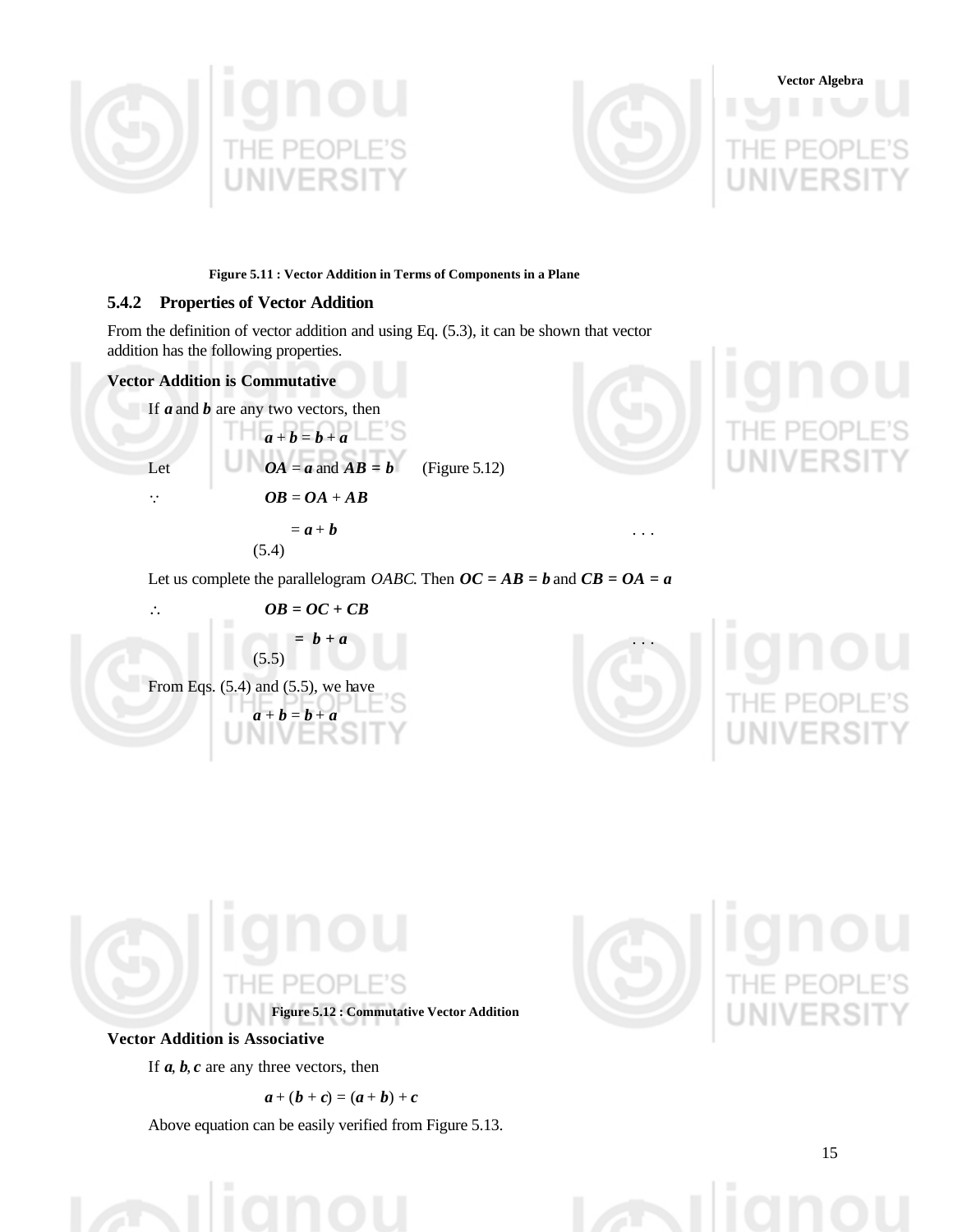Note that the sum of three vectors  $a$ ,  $b$ ,  $c$  is independent of the order in which they are added and is written as

**a + b + c**





#### **Figure 5.13 : Associative Law of Vector Addition**

**Existence of Additive Identity**

For any vector *a*,

$$
a+0=a=0+a,
$$

where  $\theta$  is a null (or zero) vector.

Thus 0 is called additive identity of vector addition.

## **Existence of Additive Inverse**

For any vector  $a$ , there exists another vector –  $a$  such that

 $a + (-a) = 0$ ,

where –  $\boldsymbol{a}$  denotes the vector having the length  $|\boldsymbol{a}|$  and the direction opposite to that of *a*.

In view of the above property, the vector  $(-a)$  is called the additive inverse of vector *a*.

Let us take an example from geometry to illustrate the use of vector addition.

#### **Example 5.3**

Show that the sum of three vectors determined by the medians of a triangle directed from the vertices is zero.est



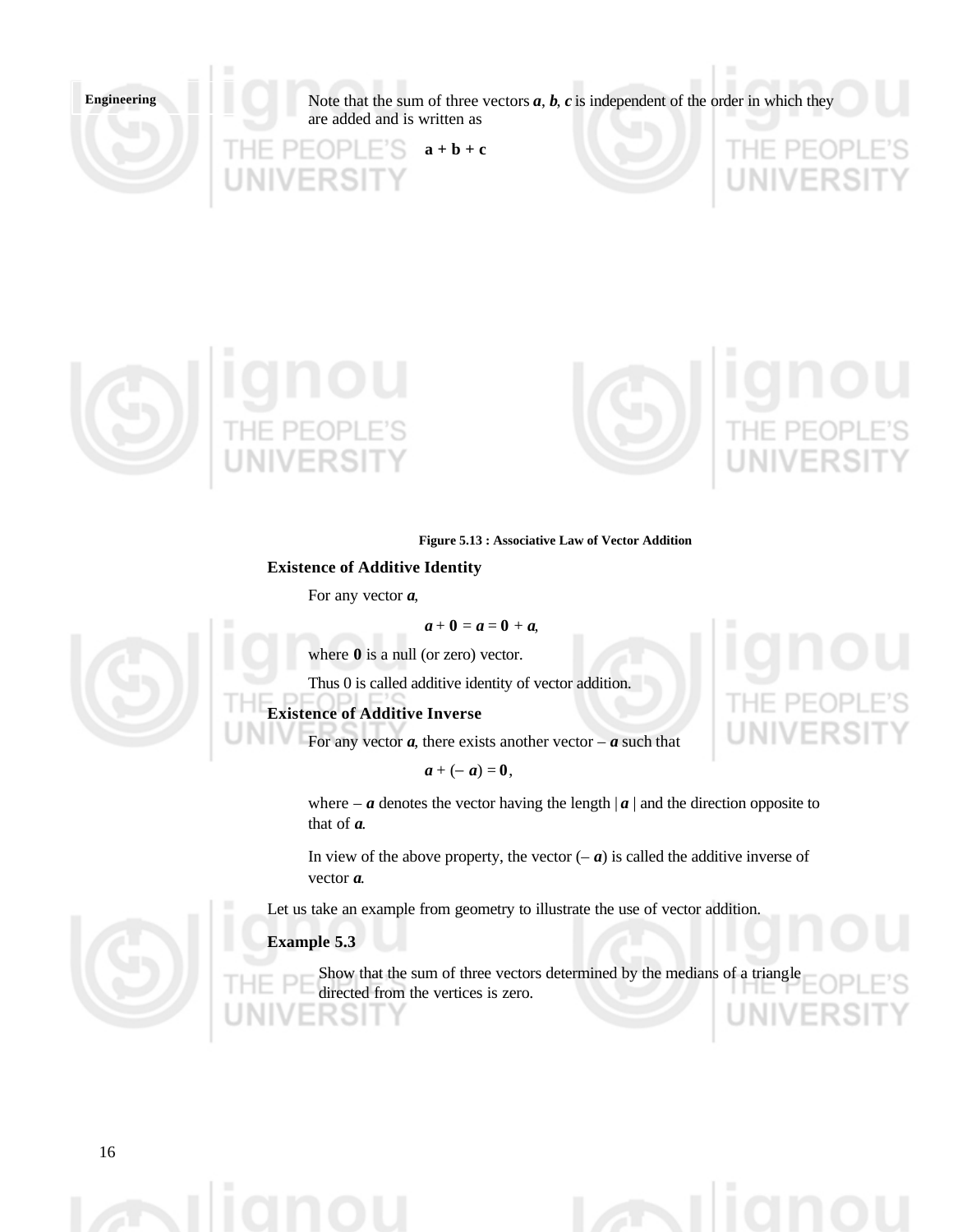



#### **Solution**

In ∆ *ABC*, *AD*, *BE*, and *CF* are the median.

Now *AD + BE + CF*

 $= (AB + BD) + (BC + CE) + (CA + AF)$  $= AB + BC + CA + \frac{1}{2} BC + \frac{1}{2} CA + \frac{1}{2} AB$ 2 1 2 1 2  $= AB + BC + CA + \frac{1}{2} BC + \frac{1}{2} CA +$  $= \frac{3}{2}(AB + BC + CA)$ 2  $=\frac{3}{2}(AB+BC+CA)$  ... (5.6)

By triangle law of addition,

 $AB + BC = AC$ 

*AD* + *BE* + *CF*

From Eqs.  $(5.6)$  and  $(5.7)$ , we get

$$
= \frac{3}{2}(AC + CA)
$$
  

$$
= \frac{3}{2}[AC + (-AC)]
$$
  

You may now attempt the following exercise.

#### **SAQ 2**

Show that the sum of vectors represented by the sides *AB* and *DC* of any quadrilateral *ABCD* is equal to the sum of the vectors represented by the diagonals *AC* and *DB.*





It may be mentioned that associative law of vector addition is true even if *PQRS*, as shown in Figure 5.13, is a skew quadrilateral (i.e., when *a*, *b*, *c* are non-coplanar vectors).

Further, instead of  $a + a$ , we also write  $2a$ . This and the notion- $a$  suggests that we define the second algebraic operation for vectors viz., the multiplication of a vector by an arbitrary real number (called a scalar).

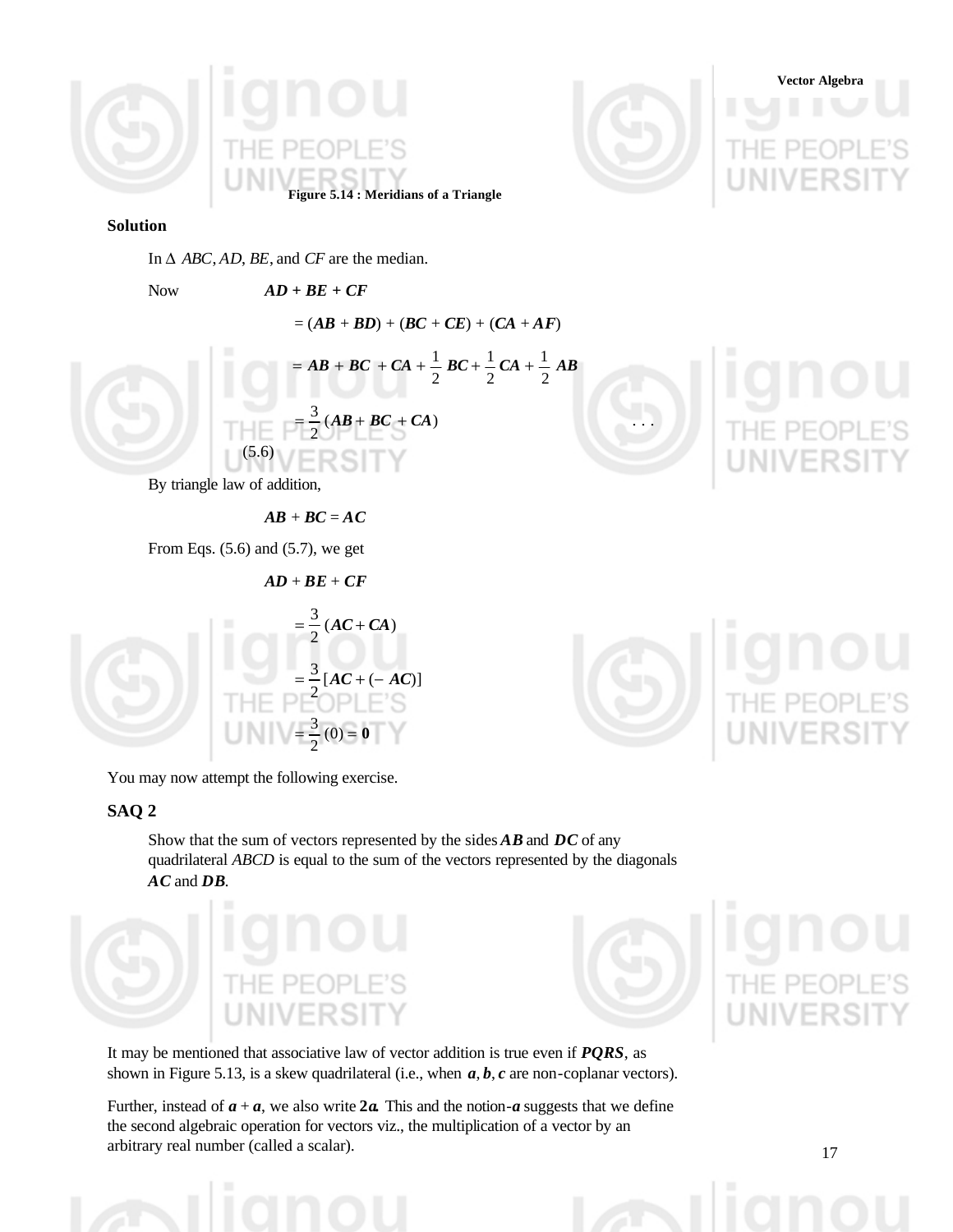#### **5.4.3 Multiplication of Vectors by Scalars**

Let  $\boldsymbol{a}$  be any vector and  $\boldsymbol{m}$  be any given scalar. Then the vector  $\boldsymbol{m}$   $\boldsymbol{a}$  (product of and scalar *m*) is a vector whose

(i) magnitude 
$$
|m \mathbf{a}| = |m|
$$
. |  $\mathbf{a}|$ 

$$
= m | a | if m \ge 0
$$

$$
=-m|\mathbf{a}| \text{ if } m<0
$$

- (ii) support is the same or parallel to that of support of *a* if  $a \neq 0$  and  $m > 0$ , and
- (iii) *ma* has the direction of vector *a* if  $a \neq 0$  and  $m > 0$  and *ma* has the direction opposite to vector  $a$  if  $a \neq 0$  and  $m < 0$ .

Further, if  $a = 0$  or  $m = 0$  (or both), then  $ma = 0$ . Geometrically, we can represent ma as follows :

Let  $AB = a$ , then  $AC = ma$  if  $m > 0$ . Here we choose the point *C* on *AB* on the same side of *A* as *B* (see Figure 5 .15(a)).

Now if  $m < 0$  and  $AB = a$ , then  $AC = ma$  where we have choosen the point *C* on *AB* on the side of *A* opposite to that of  $\bf{B}$  (Figure 5.15(b)).

#### **(a)**

## **(b) Figure 5.15**

Further, if *a* has the component  $a_1, a_2, a_3$ , then *ma* has the components  $ma_1$ ,  $ma_2$ ,  $ma_3$ (w.r.t. the same coordinate system).

Multiplication of a vector by a scalar helps us to define linearly dependent and independent vectors, which we take up next.

#### **Linearly Dependent and Independent Vectors**

Two non-zero vectors *a* and *b* are said to be *linearly dependent* if there exists a scalar  $t \neq 0$ ) such that

 $a = t b$ 

Thus two vectors can be linearly dependent if and only if the vectors *a* and *b* are parallel. Further, if  $a = AB$  and  $b = BC$ , then  $a$  and  $b$  are linearly dependent if and only if  $A, B, C$ lie in a straight line.

If the vectors *a* and *b* are not linearly dependent, they are said to be *linearly independent* and in this case *a* and *b* are not parallel vectors.

From the definition, we have the following *properties of multiplication of a vector by a scalar.*





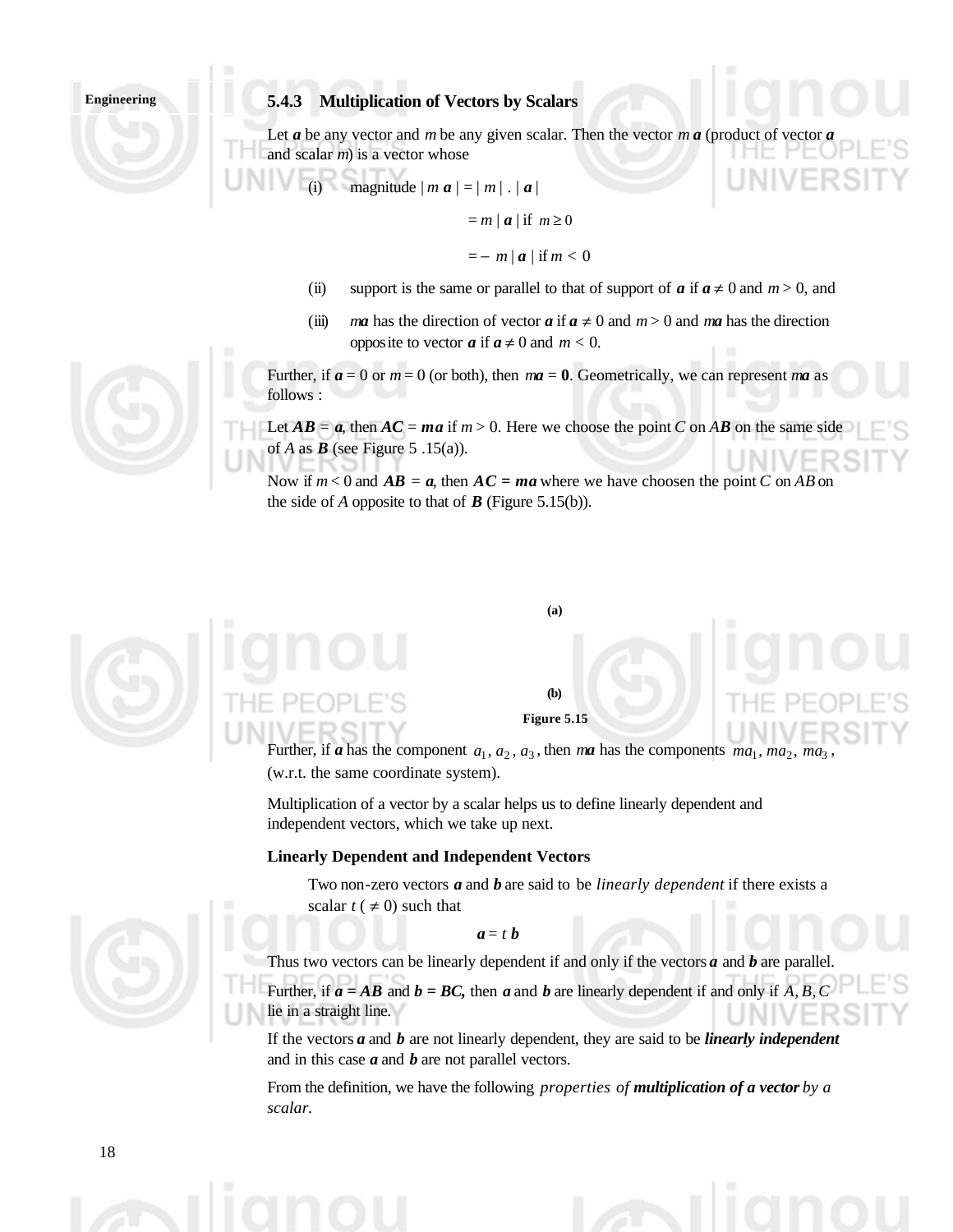



# **Vector Algebra**

**Figure 5.16**

\n- (i) 
$$
m(a + b) = ma + mb
$$
 Here  $OA' = ma$  and  $A'B' = mb$
\n- $\therefore$   $OB' = ma + mb$
\n- Also  $OB' = m(a + b)$
\n- (ii)  $(m + n)a = ma + na$  (Distributive law)
\n- (iii)  $m(n a) = (mn) a = mna$  (Associative Law)
\n- (iv)  $1a = a$  (Existence of multiplicative identity)
\n- (v)  $0a = a$
\n

(vi)  $(-1) a = -a$ 

Also if  $\hat{a}$  is the unit vector, then

$$
a = |a| \hat{a}
$$
 and  $\hat{a} = \frac{a}{|a|}$ .

Let us take up some examples to illustrate the above properties.

**Example 5.4**

If *a* is a non-zero vector, find a scalar  $\lambda$  such that  $|\lambda a| = 1$ .

## **Solution**

We have to determine  $\lambda$  such that

$$
|\lambda a| = 1
$$
  
\n
$$
\Rightarrow |\lambda| |a| = 1
$$

 $|a|$ 

 $\lambda = \pm$ 

 $|a|$ 1

$$
|\lambda| = \frac{1}{|a|} \; (\because \; a \; \text{ is non-zero, } \because |a| \neq 0 \;)
$$

⇒

⇒

The + sign is to be taken when  $\lambda > 0$  and the – sign is to be taken when  $\lambda < 0$ .

## **Example 5.5**

Show that the vectors  $a = \hat{i} + 2\hat{j} + \hat{k}$ ,  $b = 3\hat{k}$  and  $c = 2\hat{i} + 4\hat{j}$  constitute a linearly dependent set.

## **Solution**

Here 
$$
c = 2\hat{i} + 4\hat{j}
$$





19

ERSI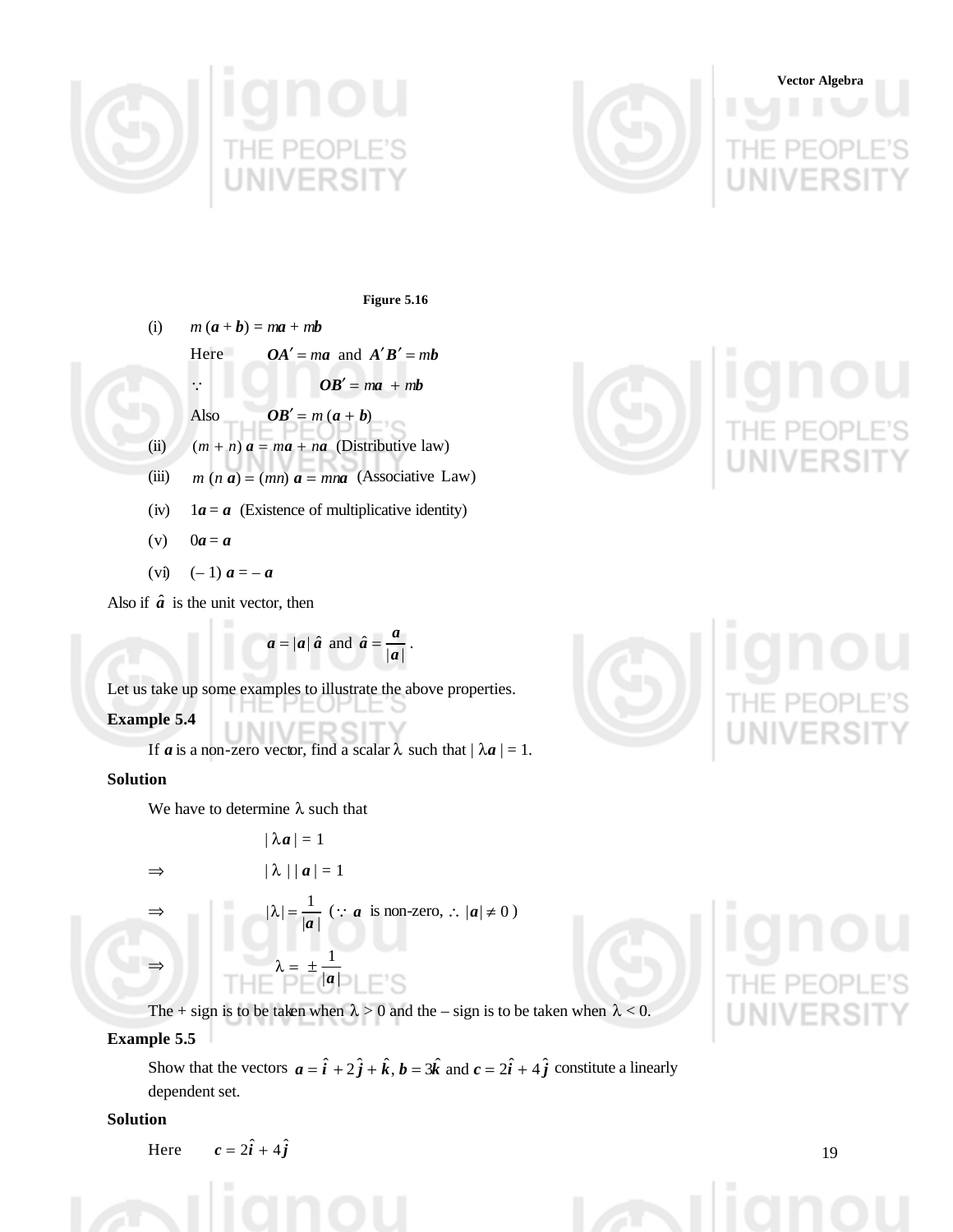





Hence the vectors  $a, b, c$  as given here, constitute a linearly dependent set. We can now define the difference of two vectors.

### **Difference of Two Vectors**

The difference  $\mathbf{a} - \mathbf{b}$  of two vectors is defined as the sum  $\mathbf{a} + (-\mathbf{b})$ , where  $(-\mathbf{b})$  is the negative of **b**. We can geometrically represent the difference  $\mathbf{a} - \mathbf{b}$  as in Figure 5.17.

It is evident that







**Figure 5.17 : Difference of Two Vectors**

If two vectors are given in their component forms then to obtain their difference, subtract the vectors component wise.

For example, if

$$
\boldsymbol{a} = a_1 \hat{\boldsymbol{i}} + a_2 \hat{\boldsymbol{j}} + a_3 \hat{\boldsymbol{k}}
$$

 $a - a = 0$  $a - 0 = a$ 

and 
$$
\boldsymbol{b} = b_1 \hat{\boldsymbol{i}} + b_2 \hat{\boldsymbol{j}} + b_3 \hat{\boldsymbol{k}}
$$

then 
$$
\mathbf{a} - \mathbf{b} = (a_1 - b_1) \hat{\mathbf{i}} + (a_2 - b_2) \hat{\mathbf{j}} + (a_3 - b_3) \hat{\mathbf{k}}
$$

Let us take a few examples.

## **Example 5.6**

If the sum of two unit vectors is a unit vector, prove that the magnitude of their difference is  $\sqrt{3}$ .

## **Solution**

Let *OA* and *AB* be two unit vectors  $\hat{a}$  and  $\hat{b}$ .

Then by triangle law of addition,

 $\hat{a} + \hat{b} = OB$ 

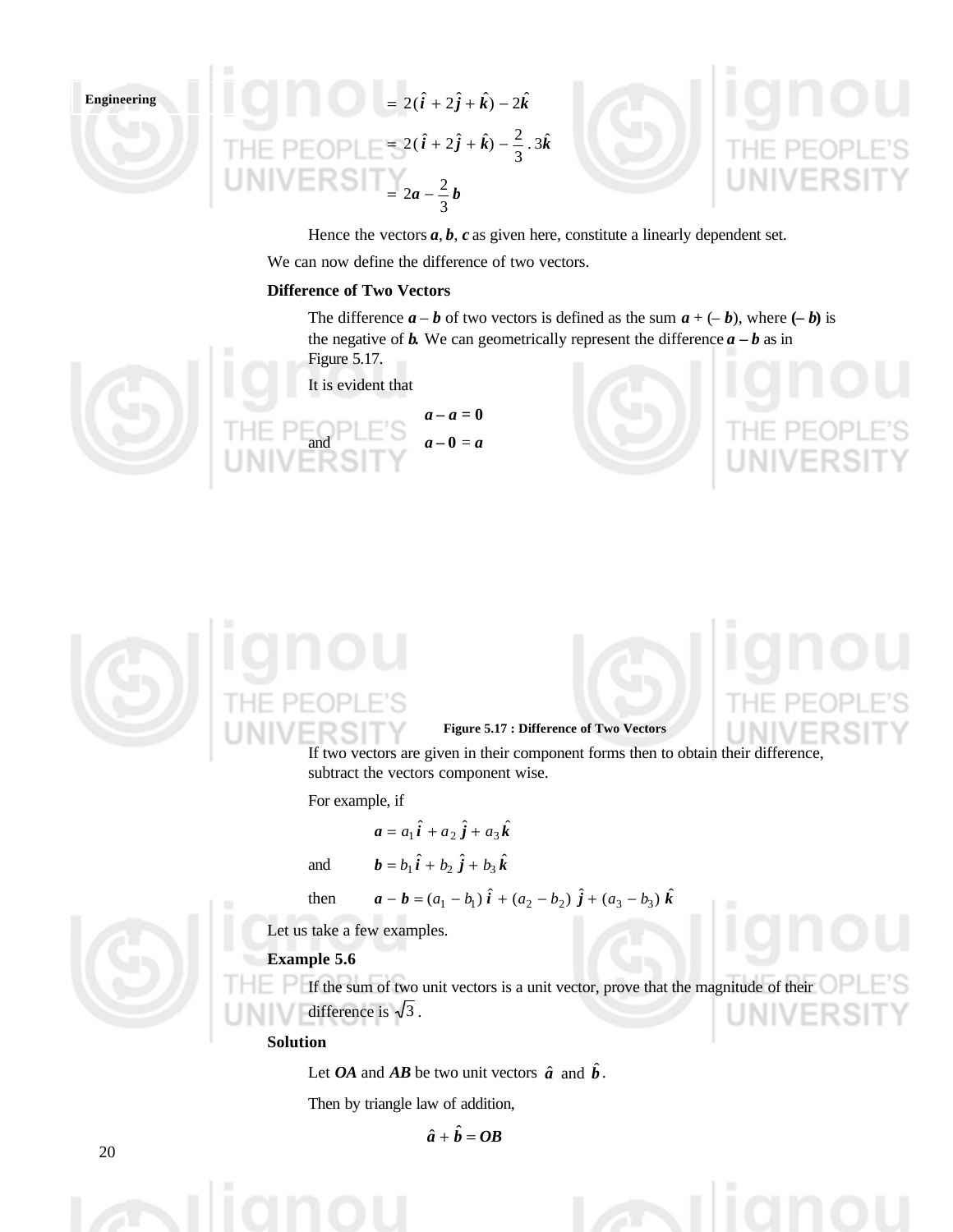



**Vector Algebra**

**Figure 5.18**

We are given  $|\hat{a}| = 1$ ,  $|\hat{b}| = 1$ ,  $|\hat{a} + \hat{b}| = 1$ 

∴  $OA = AB = OB = 1$ 

Let  $AC = -\hat{b}$ . Then  $AC = |AC| = |- \hat{b}| = |\hat{b}| = 1$ 

Since *OA* = *OB* = *AC*, then by geometry  $\triangle$  *BOC* is a right-angled triangle, with

$$
\angle BOC = \frac{\pi}{2}.
$$
  
Now  $\hat{a} - \hat{b} = \hat{a} + (-\hat{b}) = OA + AC = OC$ 

$$
\therefore \qquad |\hat{a} - \hat{b}| = |OC| = OC
$$

Now  $BC^2 = OB^2 + OC^2 \Rightarrow OC = \sqrt{BC^2 - OB^2} = \sqrt{2^2 - 1^2} = \sqrt{4 - 1} = \sqrt{3}$ 

## **Example 5.7**

What is the geometrical significance of the relation  $|\boldsymbol{a} + \boldsymbol{b}| = |\boldsymbol{a} - \boldsymbol{b}|$ ?

## **Solution**

Let  $a = AB$  and  $b = AD$ 

We complete the parallelogram *ABCD* having *AB* and *AD* as adjacent sides. Let us draw the two diagonals *AC* and *BD* also. VLINOI



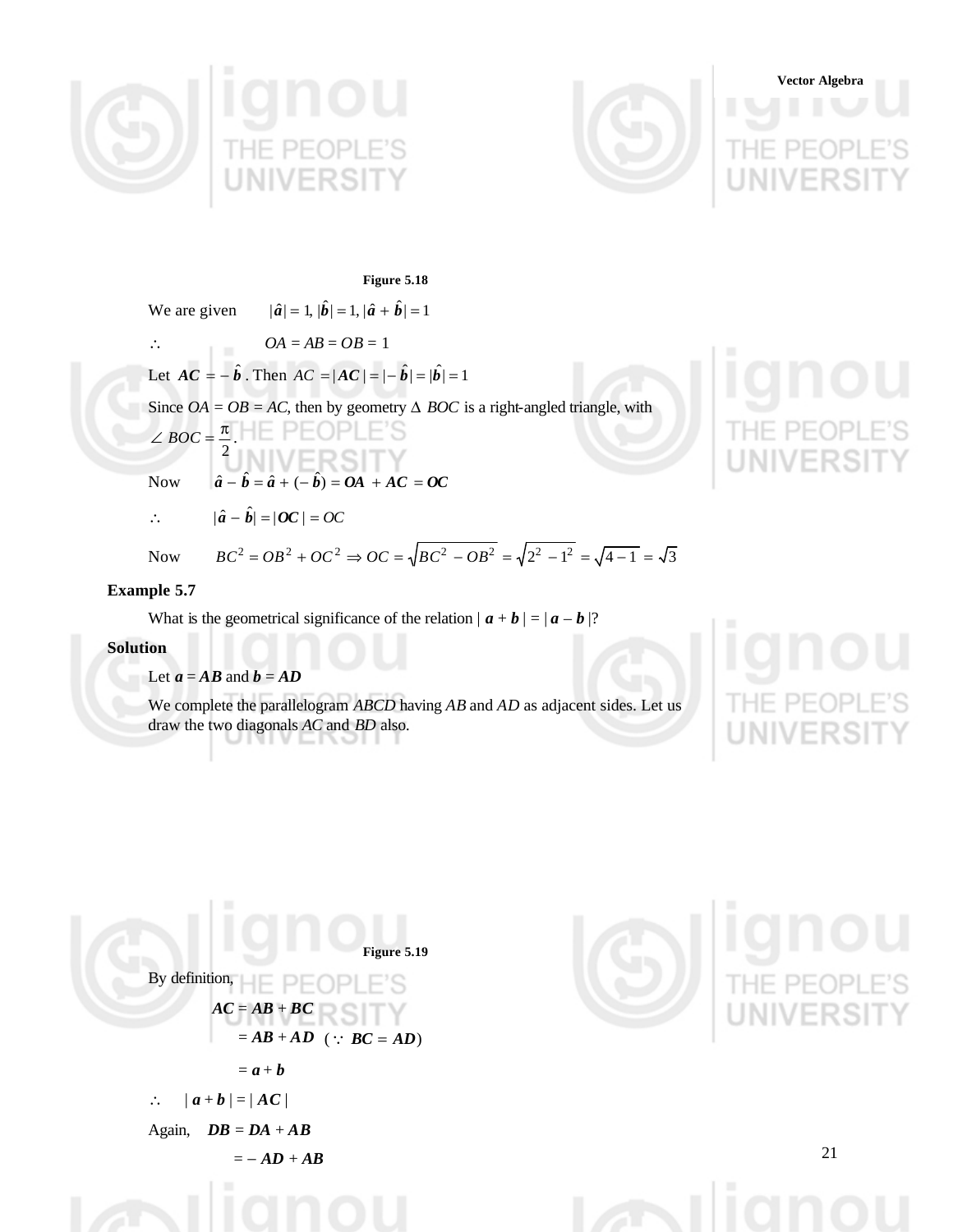$= -b + a$  $= a - b$  $-\overline{b}$  | =  $\overline{b}$  | We are given



- $|a + b| = |a b|$
- $\therefore$   $|AC| = |DB|$
- $\Rightarrow$  *AC* = *BD*
- ⇒ Diagonals of the parallelogram are equal.
- ⇒ Parallelogram *ABCD* is a rectangle and hence *a* is perpendicular to *b*.

You may now attempt the following exercises.

## **SAQ 3**



(a) Prove that (i)  $|a + b| \le |a| + |b|$ 

- (ii)  $|a| |b| \leq |a b|$
- (b) Show that the vectors

$$
a = 3\sqrt{3}\hat{i} - 3\hat{j}, b = 6\hat{j}, c = 3\sqrt{3}\hat{i} + 3\hat{j}
$$

form the sides of an equilateral triangle.

(c) Show that the three points with position vectors  $2\hat{i} + 3\hat{j}$ ,  $3\hat{i} + \frac{9}{7}\hat{j}$ 4  $2\hat{i} + 3\hat{j}, 3\hat{i} + \frac{9}{4}\hat{j}$  and

 $5\hat{i} + 0.75\hat{j}$  are collinear.

(d) Show that the set of vectors  $5a + 6b + 7c$ ,  $7a - 8b + 9c$ ,  $3a + 20b + 5c$  are coplanar. THE PEOP

So far we have defined addition and subtraction of vectors as well as multiplication of vectors by scalars. We shall now introduce multiplication of vectors by vectors.

# **5.5 PRODUCT OF TWO VECTORS**

When one vector is multiplied with another vector, result can be a scalar or a vector. There are in general two different ways in which vectors can be multiplied. These are the *scalar* or *inner* or dot product which is a mere number (or scalar) having magnitude alone and the other is called *vector* or *cross* product, which is a vector having a definite direction. We shall now take up these two products one by one.

## **5.5.1 Scalar or Dot Product**

The scalar or dot or inner product of two vectors *a* and *b* in the two/three-dimensional space is written as *a . b* (read as '*a* dot *b*') and is defined as

$$
\bigcirc \mathcal{C}
$$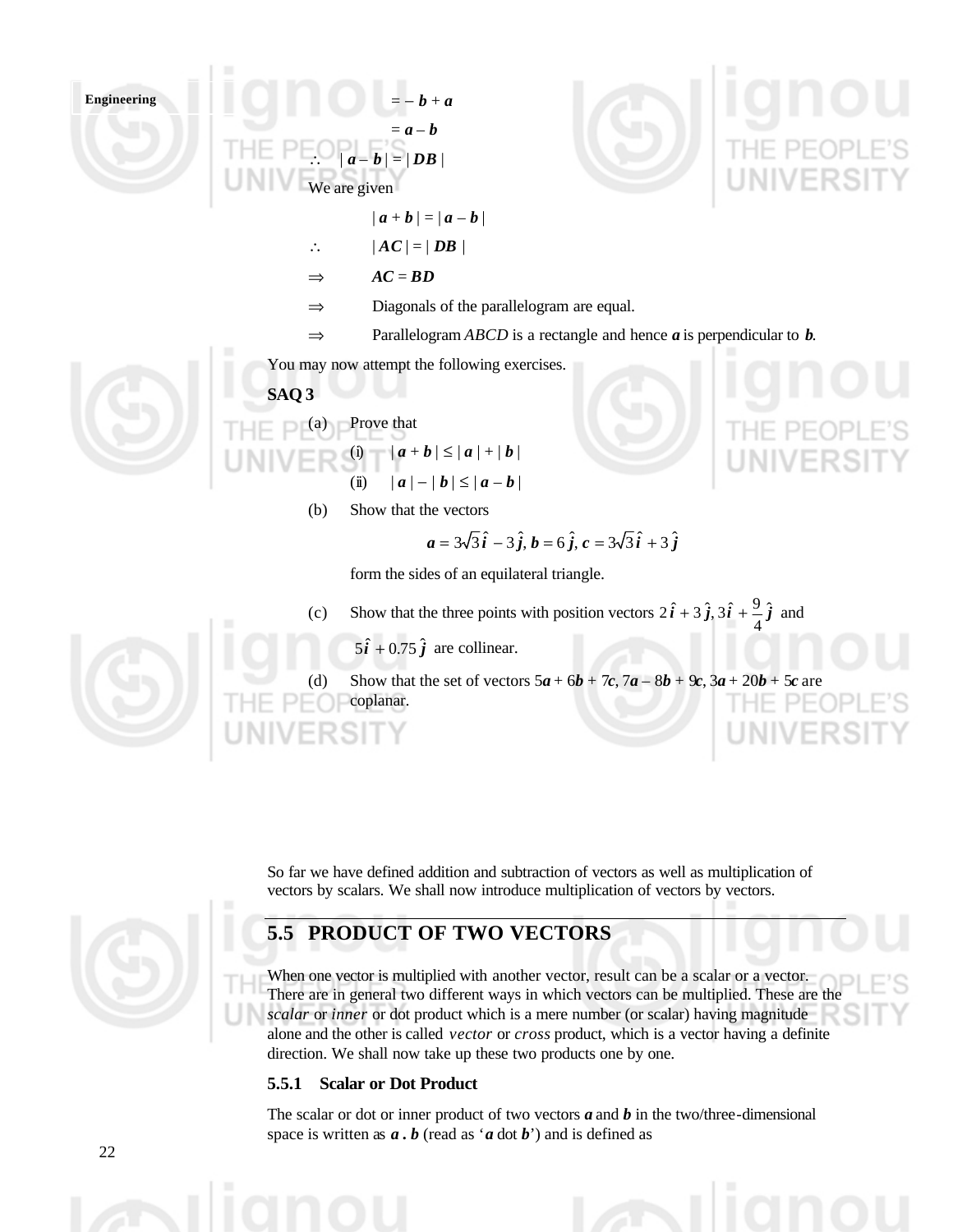





 $\overline{\phantom{a}}$  $\overline{\phantom{a}}$ 

# **Vector Algebra**

## **Figure 5.20 : Angle between Vectors and their Dot Product**

where  $\gamma$  ( $0 \le \gamma \le \pi$ ) is the angle between *a* and *b* (computed when the vectors have their initial points coinciding) (Refer Figure 5.20).

The value of the dot product is a scalar (a real number), and this motivates the term "scalar product". Since the cosine in Eq. (5.8) may be positive, zero or negative, the same is true for the dot product.

Angle  $\gamma$  in Eq. (5.8) lies between 0 and  $\pi$  and we know that cos  $\gamma = 0$ , if and only if  $\gamma = \pi/2$ , we thus have the following important result :

*Two non-zero vectors are orthogonal* (*perpendicular to each other*) *if and only if their dot product is zero*.

If we put  $\mathbf{b} = \mathbf{a}$  in Eq. (5.8), we have  $\mathbf{a} \cdot \mathbf{a} = |\mathbf{a}|^2 = |\mathbf{a}|^2$  and this shows that the length (or Euclidean norm or modulus or magnitude) of a vector can be written in terms of scalar product as

$$
(5.9) \begin{array}{|c|c|c|c|}\n\hline\na & a & \text{if } a & \text{if } a \geq 0 \\
\hline\n\end{array}
$$

From Eqs. (5.8) and (5.9), we obtain the angle  $\gamma$  between two non-zero vectors as

$$
\cos \gamma = \frac{a \cdot b}{|a| |b|} = \frac{a \cdot b}{\sqrt{a \cdot a} \cdot \sqrt{b \cdot b}}
$$

The scalar product has the following properties :

#### **Property 1**

$$
(q_1\mathbf{a} + q_2\mathbf{b}) \cdot \mathbf{c} = q_1\mathbf{a} \cdot \mathbf{c} + q_2\mathbf{b} \cdot \mathbf{c}
$$
 (linearity)

#### **Property 2**

 $a \cdot b = b \cdot a$  (symmetry or commutative law)

**Property 3**

Also  $a \cdot a = 0$  if and only if  $a = 0$  (positive definiteness)

#### **Property 4**

In Property 1, with  $q_1 = 1$  and  $q_2 = 1$ , we have

 $(a + b) \cdot c = a \cdot c + b \cdot c$  (distributivity)

 $a \cdot a \geq 0$ 

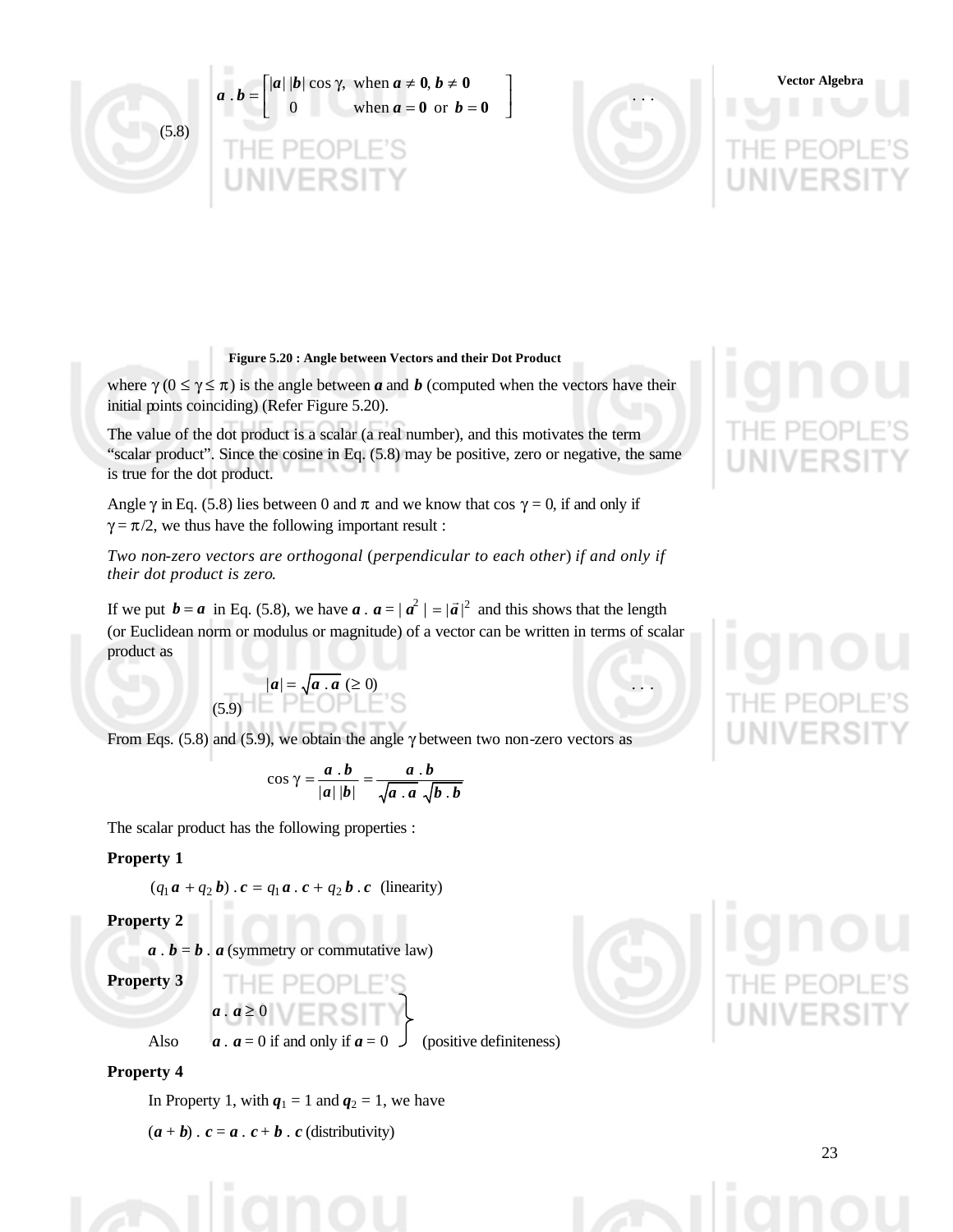Hence scalar product is commutative and distributive with respect to vector addition.

## **Property 5**

From the definition of scalar product, we get

 $|a \cdot b| \leq |a| |b|$  ( $\because$   $|\cos \gamma| \leq 1$ ) (Schwarz Inequality)

### **Property 6**

Also using the definition and simplifying, we get

 $| \bm{a} + \bm{b} |^2 + | \bm{a} - \bm{b} |^2 = 2 (|\bm{a}|^2 + |\bm{b}|^2)$  (parallelogram equality)

#### **Property 7**

and

Further, if  $\hat{i}$ ,  $\hat{j}$ ,  $\hat{k}$  are unit vectors forming an orthogonal triad, then, from definition of scalar product, we have

J  $\left\{ \right.$  $\mathsf{l}$ ţ  $\left\{ \right.$ ŧ  $= 0, j \cdot k = 0, k \cdot i =$  $= 1, j \cdot j = 1, k \cdot k =$  $\hat{i} \cdot \hat{j} = 0$ ,  $\hat{j} \cdot \hat{k} = 0$ ,  $\hat{k} \cdot \hat{i} = 0$  $\hat{i} \cdot \hat{i} = 1, \quad \hat{j} \cdot \hat{j} = 1, \quad \hat{k} \cdot \hat{k} = 1$  $i \cdot j = 0, \; j \cdot k = 0, \; k \cdot i$  $i \cdot i = 1, \quad j \cdot j = 1, \quad k \cdot k$ 

If vectors  $\boldsymbol{a}$  and  $\boldsymbol{b}$  are represented in terms of components, say,

cos  $\gamma = \left(\frac{a \cdot b}{|a||b|}\right) = \frac{(a_1b_1 + a_2b_2 + a_3b_3)}{(\sqrt{a_1^2 + a_2^2 + a_3^2} \sqrt{b_1^2 + b_2^2 + b_3^2})}$ 

 $= \frac{(a_1b_1 + a_2b_2 + a_3b_3)}{(a_1b_1 + a_2b_2 + a_3b_3)}$ 

$$
a = a_1 \hat{i} + a_2 \hat{j} + a_3 \hat{k}
$$
 and  $b = b_1 \hat{i} + b_2 \hat{j} + b_3 \hat{k}$ 

then their scalar product is given by the formula

 $\overline{1}$  $\lambda$ 

**a** . **b** = 
$$
a_1 b_1 + a_2 b_2 + a_3 b_3
$$
 (using Property 7)

 $(\sqrt{a_1^2 + a_2^2 + a_3^2} \sqrt{b_1^2 + b_2^2 + b_3^2})$  $(a_1b_1 + a_2b_2 + a_3b_3)$ 

 $a_1 b_1 + a_2 b_2 + a_3 b_3$  $a_1^2 + a_2^2 + a_3^2$   $\sqrt{b_1^2 + b_2^2 + b_3^2}$  $a_1 b_1 + a_2 b_2 + a_3 b_3$  $+a_2^2 + a_3^2$   $\sqrt{b_1^2 + b_2^2}$  +



where  $\gamma$  is the angle between  $\alpha$  and  $\beta$ .

l l  $\gamma = \left(\begin{array}{c} a & b \\ \hline |a| & b \end{array}\right)$ *a b*

 $|a||b|$ 

Before we take up some applications of scalar produc ts, we give below the geometrical interpretation of scalar product of two vectors.

#### **Geometrical Interpretation of Dot Product**

*The scalar product of two vectors is the product of the modulus of either vector and the resolution* (*projection*) *of the other in its direction.*





HF.

(a) Projection of *a* in the Direction of *b* (b) Projection of *b* in the Direction of *a* 

**Figure 5.21** Let  $OA = a$ ,  $OB = b$  and  $\angle BOA = \gamma$ 



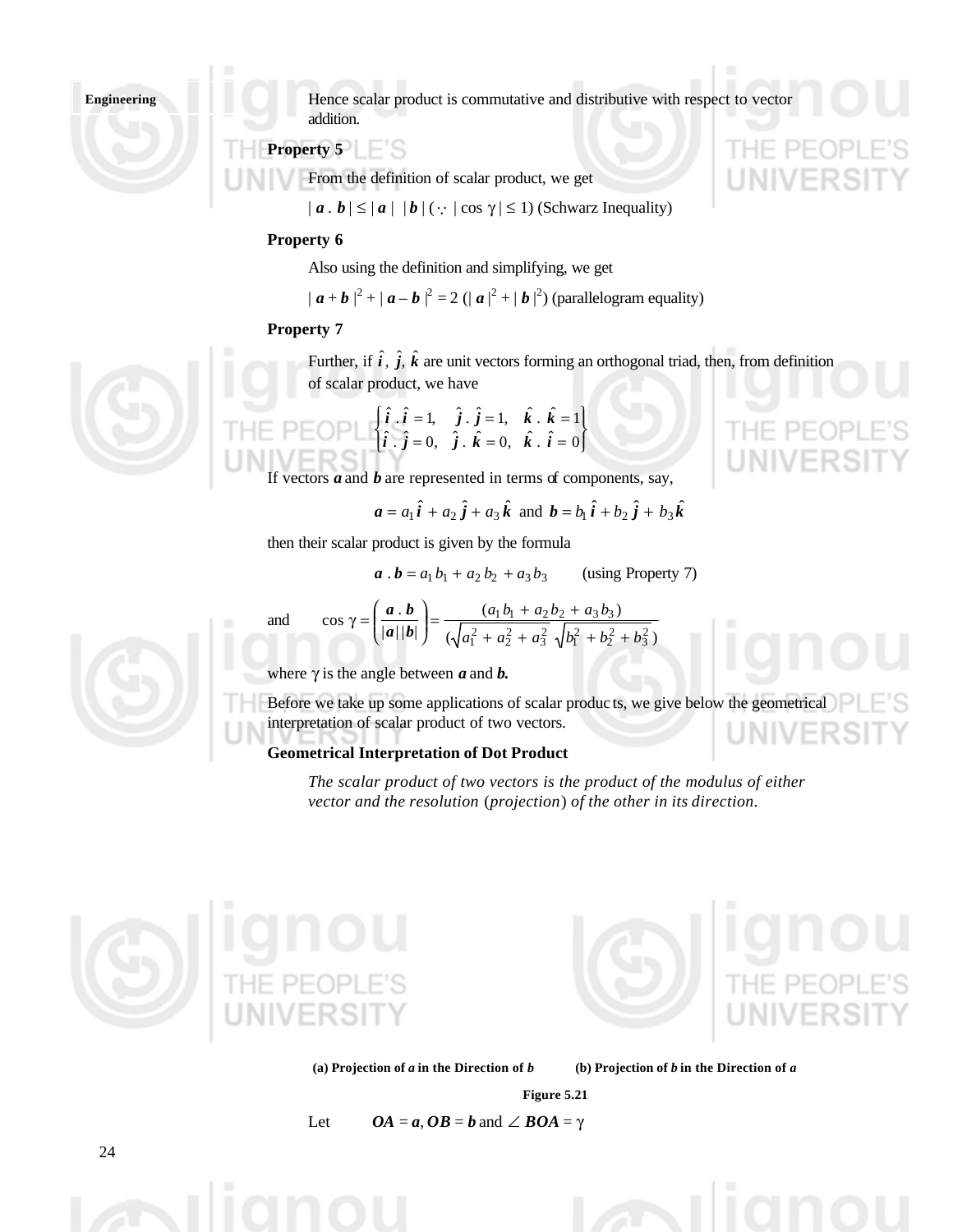By definition,  $\boldsymbol{a} \cdot \boldsymbol{b} = |\boldsymbol{a}| |\boldsymbol{b}| \cos \gamma$  where  $|\boldsymbol{a}| = OA$  and  $|\boldsymbol{b}| = OB$  Vector Algebra

From the point *B* draw *BC* perpendicular on *OA* (Figure 5.21(b)) and from the point *A,* draw *AD* perpendicular on *OB* (Figure 5.21(a))

 $\therefore$  *OC* = Projection of *OB* on *OA* = *OB* cos $\gamma$  = |*b* | cos $\gamma$ 

and  $OD = \text{Projection of } OA \text{ on } OB = OA \text{ cosy } = |a| \text{ cosy}$ 

Thus  $\mathbf{a} \cdot \mathbf{b} = |\mathbf{a}| |\mathbf{b}| \cos \gamma = |\mathbf{b}| (\mathbf{b} | \cos \gamma) = |\mathbf{a}| (\text{projection of } \mathbf{b} \text{ in the direction})$ of *a*).

Also  $\bf{a} \cdot \bf{b} = |\bf{a}| |\bf{b}| \cos \gamma = |\bf{b}| (|\bf{a}| \cos \gamma) = |\bf{b}|$  (projection of  $\bf{a}$  in the direction of *b*).

Hence the result.

*Remember that if a and b are two vectors and a*  $\neq$  *0, then*  $p = |b| \cos \gamma = \frac{a \cdot b}{|a|}$  $|\boldsymbol{b}| \cos \gamma = \frac{\boldsymbol{a}}{|\boldsymbol{a}|}$  $p = |\boldsymbol{b}| \cos \gamma = \frac{\boldsymbol{a} \cdot \boldsymbol{b}}{1}$ 

*is called the component of b in the direction of a, or the projection of b in the direction of a, where* γ *is the angle between a and b. If a =* **0***, then* γ *is undefined and we set p =* 0.

It follows that | *p* | is the length of the orthogonal projection of *b* on a straight line *l* in the direction of *a.* Here *p* may be positive, zero or negative. See Figure 5.22



## **Figure 5.22 : Components of** *b* **in the Direction of** *a*

In particular, if  $\boldsymbol{a}$  is a unit vector, then we simply have

 $p = a \cdot b$ 

The following examples illustrate the application of dot product.

IF PFOPLE'S

## **Example 5.8**

Give a representation of *work done by a force* in terms of scalar product.

#### **Solution**

Consider a particle *P* on which a constant force *a* acts. Let the particle be given a displacement *d* by the application of this force. Then the work done *W* by *a* in this displacement is defined as the product of  $|d|$  and the component of *a* in the direction of *d,* i.e.,

$$
W=|a| (|d| \cos \alpha)=a \cdot d,
$$

where  $\alpha$  is the angle between  $\alpha$  and  $\beta$ .



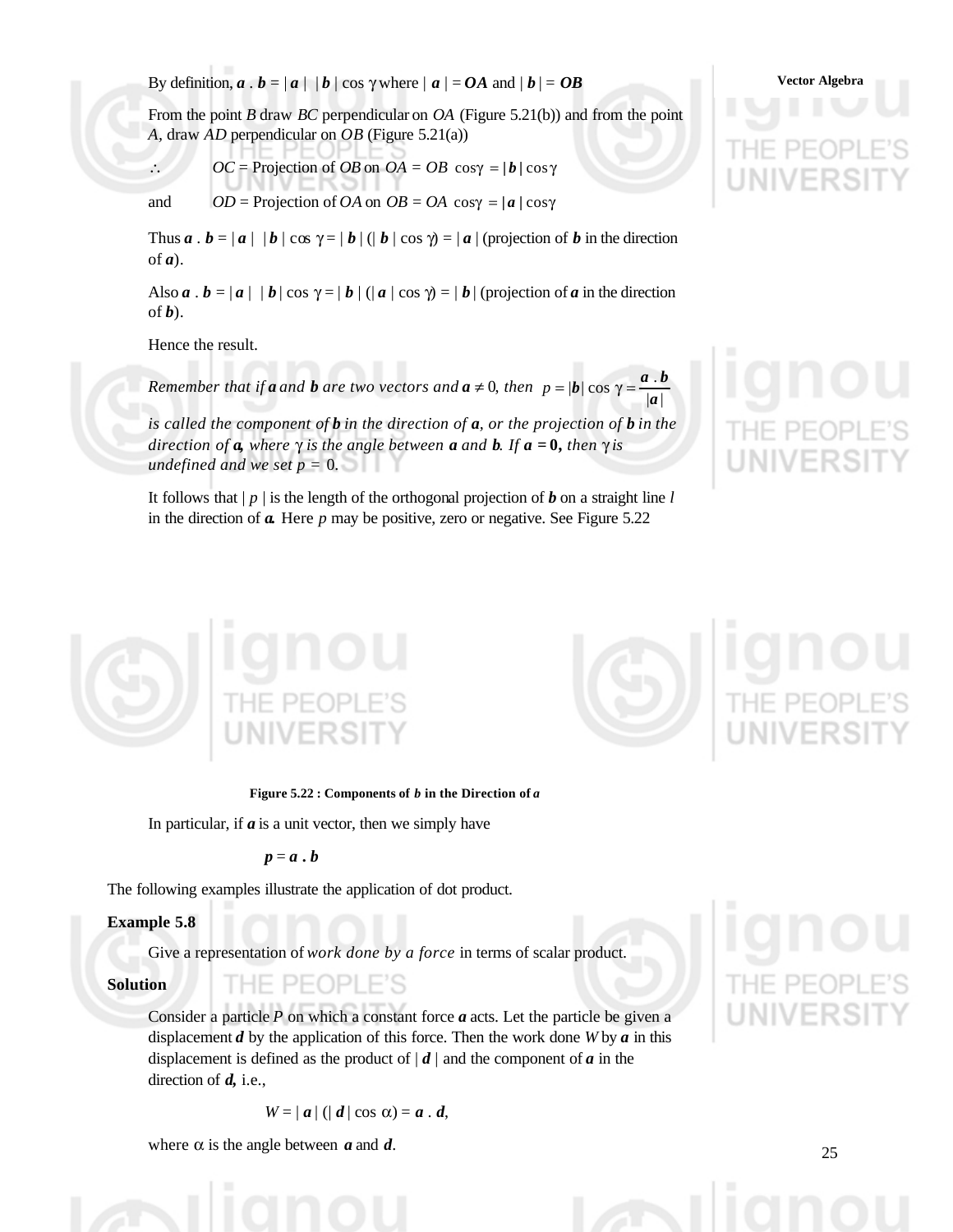





#### **Figure 5.23 : Word Done by a Force**

#### **Example 5.9**

Find a representation of the straight line  $l_1$  through the point P in the *xy*-plane and perpendicular to the line  $l_2$  represented by  $x - 2y + 2 = 0$ .

#### **Solution**

Any straight line  $l_1$  in the *xy*-plane can be represented in the form  $a_1 x + b_1 y = c$ . If  $c = 0$ , then  $l_1$  passes through the origin. If  $c \neq 0$ , then  $a_1 x + b_1 y = 0$  represents a line  $l'_1$  through the origin and parallel to  $l_1$ . The position vector of a point on the line  $l'_1$  is  $\mathbf{r} = x\hat{\mathbf{i}} + y\hat{\mathbf{j}}$ .

If we introduce the vector  $\boldsymbol{a} = a_1 \hat{\boldsymbol{i}} + a_2 \hat{\boldsymbol{j}}$ , then, by the definition of dot product, we can give a representation of <sup>1</sup> *l*′ as

$$
\boldsymbol{a}\cdot\boldsymbol{r}=0
$$

Certainly  $a \neq 0$  and vector *a* is perpendicular to *r* and, therefore, perpendicular to the line  $l'_1$ . It is called *normal vector to*  $l'_1$ .

Since  $l_1$  and  $l'_1$  are parallel lines, thus  $\boldsymbol{a}$  is also normal to line  $l_1$ .

Hence two lines  $l_1$  and  $l_2$  are perpendicular or orthogonal if and only if their normal vectors say  $\boldsymbol{a}$  and  $\boldsymbol{b}$  are orthogonal, i.e.  $\boldsymbol{a}$ .  $\boldsymbol{b} = 0$  (Figure 5.24). You may note that this implies that the slopes of the lines are negative reciprocals.

#### **Figure 5.24 : Normal Lines**

For the given line  $l_2$  the form of the vector is  $\mathbf{b} = \hat{i} - 2\hat{j}$  and a vector perpendicular to *b* is  $a = 2\hat{i} + \hat{j}$ . Hence the representation of line  $l_1$  must be of the form  $2x + y = c$ . The value of *c* can be obtained by substituting the coordinate of *P* in this representation.

#### **Example 5.10**

Find the projection of *b* on the line of *a* if  $a = \hat{i} + \hat{j} + \hat{k}$  and  $b = 2\hat{i} + 4\hat{j} + 5\hat{k}$ 



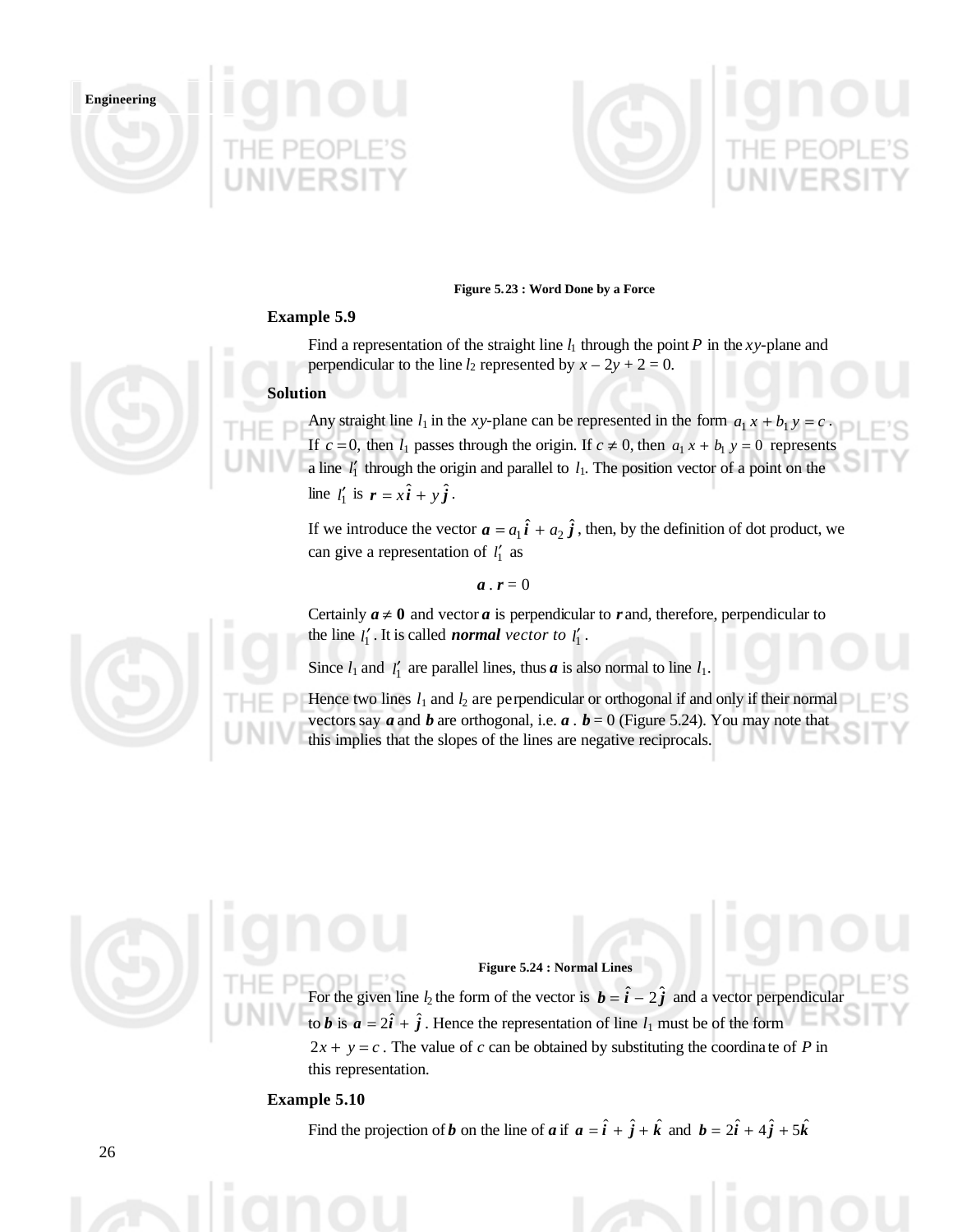Here 
$$
a \cdot b = 1.2 + 1.4 + 1.5 = 2 + 4 + 5 = 11
$$

Also 
$$
|a| = \sqrt{1^2 + 1^2 + 1^2} = \sqrt{3}
$$

∴ Projection of *b* on the line of *a*

$$
= \frac{a \cdot b}{|a|} = \frac{11}{\sqrt{3}} = \frac{11\sqrt{3}}{3}
$$

## **Example 5.11**

Show by vector method that the diagonals of a rhombus are at right angles.

## **Solution**

Let *ABCD* be a rhombus.

Let *A* be taken on the origin.

Let *b* and *d* be the position vectors of vertices *B* and *D* respectively referred to the origin *A* (refer Figure 5.25).

Then the position vector of *C* (using triangle or parallelogram law of addition) is  $b + d$ .

Also  $BD = d - b$ 

Now *ABCD* is a rhombus.

$$
\therefore \qquad AB = AD \Rightarrow AB^2 = AD^2
$$

⇒ *b*

$$
b^2=d^2
$$



**Solution Vector Algebra**





**Figure 5.25**

Now  $AC = b + d$ 

 $AC \cdot BD = (b + d) \cdot (d - b)$  $= (d + b) \cdot (d - b)$  $=$  $d^2 - b^2$ 

 $PEQ_0$ 

Hence *AC* is perpendicular to *BD*

łF.

Thus diagonals *AC* and *BD* of the rhombus *ABCD* are at right angles.

You may try the following exercises.

## **SAQ 4**

(a) Prove by vector method that the angle in a semi-circle is a right angle.

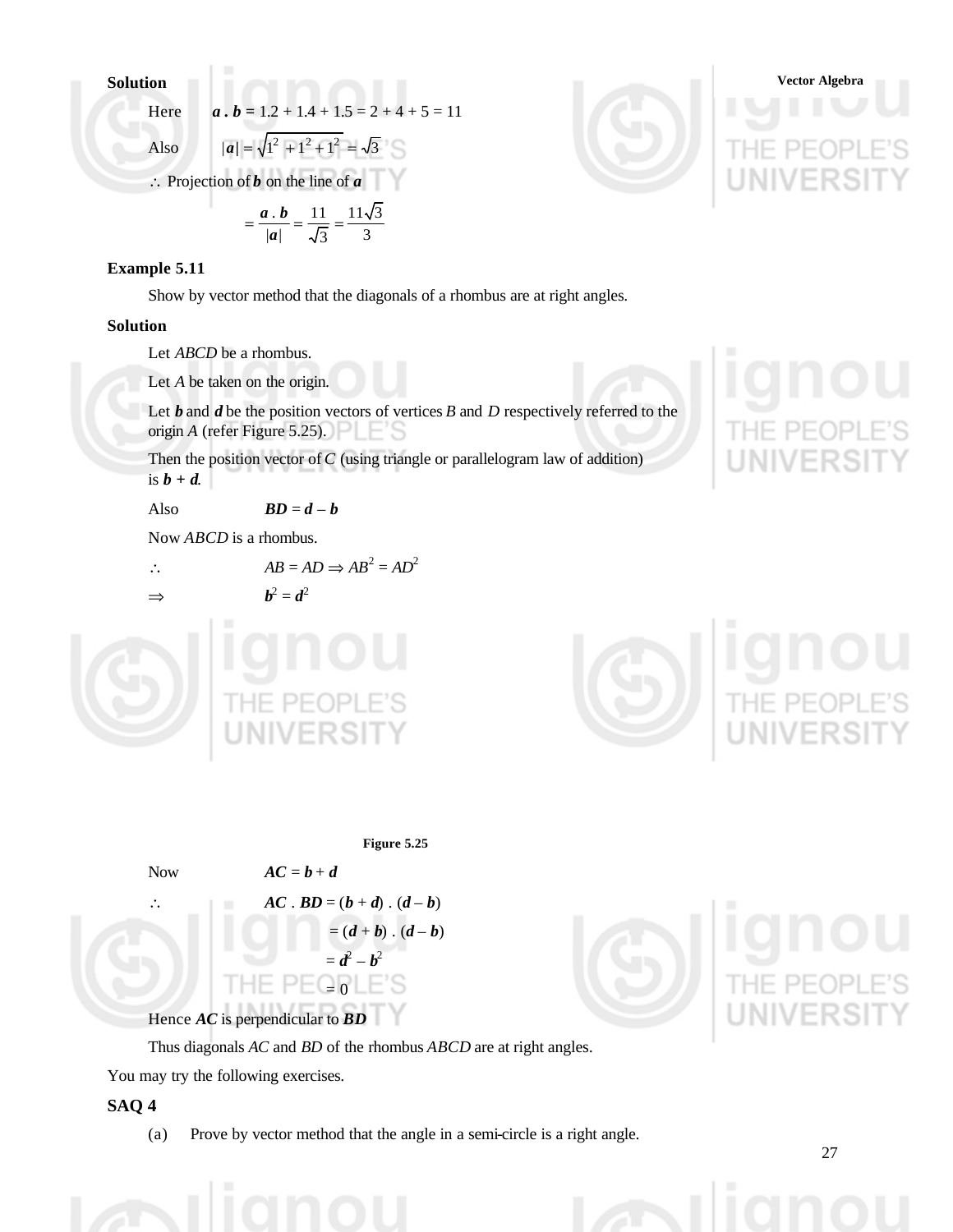- (b) A particle is acted on by constant forces  $-\hat{3i} + 2\hat{j} + 5\hat{k}$  and  $2\hat{i} + \hat{j} 3\hat{k}$ and is displaced from the point  $(2, -1, -3)$  to the point  $(4, -3, 7)$ . Find the total work done by the forces. THE.
- (c) Vectors *a* and *b* are given by  $a = 3\hat{i} 2\hat{j} + \hat{k}$  and  $b = -2\hat{i} + 2\hat{j} + 4\hat{k}$ . Find
	- (i) magnitudes of *a* and *b* and the angle between them
	- (ii) projection of the vector  $\left| a + \frac{1}{2}b \right|$  $\overline{\phantom{a}}$  $\left(a+\frac{1}{2}b\right)$ l  $\left(a+\frac{1}{2}b\right)$  $\frac{1}{a}$  **b** onto **a**
	- (iii) Which of the following vectors are perpendicular to *a*?

$$
c = -\hat{i} - 4\hat{j} + 2\hat{k}
$$
,  $d = -3\hat{i} + \hat{k}$ ,  $e = 2\hat{i} + 2\hat{j} - 2\hat{k}$ 





## **5.5.2 Vector Product of Two Vectors**

*The vector product or the cross product of two vectors <i>a* and *b, denoted by*  $a \times b$ *, is defined as*

> $a \times b = |a||b| \sin \theta \hat{n}$ (5.10)

*where |*  $\bf{a}$  *| and |*  $\bf{b}$  *| are the magnitudes of the vectors*  $\bf{a}$  *and*  $\bf{b}$  *respectively, ? is the angle between vectors <i>a* and *b* and  $\hat{n}$  is a unit vector perpendicular to both *a* and *b and is such that a*, *b*, *n*ˆ *in this order, form a right-handed triple or right-hand triod*  (*see Figure 5.26*).





**Figure 5.26 : Vector Product**

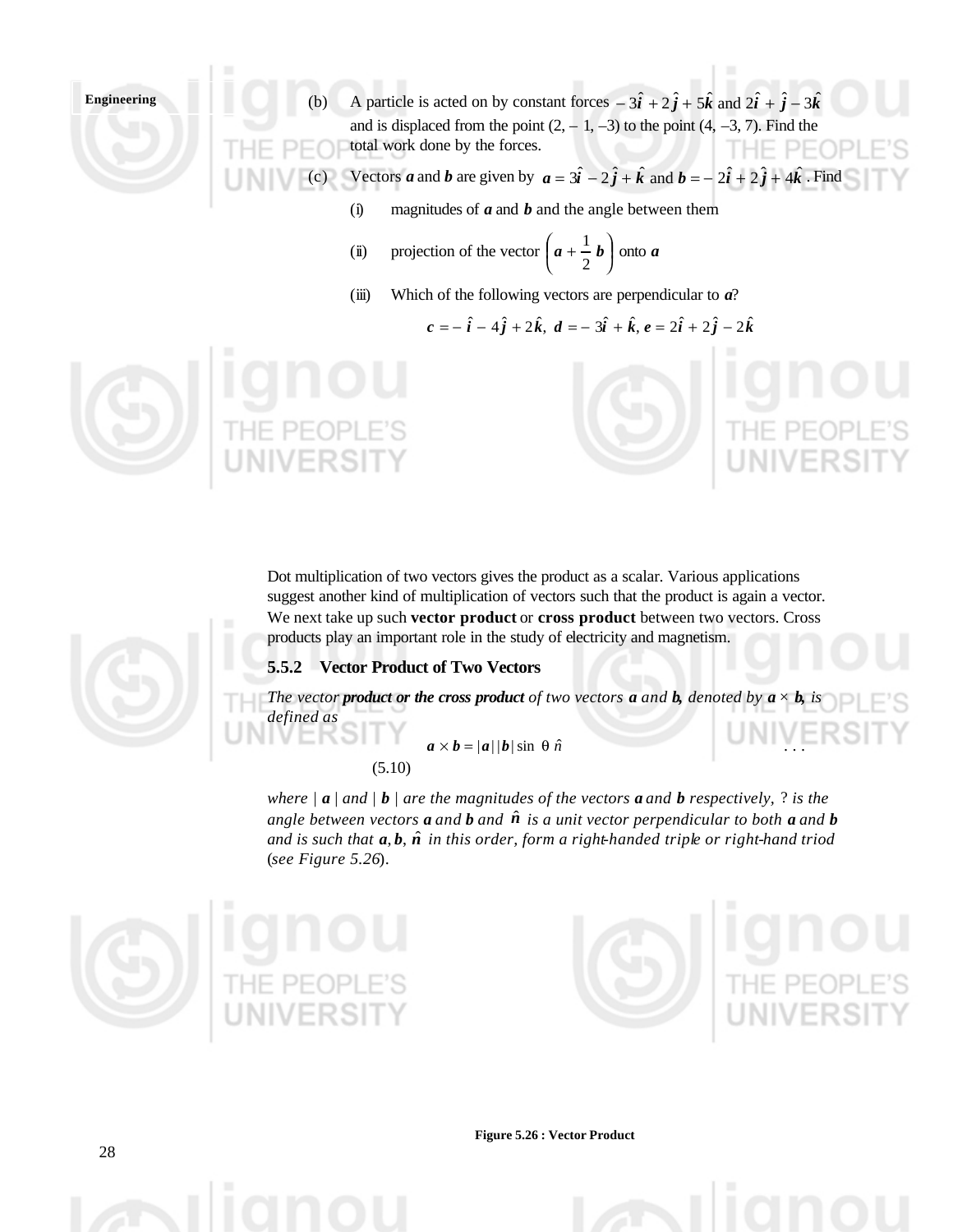The term *right-handed* comes from the fact that the vectors  $a, b, \hat{n}$  in this order, assume the same sort of orientation as the thumb, index finger, and middle finger of right hand when these are held as shown in Figure 5.27(a). Let us now look at the screw shown in Figure 5.27(b). You may observe that if *a* is rotated in the direction of *b* through an angle  $\theta$  (<  $\pi$ ) then  $\hat{n}$  advances in a direction pointing towards the reader or away from the reader according as the screw is right-handed or left-handed. On the same account an ordered vector triad  $a, b, \hat{n}$  is right-handed or left-handed.



#### **(a) Right-handed Triple of Vectors**  $a, b, \hat{n}$  **(b) Right-handed Screw**

**Figure 5.27**

You may note here that

- (i)  $0 \le \theta \le \pi$
- (ii)  $\hat{n}$  is perpendicular to the plane which contains  $\hat{a}$  and  $\hat{b}$  both
- (iii) vector product of two vectors is always a vector quantity
- (iv) The sine of the angle between two vectors  $\boldsymbol{a}$  and  $\boldsymbol{b}$  is given by  $(|a|, |b|)$  $\sin \theta = \frac{|a \times b|}{|a|}$  $a \vert$ .  $\vert b \vert$  $\theta = \frac{|a \times b|}{|a| + |b|}$ .

Vector product  $a \times b$  is also called the **cross product** because of the notation used and is read as *a* cross *b.*

From the definition of vector product, you know that  $b \times a$  is a vector of magnitude  $|a|$  | *b* | sin  $\theta$  and is normal to *a* and *b* and in a direction such that *b*, *a* and *b*  $\times$  *a* from a right-handed system (Figure 5.28). This is possible only if  $b \times a$  is opposite to the direction of  $a \times b$ . Since  $b \times a$  and  $a \times b$  have equal magnitudes, thus

 $\boldsymbol{b} \times \boldsymbol{a} = - \boldsymbol{a} \times \boldsymbol{b}$ .







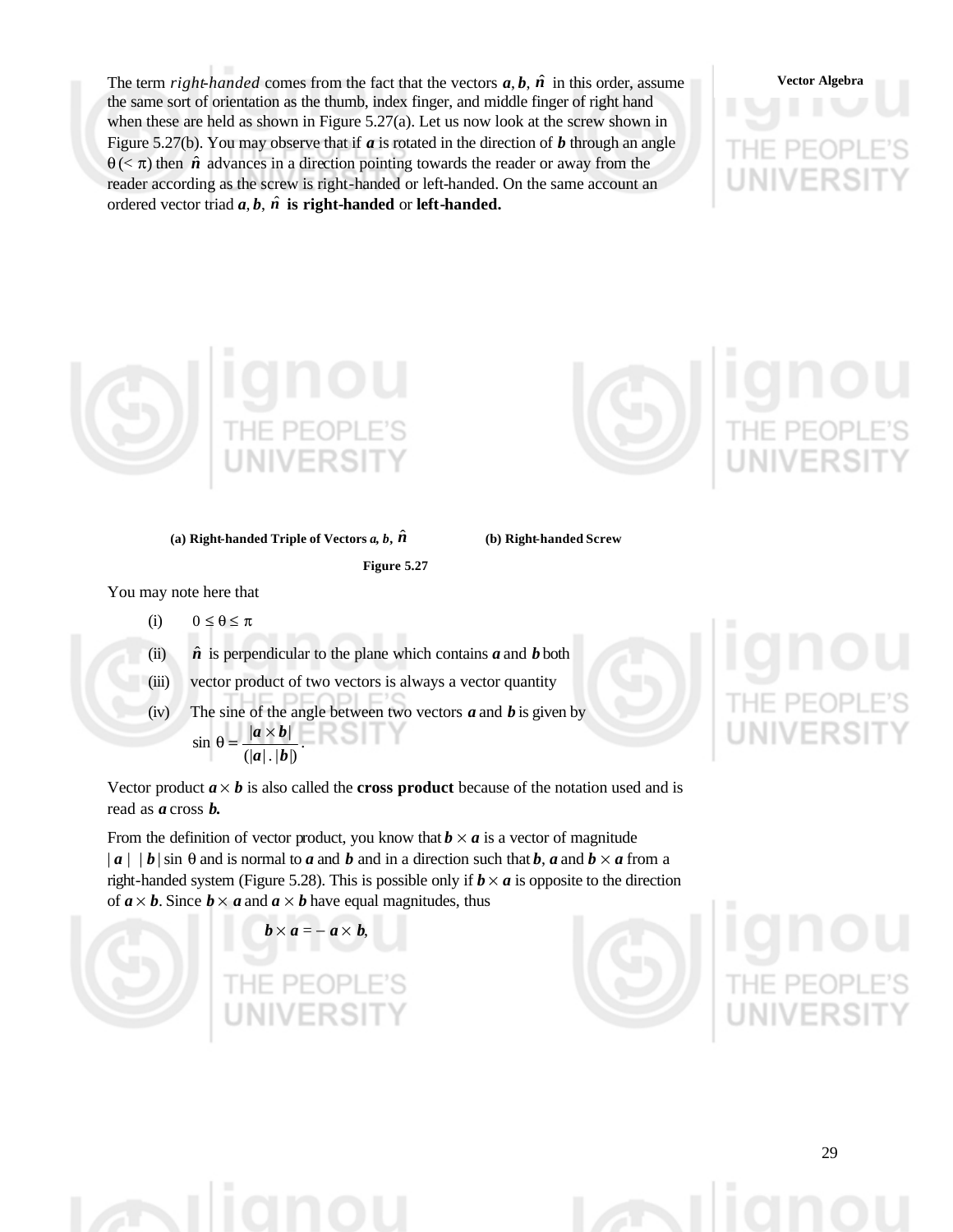#### **Figure 5.28**

which shows that the cross-product of vectors is not commutative.

Hence the order of the factors in a vector product is of great importance and must be carefully observed.

It may be observed that the unit vector normal to both  $a$  and  $b$ , namely,  $\hat{n}$  is given by

$$
\hat{n} = \frac{a \times b}{|a \times b|}
$$

If the vectors *a* and *b* are parallel (or collinear) then  $\theta = 0$  or  $180^\circ \Rightarrow \sin \theta = 0$ 

Hence  $a \times b = 0$  is the condition for the two vectors *a* and *b* to be parallel.

In particular  $a \times a = 0$ .

You know that  $\hat{i}$ ,  $\hat{j}$ ,  $\hat{k}$  represent unit vectors along the axes of a Cartesian coordinate system. Also since  $\hat{i}$ ,  $\hat{j}$ ,  $\hat{k}$  in this order, form a right-handed system of mutually perpendicular vectors, therefore,  $\hat{i} \times \hat{j}$  is a vector having modulus as unity and direction

parallel to  $\hat{k}$ .

Thus  $\hat{i} \times \hat{j} = \hat{k} = -\hat{j} \times \hat{i}$ 

Similarly  $\hat{j} \times \hat{k} = \hat{i} = -\hat{k} \times \hat{j}$ 

and  $\hat{k} \times \hat{i} = \hat{j} = -\hat{i} \times \hat{k}$ 

Also  $\hat{i} \times \hat{i} = \hat{j} \times \hat{j} = \hat{k} \times \hat{k} = 0$ 



From the definition of cross product, it follows that for any constant  $\lambda$ 

$$
(\lambda \, a) \times b = \lambda \, (a \times b) = a \times (\lambda \, b)
$$

Further, cross-multiplication is distributive w.r. to vector addition, i.e.,

$$
a \times (b + c) = a \times b + a \times c
$$

$$
(a + b) \times c = a \times c + b \times c
$$

Cross multiplication has a very unusual and important property, namely, *Cross multiplication is not associative,* i.e., in general

$$
a\times(b\times c)\neq(a\times b)\times c
$$

For instance,  $\hat{i} \times (\hat{i} \times \hat{j}) = \hat{i} \times \hat{k} = -\hat{j}$ ,

whereas  $(\hat{i} \times \hat{i}) \times \hat{j} = 0 \times \hat{j} = 0$ 

From the definition of cross-product and dot product of two vectors, we have

THE PEDP 
$$
|\mathbf{a} \times \mathbf{b}|^{2} = |\mathbf{a}|^{2} |\mathbf{b}|^{2} \sin^{2} \theta
$$

\n
$$
= |\mathbf{a}|^{2} |\mathbf{b}|^{2} - (1 - \cos^{2} \theta)
$$

\n
$$
= |\mathbf{a}|^{2} |\mathbf{b}|^{2} - [|\mathbf{a}| |\mathbf{b}| \cos \theta]^{2}
$$

\n
$$
= (\mathbf{a} \cdot \mathbf{a})(\mathbf{b} \cdot \mathbf{b}) - (\mathbf{a} \cdot \mathbf{b})^{2}
$$

From the above identity, we obtain a useful formula for the modulus of a vector product as



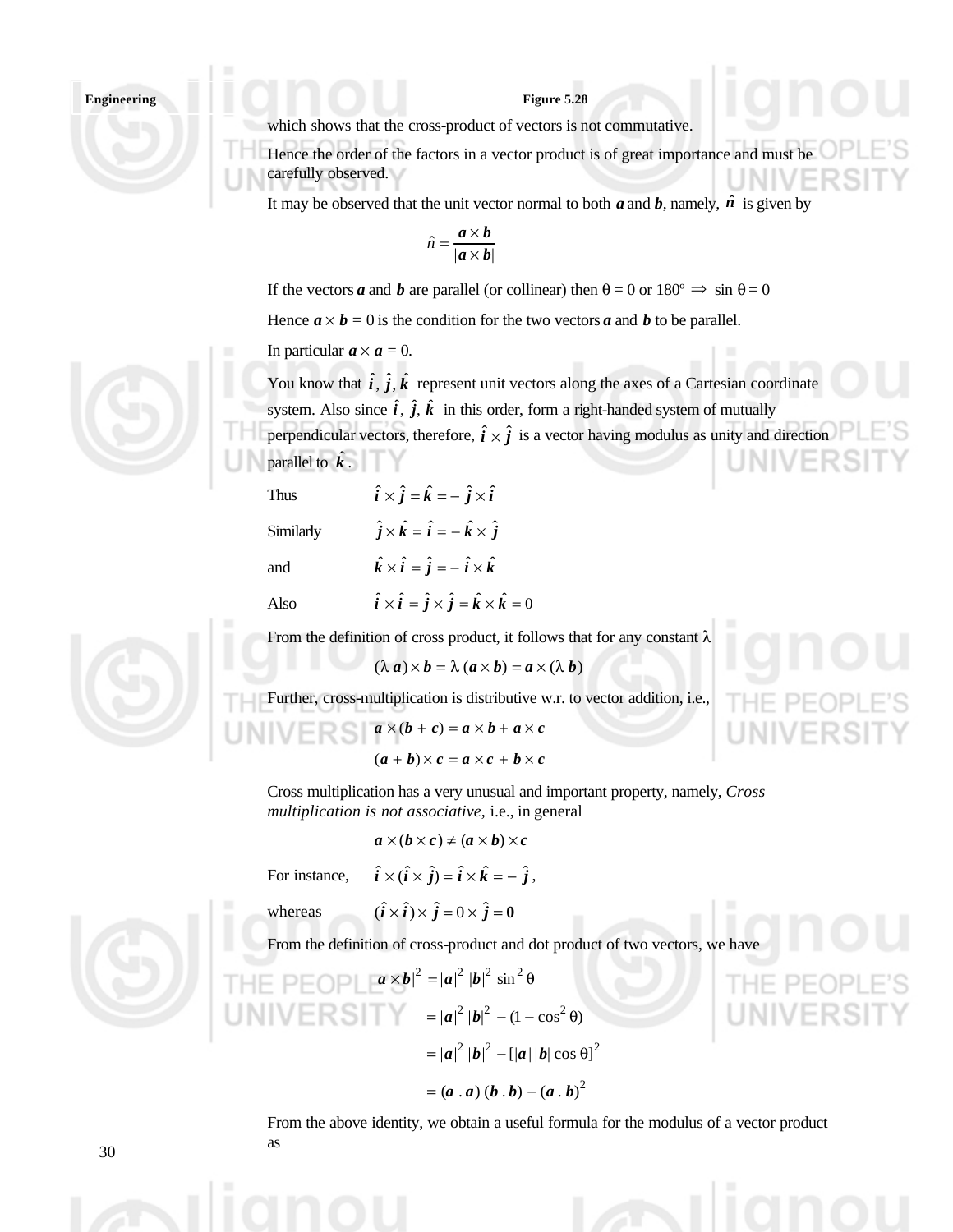$$
|\boldsymbol{a} \times \boldsymbol{b}| = \sqrt{(\boldsymbol{a} \cdot \boldsymbol{a}) (\boldsymbol{b} \cdot \boldsymbol{b}) - (\boldsymbol{a} \cdot \boldsymbol{b})^2}
$$
Vector Algebra

Before taking up geometrical interpretation of vector product we list all the properties of vector product discussed above for the ready reference.

$$
PC1
$$

 $a \times b = -b \times a$ 

i.e., vector product is not commutative.

THE PAPE

### **PC 2**

 $a \times b = ( |a| |b| \sin 0) \hat{n} = 0$ , if *a* is Parallel to *b*.

Vector product of parallel vectors is zero. In particular,  $a \times a = 0$  and  $a \times 0 = 0$ .

## **PC 3**

If *m* and *n* are scalars then  $(ma \times nb) = mn (a \times b)$ 

### **PC 4**

For a right handed triad of unit vectors 
$$
\hat{i}
$$
,  $\hat{j}$ ,  $\hat{k}$   
\n
$$
\hat{i} \times \hat{i} = \hat{j} \times \hat{j} = \hat{k} \times \hat{k} = 0
$$
\n
$$
\hat{i} \times \hat{j} = \hat{k}, \ \hat{j} \times \hat{k} = \hat{i}, \ \hat{k} \times \hat{i} = \hat{j}
$$
\n
$$
\hat{j} \times \hat{i} = -\hat{k}, \ \hat{k} \times \hat{j} = -\hat{i}, \ \hat{i} \times \hat{k} = -\hat{j}
$$

#### **PC 5**

Vector product is distributive w.r.t vector addition, i.e.,

$$
\overline{PC6}
$$

$$
\blacksquare\blacksquare\blacksquare\blacksquare\blacksquare\blacksquare\blacksquare\blacksquare
$$

 $a \times (b + c) = a \times b + a \times c$ 

 $a \times (b \times c) \neq (a \times b) \times c$ 

i.e. vector product is not associative.

We next take up geometrical interpretation of vector product.

#### **Geometrical Interpretation of Vector Product**

Consider a parallelogram *OACB* with *a* and *b* as adjacent sides.

Let  $a = OA, b = OB$ 









**Figure 5.29**

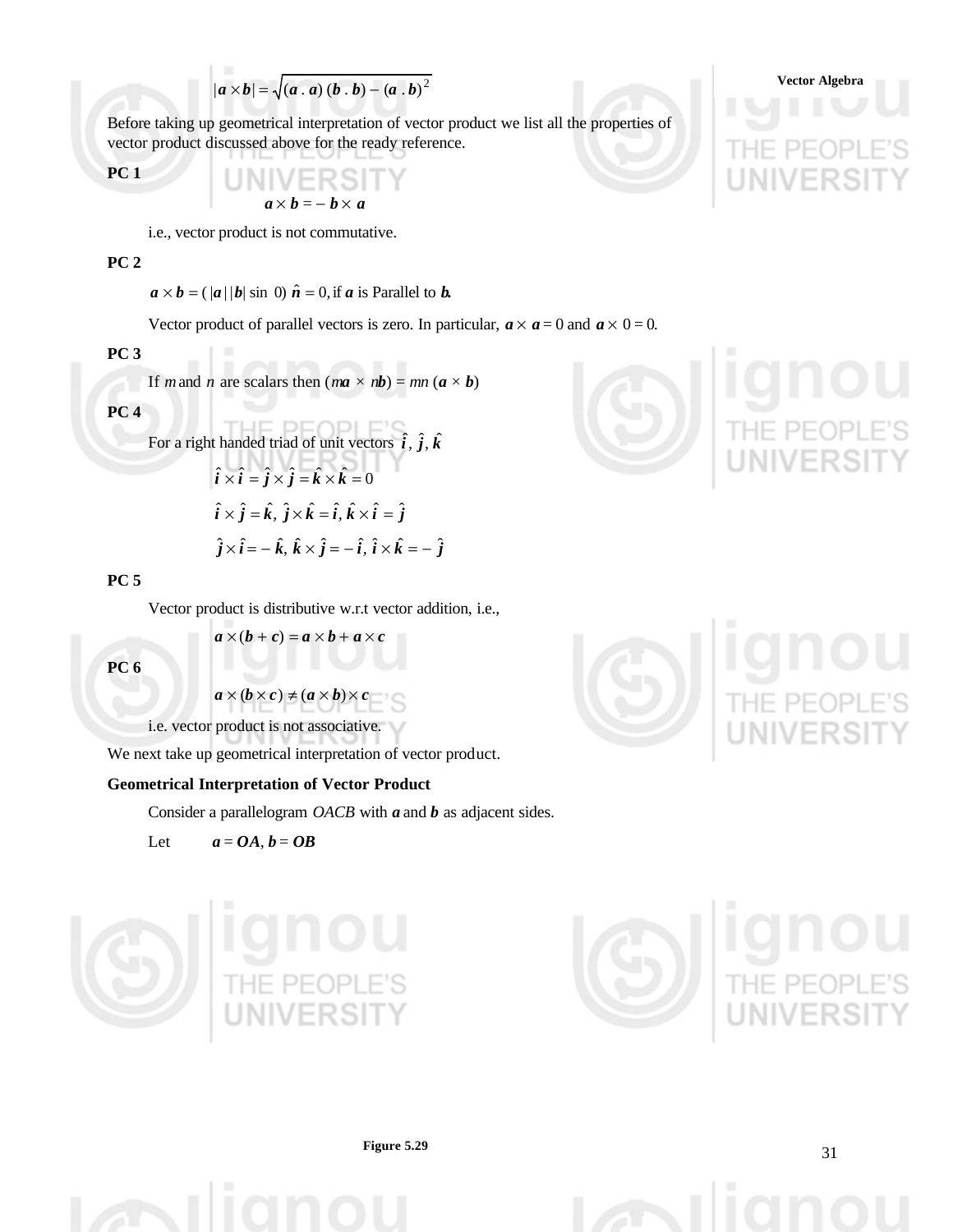and let *BN* be perpendicular to *OA* from *B*

Let  $\angle BON = \theta$  $BN = OB \sin \theta$  $= | b | \sin \theta$ 

Now  $| \mathbf{a} \times \mathbf{b} | = | \mathbf{a} | | \mathbf{b} |$ . sin  $\theta$ 

 $= OA$ .  $BN = Area$  of the parallelogram *OACB*.

Thus, the magnitude of  $a \times b$  is equal to the area of the parallelogram whose adjacent sides are the vectors *a* and *b*.

The sign may also be assigned to the area. When a person travels along the boundary and the area lies to his left side, the area is positive and if the area lies to his right side, then the area is negative.

Thus  $| \mathbf{a} \times \mathbf{b} |$  = vector area of the parallelogram *OACB* 

and  $|\mathbf{b} \times \mathbf{a}|$  = vector area of the parallelogram *OBCA* 

We shall now represent a vector product in terms of the components of its factors with respect to a Cartesian coordinate system. In this connection it is important to note that there are two types of such systems, depending on the orientation of the axes, namely, right-handed and left-handed.

#### **Vector Product in Terms of Components**

We shall first define right-handed and left-handed triples. We call a Cartesian coordinate system to be *right-handed* if the unit vector  $\hat{i}$ ,  $\hat{j}$ ,  $\hat{k}$  in the directions of positive *x*, *y*, *z-*axes form a right-handed triple (Figure 5.30(a); and it is called *left-handed*, if vectors  $\hat{i}$ ,  $\hat{j}$ ,  $\hat{k}$  form a left-handed triple. In applications, we usually consider a right-handed system.

Let us consider a right-handed Cartesian coordinate system and let  $a_1, a_2, a_3$  and  $b_1, b_2, b_3$  be the components of two vector *a* and *b* respectively, so that

HIE PECPEES  
\n**UNIVERSI**<sup>*a*</sup> = a<sub>1</sub>î + a<sub>2</sub>ĵ + a<sub>3</sub>îk and b = b<sub>1</sub>î + b<sub>2</sub>ĵ + b<sub>3</sub>îk  
\n
$$
a \times b = (a_1 \hat{i} + a_2 \hat{j} + a_3 \hat{k}) \times (b_1 \hat{i} + b_2 \hat{j} + b_3 \hat{k})
$$
\n= a<sub>1</sub>b<sub>1</sub> (îx)î + a<sub>1</sub>b<sub>2</sub> (îx)î + a<sub>1</sub>b<sub>3</sub> (îx)î)  
\n+ a<sub>2</sub>b<sub>1</sub> (îx)î + a<sub>2</sub>b<sub>2</sub> (îx)î + a<sub>2</sub>b<sub>3</sub> (îx)î)  
\n+ a<sub>3</sub>b<sub>1</sub> (îx)î + a<sub>3</sub>b<sub>2</sub> (îx)î + a<sub>3</sub>b<sub>3</sub> (îx)î  
\n= 0 + a<sub>1</sub>b<sub>2</sub>îk + a<sub>1</sub>b<sub>3</sub>ĵ  
\n- a<sub>2</sub>b<sub>1</sub>îk + 0 + a<sub>2</sub>b<sub>3</sub>î + a<sub>3</sub>b<sub>1</sub>ĵ - a<sub>3</sub>b<sub>2</sub>î + 0  
\n⇒ a<sub>1</sub>x b = (a<sub>2</sub>b<sub>3</sub> - a<sub>3</sub>b<sub>2</sub>)î + (a<sub>3</sub>b<sub>1</sub> - a<sub>1</sub>b<sub>3</sub>)ĵ + (a<sub>1</sub>b<sub>2</sub> - a<sub>2</sub>b<sub>1</sub>)îk,  
\nor in terms of second-order determinants,  
\nTHE PECPELE'S  
\n**EXAMPLE**  
\n**EXECUTE**  
\n**EXECUTE**  
\n**EXECUTE**  
\n**EXECUTE**  
\n**EXECUTE**  
\n**EXECUTE**  
\n**EXECUTE**  
\n**EXECUTE**  
\n**EXECUTE**  
\n**EXECUTE**  
\n**EXECUTE**  
\n**EXECUTE**  
\n**EXECUTE**  
\n**EXECUTE**  
\n

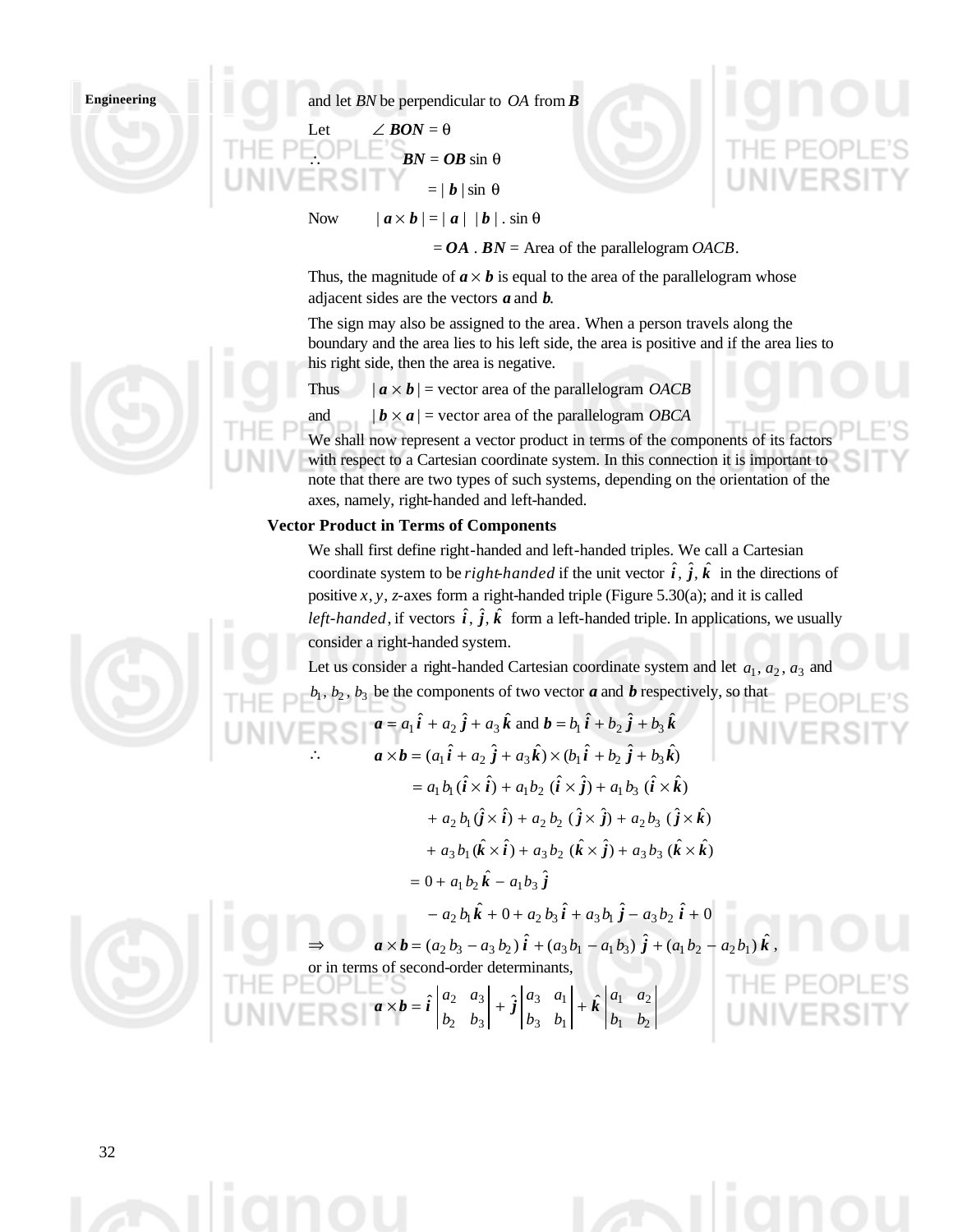



#### **(a) Right-handed System (b) Left-handed System**

**Figure 5.30**

This enables us to obtain the cross product by expanding the third order determinant viz.

$$
\mathbf{a} \times \mathbf{b} = \begin{vmatrix} \hat{\mathbf{i}} & \hat{\mathbf{j}} & \hat{\mathbf{k}} \\ a_1 & a_2 & a_3 \\ b_1 & b_2 & b_3 \end{vmatrix}
$$

by its first row. Remember it is not an ordinary determinant as the elements of the first row are vectors and it must be expanded only by the first row.

In a left-handed Cartesian coordinate system,  $\hat{i} \times \hat{j} = -\hat{k}$  (Figure 5.30(b)), and other similar expression lead to

$$
\mathbf{a} \times \mathbf{b} = -\begin{vmatrix} \hat{\mathbf{i}} & \hat{\mathbf{j}} & \hat{\mathbf{k}} \\ a_1 & a_2 & a_3 \\ b_1 & b_2 & b_3 \end{vmatrix}
$$

Linear dependence or independence of two vectors can also be tested by their cross product. We say that '*Two vectors form a linearly dependent set if and only if their vector product is zero*'.

Cross product has many applications.

We shall now take up a few examples to illustrate them.

#### **Example 5.12**

Express Velocity of a rotating body as a vector product.

#### **Solution**

A rotation of a rigid body *B* in space can be simply and uniquely described by a vector ω. The direction of ω is that of axis of rotation of the body and such that the rotation appears clockwise, if one looks from the initial point of  $\omega$  to its terminal point. The magnitude of ω is equal to the *angular speed* ω (> 0) of the rotation.

Now let *P* be any point of body *B* and let *d* be its distance from the axis. Then *P* has the speed ω *d.* Let *r* be the position vector of *P* referred to a coordinate system with origin *O* on the axis of rotation. Then  $d = |r| \sin \gamma$ , where  $\gamma$  is the angle between ω and *r.* Therefore,

$$
\omega d = |\omega| |r| \sin \gamma = |\omega \times r|
$$

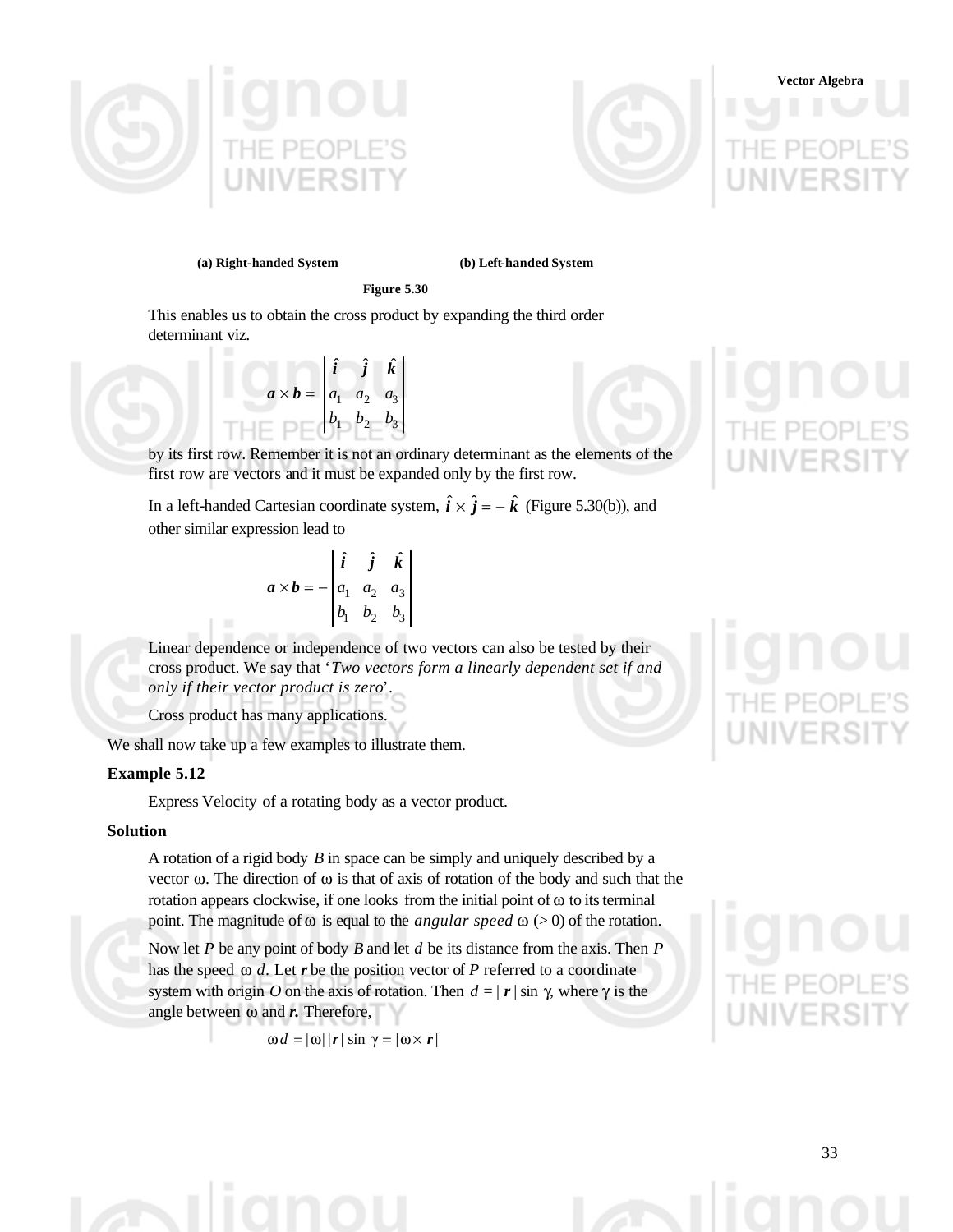





#### **Figure 5.31 : Rotation of a Rigid Body**

The angular speed rotation of a body is the linear speed of a joint of the body divided by its distance from the axes of rotation.

From the above result and the definition of vector product, we see that the velocity *V* of *P* can be represented in the form

 $V = \omega \times r$ 

This formula is useful for de termining velocity  $V$  at any point  $P$  of the body  $B$ .

# **Example 5.13**

Find the moment of a force about a point in terms of vector product.

## **Solution**

In mechanics the moment of a force  $p$  about a point  $Q$  is defined as the product  $m = |p| d$ , where *d* is the perpendicular distance between *Q* and the line of action *l* of *p* (Refer Figure 5.32).







If  $\mathbf{r}$  is the vector from  $Q$  to any point  $A$  on  $\mathbf{l}$ , then

 $d = |r| \sin \gamma$ 

and  $\Box$   $m = |r| |p| \sin \gamma$ ,

where  $\gamma$  is the angle between  $r$  and  $p$ .

Therefore,  $m = |p| |r| \sin \gamma$ 

 $= | r \times p |$ 

The vector  $m = r \times p$  is called the *moment vector* or *vector moment* of *p* about *Q*. Its magnitude is *m* and its direction is that of the axis of the rotation about *Q* which *p* has the tendency to produce.

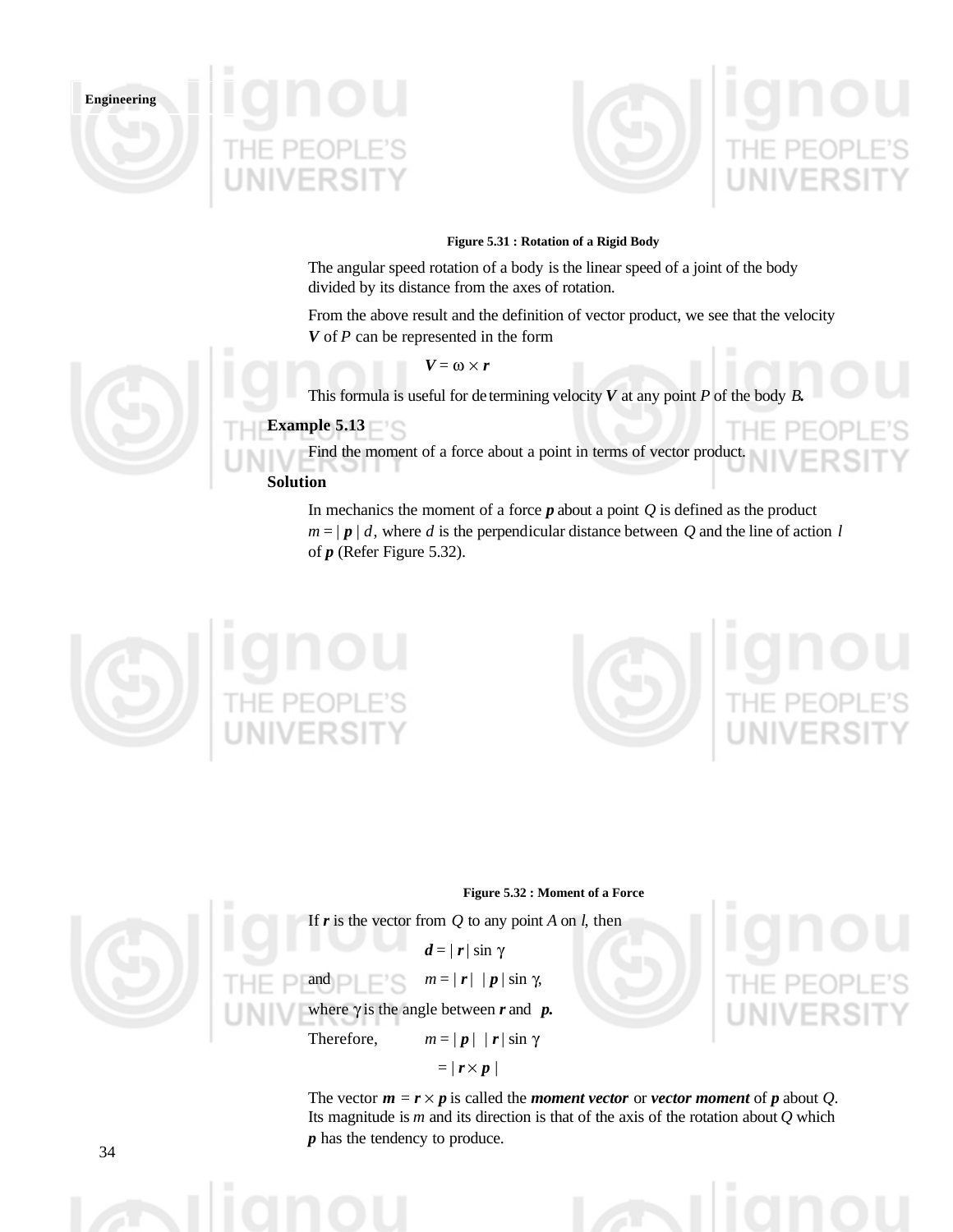## **Example 5.14 Vector Algebra**

Express force on a charged particle and an element of current carrying conductor placed in a magnetic field in terms of cross product. P

### **Solution**

The magnitude of the force on a point charge *q* moving with velocity *V* in a magnetic field  $\vec{B}$  is proportional to  $|V|$  times the perpendicular component of  $\vec{B}$ . Thus it can be expressed as a vector product as

$$
\mathbf{F} = q \; (\vec{V} \times \vec{B})
$$

 $\overline{\phantom{a}}$ 

If *I* is the current through the conductor, then the force on an element *dI* of a current carrying conductor in a magnetic field *B* is

$$
F = d\bm{I} \times \bm{B}
$$

**Example 5.15**

If  $a, b, c$  are the position vectors of  $A, B, C$  in a  $\triangle ABC$ , show that the vector area of the triangle is PEOPLE'S

> $[a \times b + b \times c + c \times a]$ 2  $\frac{1}{2}$  [a × b + b × c + c × a

Hence deduce the condition that the three points *A*, *B*, *C* may be collinear.

## **Solution**

Let  $O$  be the origin of reference with respect to which  $a, b, c$  are the position vectors of  $A$ ,  $B$ ,  $C$  in  $\triangle$   $ABC$  (Figure 5.33).



$$
OA = a, OB = b, OC = c
$$
  
Now  $BC = OC - OB = c - b$   
 $BA = OA - OB = a - b$   
 $\therefore$  Vector area of the triangle ABC  
 $= \frac{1}{2} BC \times BA$ 



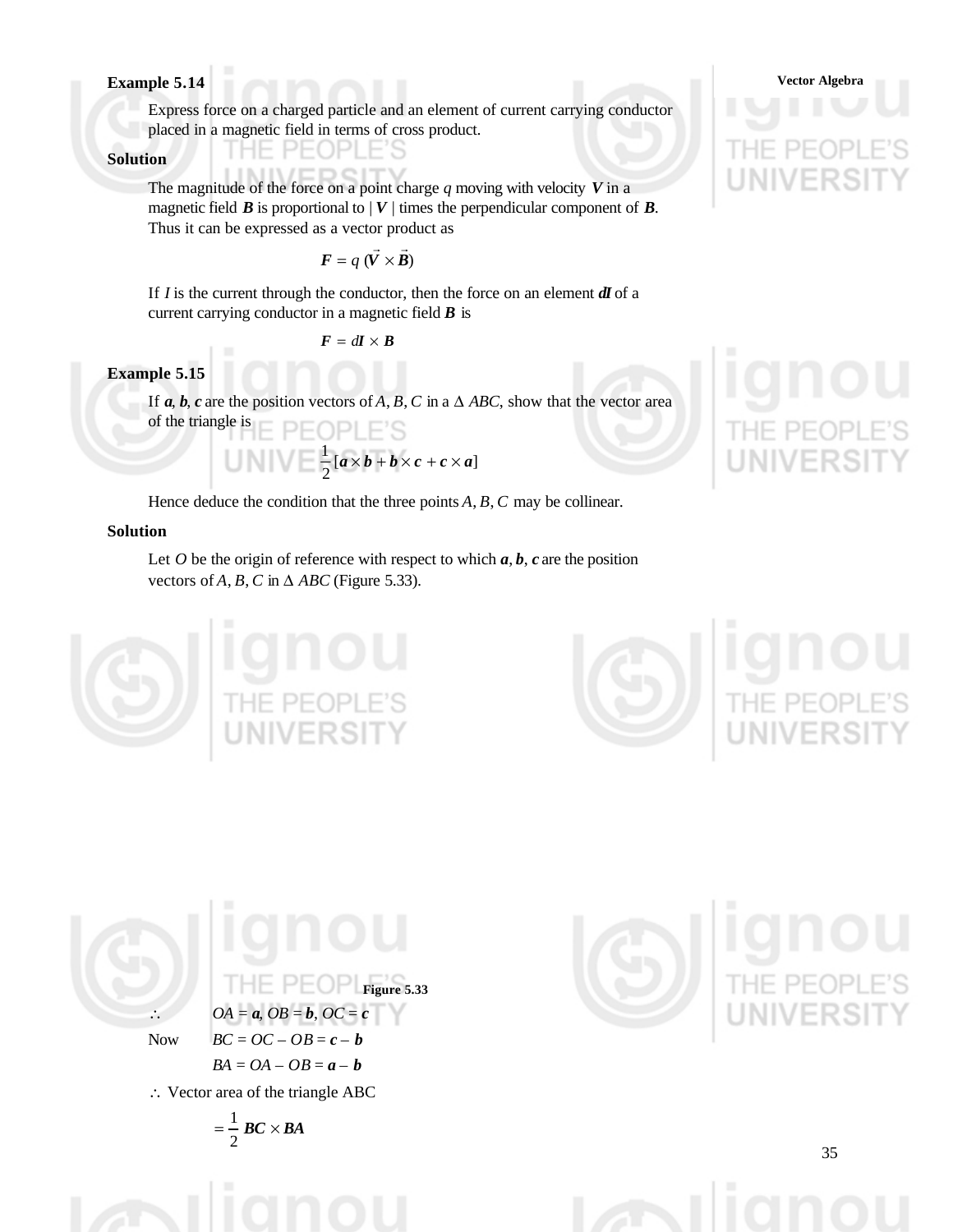Engineering

\n
$$
= \frac{1}{2}(c - b) \times (a - b)
$$
\n
$$
= \frac{1}{2}[c \times a - c \times b - b \times a + b \times b]
$$
\n
$$
= \frac{1}{2}[c \times a + b \times c + a \times b]
$$
\n
$$
= \frac{1}{2}[c \times a + b \times c + a \times b]
$$

Now if the points *A*, *B*, *C* are collinear, then the vector area of the ∆ *ABC* must be zero, i.e.

$$
\frac{1}{2} [c \times a + b \times c + a \times b] = 0
$$
  
\n
$$
\Rightarrow \qquad a \times b + b \times c + c \times a = 0.
$$

which is the required condition.

You may now attempt the following exercises.

# $SAQ 5$   $\Box$





(**Hint :** Torque τ is a measure of the ability of an applied force to produce a twist or to rotate a body  $\Rightarrow \tau = r \times F$ .)

(b) Show that for any two vectors *a* and *b*

$$
(\boldsymbol{a}-\boldsymbol{b})\times(\boldsymbol{a}+\boldsymbol{b})=2(\boldsymbol{a}\times\boldsymbol{b}),
$$

and give its geometrical interpretation.

(c) Find the values of *a* for which the vectors

$$
3\hat{i} + 2\hat{j} + 9\hat{k}
$$
 and  $\hat{i} + a\hat{j} + 3\hat{k}$ 

are (i) perpendicular (ii) parallel.

F'S

(d) A force represented by  $5\hat{i} + \hat{k}$  is acting at a point  $9\hat{i} - \hat{j} + 2\hat{k}$ . Find its moment about the point  $3\hat{i} + 2\hat{j} + \hat{k}$ .

In physics, repeated products of more than two vectors occur very often. For example, the electromotive force *dE* induced in an element of a conducting wire *dI* moving with velocity  $V$  through a magnetic field  $\boldsymbol{B}$  is represented by

## $dE = (V \times B)$ . *dI*

It is real economy in thinking to represent the result in the compact vector form that removes the necessity of carrying factors such as sine of the angle between *B* and *V* and the cosine of the angle between the normal to their plane and the vector *dI*. These are taken into account by the given product of the three vectors.



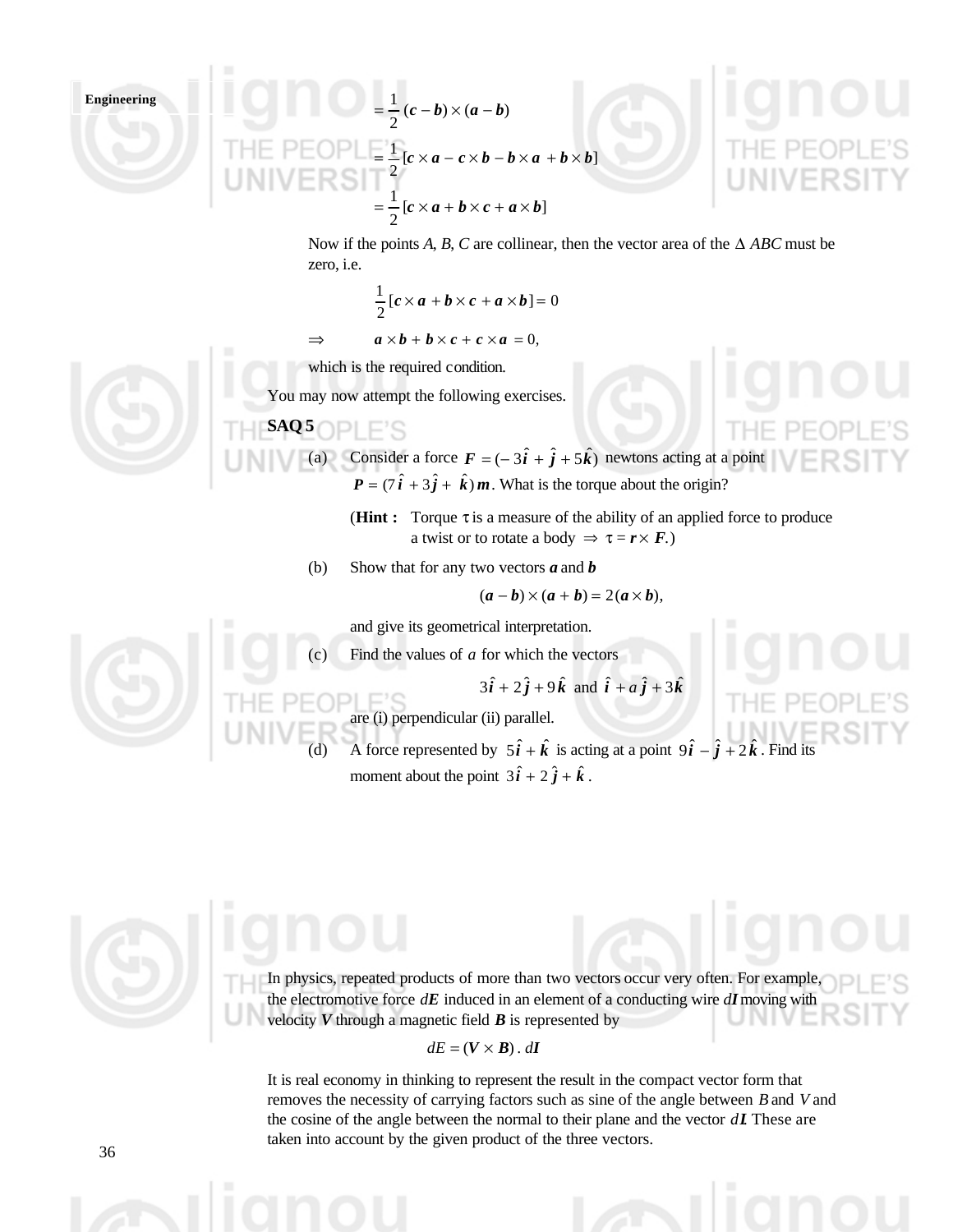Let us now discuss the product of three or more vectors in the next section. **Vector Algebra**

# **5.6 MULTIPLE PRODUCTS OF VECTORS**

Some of the commonly occurring multiple products in physical and engineering applications are the scalar and vector products of three vectors.

We know that if *b* and *c* are two vectors, then  $b \times c$  is a vector perpendicular to the plane of *b* and *c*. If *a* is a third vector, then scalar (or dot) product of *a* with ( $b \times c$ ) is a scalar. This is called *scalar triple product* or *mixed triple product.* The cross (or vector) product of **a** with  $(b \times c)$  yields a vector and is called the vector triple product. Let us discuss the two types of products one by one.

#### **5.6.1 Scalar Triple Product**

The scalar triple product of three vectors  $a$ ,  $b$  and  $c$ , denoted by  $a$ . ( $b \times c$ ), is defined as

$$
a \cdot (b \times c) = |a| |b \times c | \cos \beta,
$$

where  $\beta$  is the angle between *a* and the vector ( $\mathbf{b} \times \mathbf{c}$ )

Here *a* . ( $b \times c$ ) is evidently a scalar. The scalar triple product *a* . ( $b \times c$ ) can be interpreted as the component of *a* along the vector  $(b \times c)$ .

Note that  $(a \cdot b)$  *c* merely represents a vector in the direction of *c*, whose modulus is  $(a, b)$  times the modulus of *c*, whereas  $(a, b) \times c$  is meaningless since *a*. *b* is not a vector but a scalar.

The different ways the scalar triple product of vectors  $a, b, c$  is written are as follows :

 $a \cdot (b \times c)$  or  $[a \cdot b \cdot c]$  or  $[a \cdot b \cdot c]$  or  $(a \cdot b \cdot c)$ 

The absolute value of the scalar triple product has a geometrical meaning too. Let us see what it is?

#### **Geometrical Interpretation of the Scalar Triple Product**

Let *a*, *b*, *c* by any three vectors. Consider a parallelopiped with its three coterminus edges having the magnitude and directions as of *a*, *b* and *c* respectively (Figure 5.34). ៶៲៴⊏៲៶៰៲៲

# IF PFOPLE'S

**Figure 5.34 : Geometrical Interpretation of a Scalar Triple Product**

Let  $\theta$  be the angle between **b** and **c** and  $\beta$  be the angle between **a** and  $\hat{\boldsymbol{n}}$ , the unit vector normal to *b* and *c*.

Then, we have

 $a \cdot (b \times c)$  $= a \cdot [\hat{n} | b | | c | \sin \theta]$ 

37

**INIVERSI**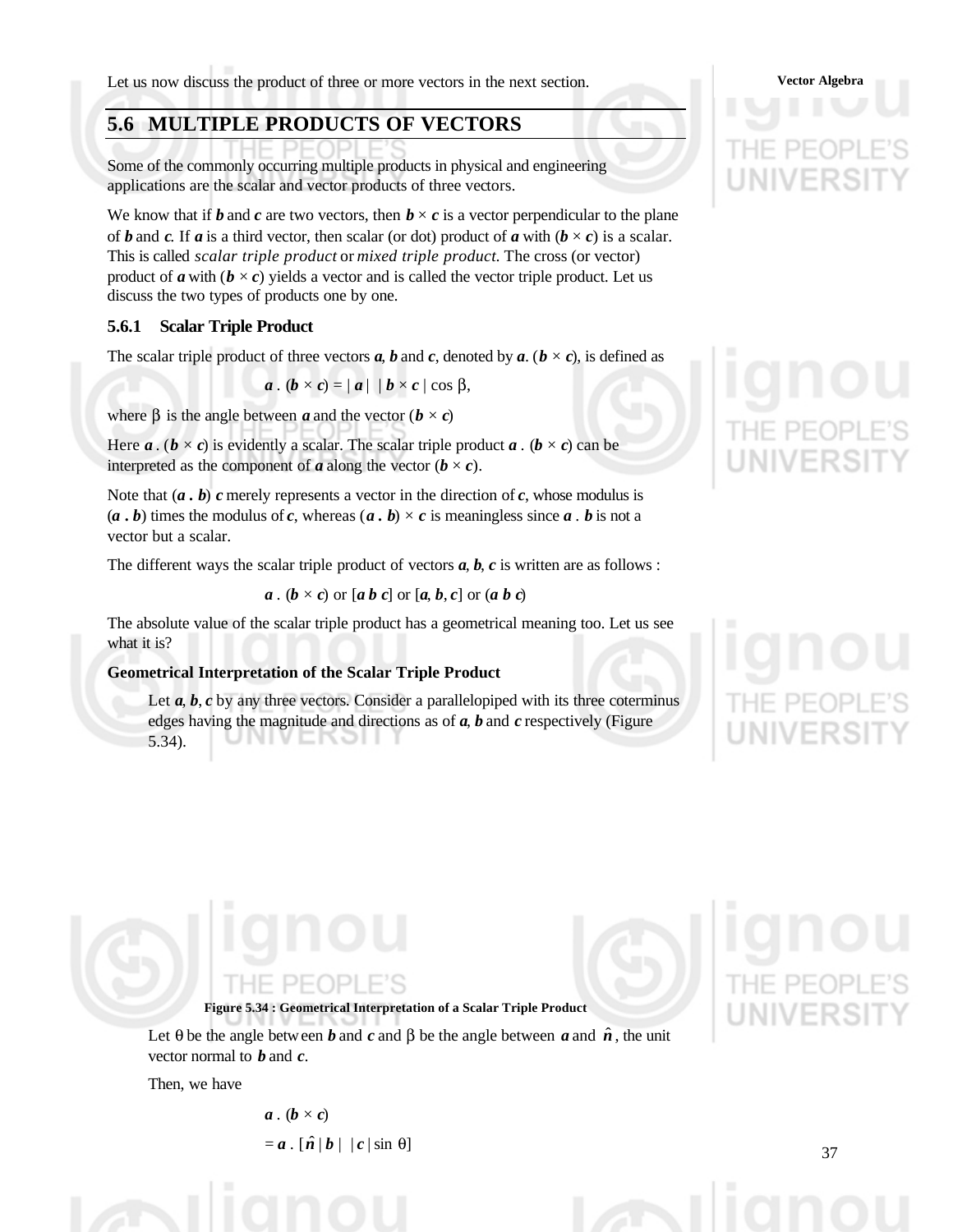# $=$  ( $| \mathbf{a} | \cos \beta$ ) ( $| \mathbf{b} | | \mathbf{c} | \sin \theta$ )

Now  $(|b| | c | \sin \theta)$  is the area of the parallelogram formed by the vectors *b* and *c*, i.e., the base of the prallelopiped. Also ( $|a|$  cos β) is the height *h* of the  $\vec{a}$ , i.e., the base of the pranetopiped. Also  $(|\vec{a}| \cos \beta)$  is the neight *n* of parallelopiped. Thus  $\vec{a} \cdot (\vec{b} \times \vec{c})$  gives the volume of the parallelopiped.

Hence, *the absolute value of the scalar triple product*  $\bf{a}$  *.(* $\bf{b} \times \bf{c}$ *) is equal to the volume of the parallelopiped with a, b, c as adjacent edges.*

From this geometrical consideration it follows that the value of the scalar triple product is a real number, which is independent of the choice of Cartesian coordinates in space.

In the parallelopiped in Figure 5.34 if we take the area of the face formed by *a* and *b* and multiply it by the height perpendicular (projection of *c* on  $a \times b$ ), we get the volume of the same parallelopiped. Thus

$$
a.(b \times c) = (a \times b).c
$$

Thus *the positions of dot and cross in a scalar triple product are interchangeable provided the cyclic order of the factors is maintained.*  $a \cdot (b \times c) = b \cdot (c \times a) = c \cdot (a \times b)$ 

The change of cyclic order of factors brings about a change of sign in the value of the scalar triple product.

The scalar triple product of the orthonormal right handed vectors  $\hat{i}$ ,  $\hat{j}$ ,  $\hat{k}$  is *equal to unity* because

$$
\hat{i} \cdot (\hat{j} \times \hat{k}) = \hat{i} \cdot \hat{i} = 1
$$

Next consider three coplanar vectors  $a, b, c$ . Now  $b \times c$  is a vector perpendicular to the plane of *b* and *c* and is, therefore, perpendicular to *a* also.

Scalar product of *a* and  $b \times c$  must be zero

 $a \cdot (b \times c) = 0$ 

Thus, *if three vectors are coplanar, their scalar triple product is zero.*

Further if we consider  $a$ ,  $a$ ,  $b$  and form a scalar triple product, then

$$
a \cdot (a \times b) = (a \times a) \cdot b
$$

$$
= 0 \cdot b
$$

$$
= 0
$$

*If two vectors in a scalar triple product are equal or parallel, then their scalar triple product vanishes*.

With respect to any right-handed Cartesian coordinate system, le t

 $a = a_1 \hat{i} + a_2 \hat{j} + a_3 \hat{k}$ ,  $b = b_1 \hat{i} + b_2 \hat{j} + b_3 \hat{k}$ ,  $c = c_1 \hat{i} + c_2 \hat{j} + c_3 \hat{k}$ Then  $v_1$   $v_2$   $v_3$  $\hat{i}$   $\hat{i}$   $\hat{k}$  $c_1$   $c_2$   $c_1$  $b_1$   $b_2$  *b i j k*  $\boldsymbol{b} \times \boldsymbol{c} =$ 

 $\frac{c_2}{c_3}$ 



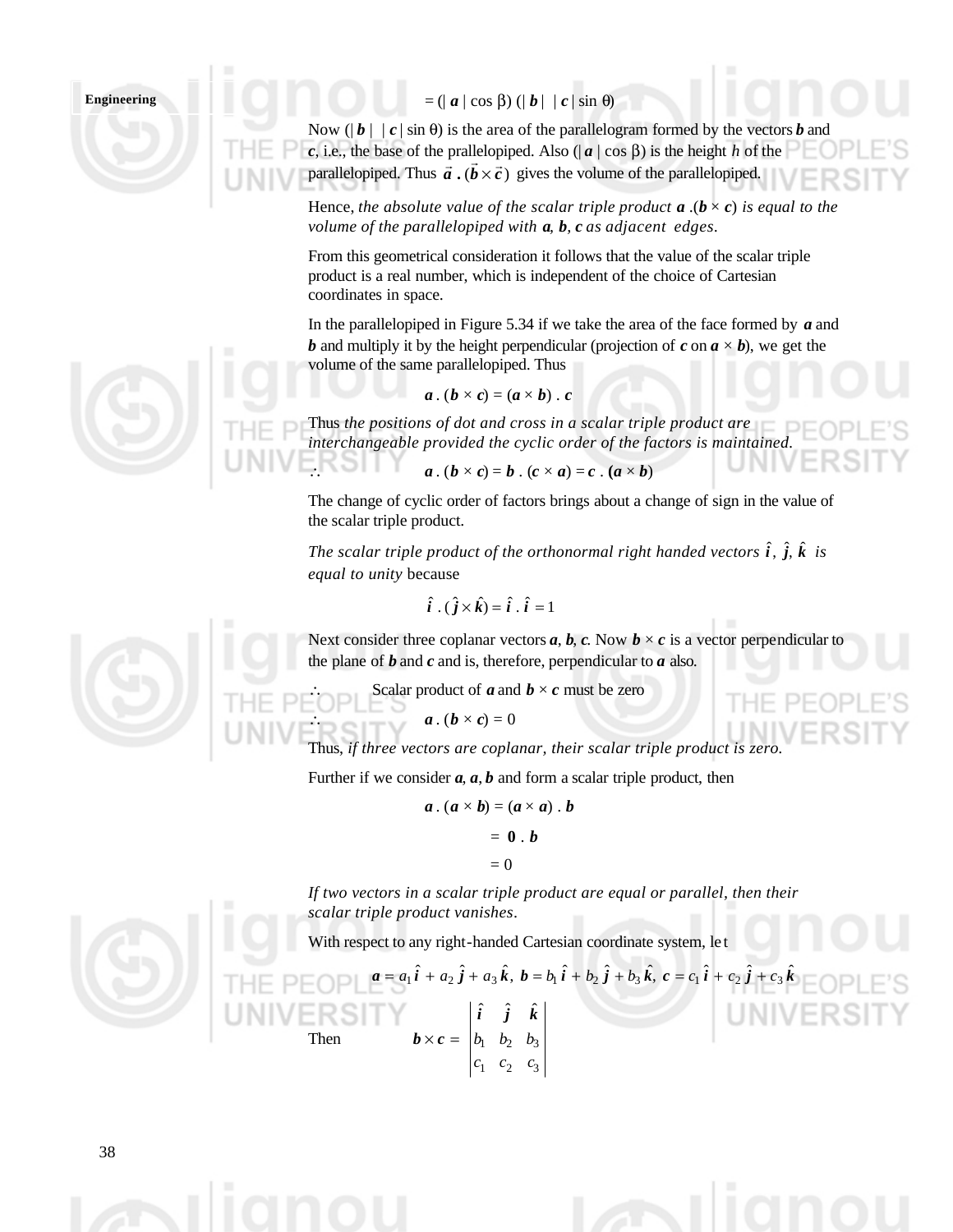Her

⇒

hence

\n
$$
\mathbf{a} \cdot (\mathbf{b} \times \mathbf{c}) = (a_1 \hat{\mathbf{i}} + a_2 \hat{\mathbf{j}} + a_3 \hat{\mathbf{k}}) \cdot \begin{vmatrix} \hat{\mathbf{i}} & \hat{\mathbf{j}} & \hat{\mathbf{k}} \\ b_1 & b_2 & b_3 \\ c_1 & c_2 & c_3 \end{vmatrix}
$$
\n
$$
\mathbf{a} \cdot (\mathbf{b} \times \mathbf{c}) = \begin{vmatrix} a_1 & a_2 & a_3 \\ b_1 & b_2 & b_3 \\ c_1 & c_2 & c_3 \end{vmatrix}
$$



Since interchanging of two rows reverses the sign of the determinant, we have

$$
[a, b, c] = - [b, a, c]
$$

Let us consider some examples giving applications of scalar triple product.

#### **Example 5.16**

Show that the force acting on a charged particle *q* which moves with velocity *V* in the magnetic field *B* does not bring about any change in the energy of the charge.

#### **Solution**

⊣⊢ PFOPLE'S

The force acting on a charge particle *q* moving with velocity *V* in the magnetic field *B* is given by

$$
\mathbf{F} = q \ (\vec{V} \times \vec{B})
$$

We know that the change in energy is equal to the work done.

Now work done on the charge for an infinitesimal displacement *dr* is

$$
W = F \cdot dr = q \left( \vec{V} \times \vec{B} \right) \cdot d\vec{r}
$$

If the displacement *dr* takes place in time *dt*, then





Since the work done is zero, hence the force  $F$  does not bring about any change in the energy of the charge.

#### **Example 5.17**

Find the volume of the tetrahedron whose three sides are given by

$$
2\hat{i}-3\hat{j}+4\hat{k}
$$
,  $\hat{i}+2\hat{j}-\hat{k}$  and  $3\hat{i}-\hat{j}+2\hat{k}$ 

#### **Solution**

We know that volume of a tetrahedron is one -sixth the volume of the parallelopiped with three sides of tetrahedron as its three adjacent edges.

∴ Reqd volume  $=\frac{1}{6}a \cdot (b \times c) = \frac{1}{6}(a \times b) \cdot c$  $\cdot (b \times c) = \frac{1}{2}$ 6  $=\frac{1}{a}$  a  $\cdot$   $(b \times c) = \frac{1}{a}$   $(a \times c)$ where  $a = 2\hat{i} - 3\hat{j} + 4\hat{k}$ 

$$
b = \hat{i} + 2\hat{j} - \hat{k}
$$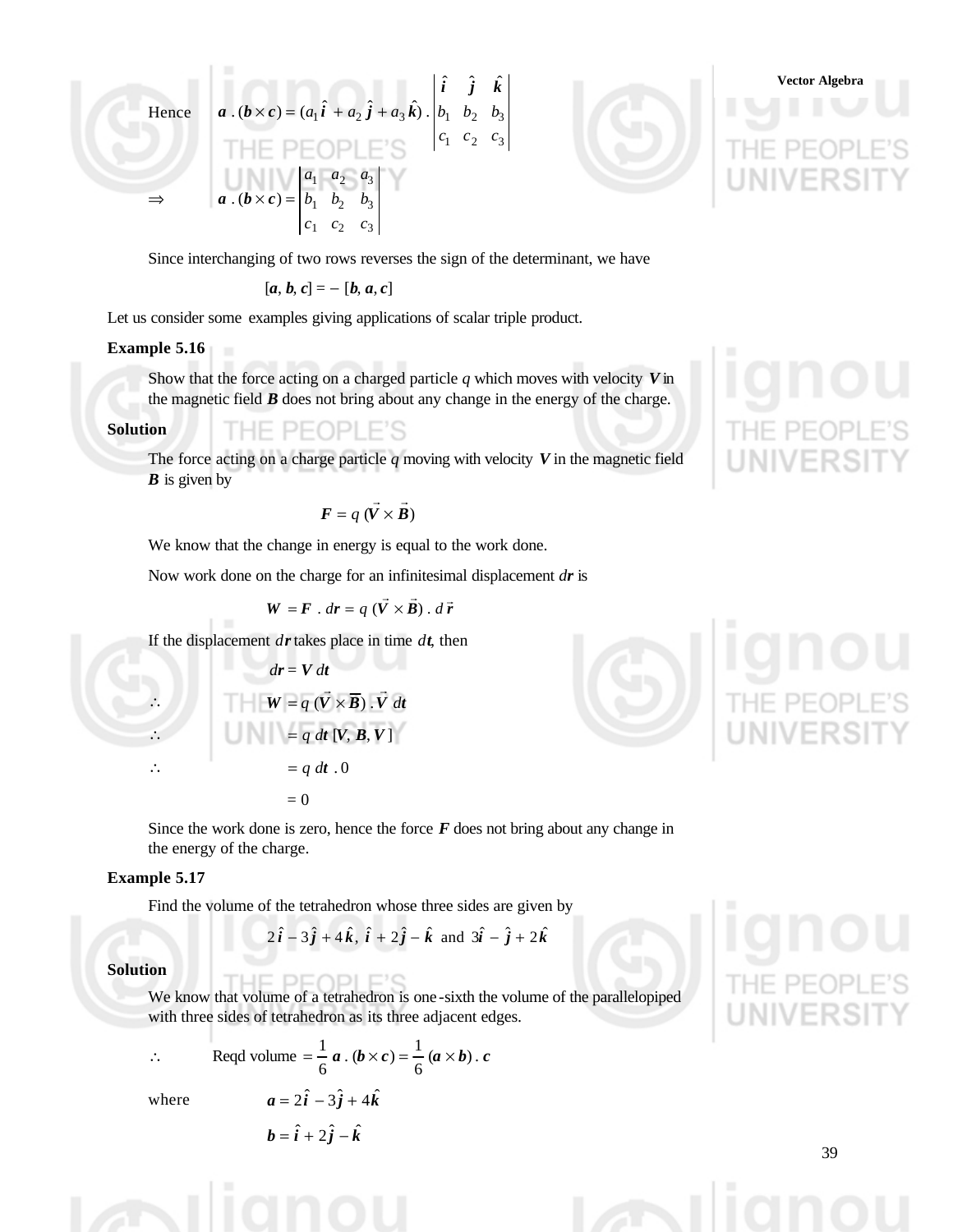

Let us now discuss the second type of vector product, that is, the vector triple product.

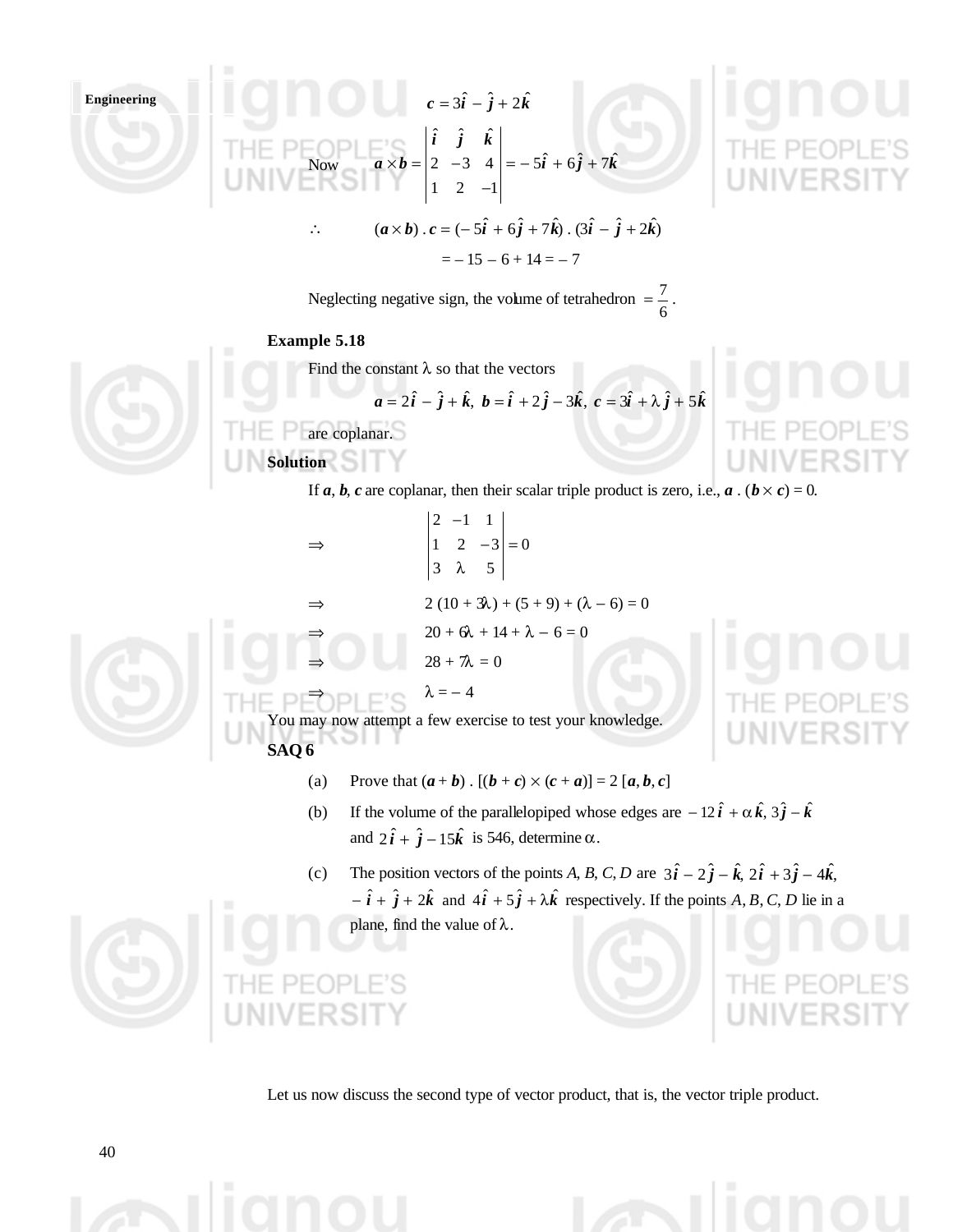# **Vector Algebra 5.6.2 Vector Triple Product**

We first give the definition of vector triple product.

#### **Definition**

THE PEOPLE'S

The vector product of two vectors, one of which is itself the vector product of *two vectors, is a vector quantity called the vector triple product.*

Thus if  $a, b, c$  be three vectors, then  $a \times (b \times c)$  and  $(a \times b) \times c$  are vector triple products.

We next give geometrical interpretation for vector triple product.

#### **Geometrical Interpretation of Vector Triple Product**  $a \times (b \times c)$

You know that  $\mathbf{b} \times \mathbf{c}$ , by definition, is perpendicular to both  $\mathbf{b}$  and  $\mathbf{c}$ , that is,  $\mathbf{b} \times \mathbf{c}$  is perpendicular to the plane containing *b* and *c*. Also  $a \times (b \times c)$ , being the vector product of vector *a* and vector  $(b \times c)$  is perpendicular to both *a* and  $(b \times c)$ .

Hence  $a \times (b \times c)$  must be parallel to the plane determined by *b* and *c* and is perpendicular to *a*.

From the above geometrical interpretation of vector triple product, you may note that where as  $a \times (b \times c)$  is a vector parallel to the plane of *b* and *c* and is perpendicular to the vector *a*, the vector triple product  $(a \times b) \times c$  is a vector parallel to the plane of  $\boldsymbol{a}$  and  $\boldsymbol{b}$  is perpendicular to the vector  $\boldsymbol{c}$ .

Hence, in general,

$$
a \times (b \times c) \neq (a \times b) \times c
$$

Thus *cross (or vector) product is not associative*. As a word of caution we may mention that always keep track of the brackets for correct interpretation and expansion of vector triple product.

The geometrical interpretation of vector triple product can also be used to find its expansion formula.

#### **Expansion Formula for Vector triple product**  $a \times (b \times c)$

Since  $a \times (b \times c)$  lie in the plane containing *b* and *c*, we can, therefore, resolve  $a \times (b \times c)$  into components parallel to *b* and *c*, i.e., it is possible to find scalars *m* and *n* such that

$$
a \times (b \times c) = mb + nc
$$
  
(5.11)

Multiplying both sides by *a*, we get

$$
\vec{a} \cdot [\vec{a} \times (\vec{b} \times \vec{c})] = m(a \cdot b) + n(a \cdot c) \quad \dots \quad \dots \quad \dots \quad \dots
$$
\n(5.12)

The left-hand side of Eq. (5.12) is a scalar triple product of  $a$ ,  $a$  and  $(b \times c)$ . Since in this scalar triple product, two of the vectors are equal, therefore it is zero.

 $m(\boldsymbol{a} \cdot \boldsymbol{b}) + n(\boldsymbol{a} \cdot \boldsymbol{c}) = 0$ or  $\frac{m}{\sqrt{r}} = \frac{n}{\sqrt{r}} = p$ , say *m n* − =  $(a \cdot \vec{c}) - (a \cdot \vec{b})$ 

Putting the values of *m* and *n* in Eq. (5.11), we get

$$
\mathbf{a} \times (\mathbf{b} \times \mathbf{c}) = p(\mathbf{a} \cdot \mathbf{c}) \mathbf{b} - p(\mathbf{a} \cdot \mathbf{b}) \mathbf{c} \quad \dots \quad \dots \quad \dots
$$
\n(5.13)

We note that both the sides of Eq. (5.13) are equally balanced in *a*, *b* and *c*. Hence *p* must be some numerical constant independent of *a*, *b* and *c*. Also Eq. (5.13) is

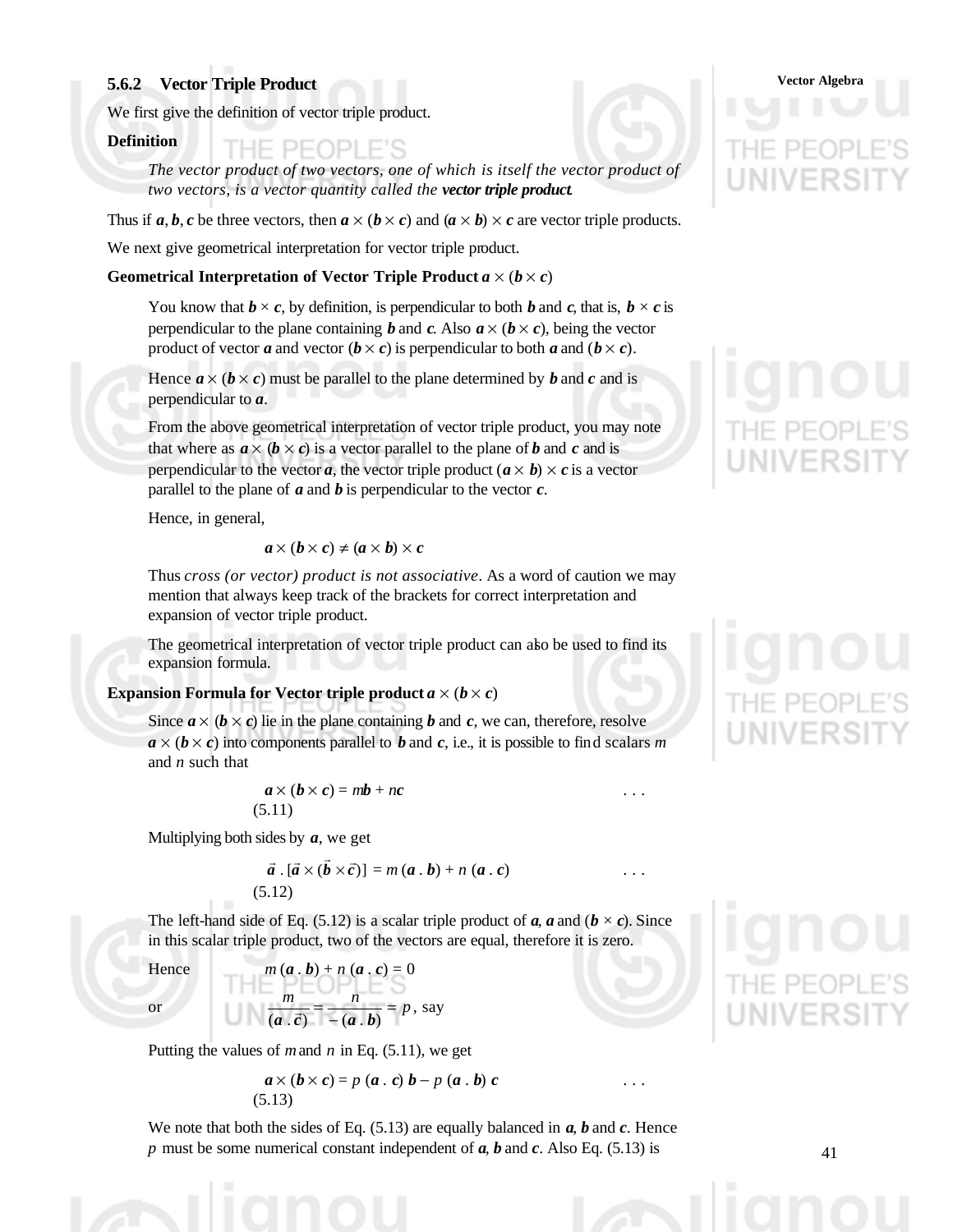true for any three vectors  $a, b, c$ . Thus to determine  $p$ , we take the special case where

THE PEDPLE'S 
$$
a = b = \hat{i}
$$
 and  $c = \hat{j}$ 

\nThus,  $\hat{i} \times (\hat{i} \times \hat{j}) = p(\hat{i} \cdot \hat{j})\hat{i} - p(\hat{i} \cdot \hat{i})\hat{j}$ 

\n $\Rightarrow \qquad \hat{i} \times \hat{k} = p(0)\hat{i} - p(1)\hat{j}$ 

\n $\Rightarrow \qquad -\hat{j} = -p\hat{j}$ 

\n $\Rightarrow \qquad p = 1$ 

Substituting for  $p = 1$  in Eq. (5.13), we get the required expansion formula as

$$
a \times (b \times c) = (a \cdot c) b - (a \cdot b) c
$$

Let us consider a physical example of the vector triple product from electromagnetism.

#### **Example 5.19**

Show that parallel wires carrying current in the same direction attract each other. **Solution**

Consider two wires  $w_1$  and  $w_2$  carrying current  $i_1$  and  $i_2$  respectively. Let  $dI_1$  and  $dI_2$  be the infinitesimal elements of the wire in the direction of current flow. Then the force experienced by the infinitesimal element  $dI_2$  due to  $dI_1$  is given by

$$
F = \frac{\mu}{4\pi} i_1 i_2 \frac{d\vec{I}_2 \times (d\vec{I}_1 \times \vec{r})}{r^3},
$$

where  $\mu$  is the permeability of the free space and  $\bf{r}$  is the position vector of  $d\bf{I}_2$ w.r. to  $d\mathbf{I}_1$ .

If we take  $dI_1$  and r in the plane of this paper, then  $dI_1 \times r$  is a vector perpendicular to the plane of this paper and points to it. Thus  $dI_2 \times (dI_1 \times r)$  is a vector in the plane of this paper and perpendicular to  $dI_2$ . This means that parallel wires carrying current in the same direction attract each other.

In case the direction of any one of the currents is reversed, the wires will repulse each other.

Let us take another example to illustrate the use of vector triple products.

#### **Example 5.20**

Prove that

$$
\boldsymbol{a}\times(\boldsymbol{b}\times\boldsymbol{c})+\boldsymbol{b}\times(\boldsymbol{c}\times\boldsymbol{a})+\boldsymbol{c}\times(\boldsymbol{a}\times\boldsymbol{b})=0
$$

**Solution**

From the expansion of vector triple products, we have

$$
\boldsymbol{a}\times(\boldsymbol{b}\times\boldsymbol{c})=(\boldsymbol{a}\cdot\boldsymbol{c})\,\boldsymbol{b}-(\boldsymbol{a}\cdot\boldsymbol{b})\,\boldsymbol{c}
$$

$$
INIVEER \simeq_{(5.15)} b \times (c \times a) = (b \cdot a) c - (b \cdot c) a
$$

 $(5.14)$ 

$$
c \times (a \times b) = (c \cdot b) a - (c \cdot a) b \qquad \qquad \dots
$$
\n(5.16)

Since scalar product is commutative, hence adding Eqs. (5.14), (5.15) and (5.16) we see that the terms in the right cancel and we get





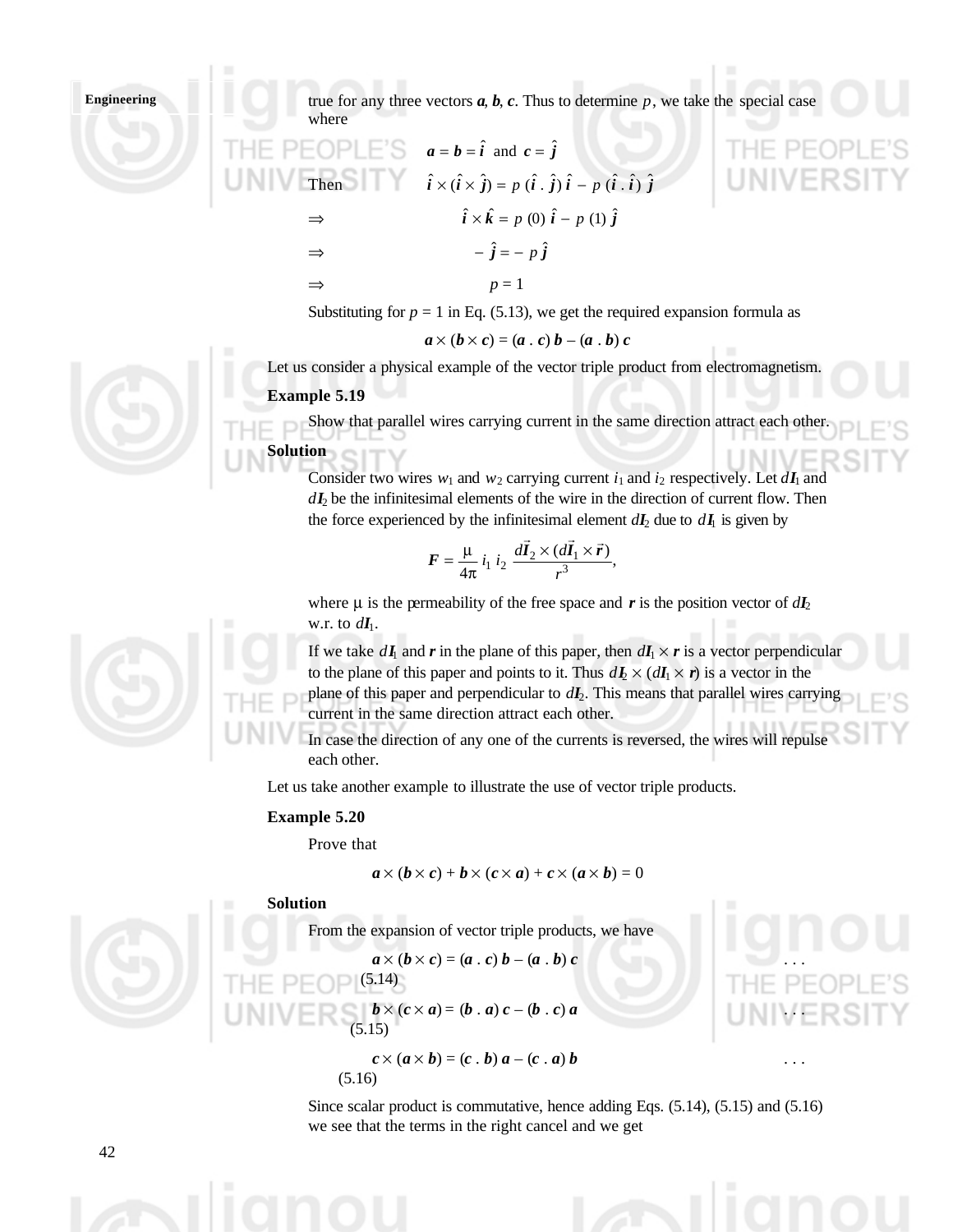$$
a \times (b \times c) + b \times (c \times a) + c \times (a \times b) = 0
$$
 Vector Algebra

You may now attempt the following exercises.

**SAQ 7**  
\n(a) If 
$$
\mathbf{a} = \hat{\mathbf{i}} - 2\hat{\mathbf{j}} - 3\hat{\mathbf{k}}, \ \mathbf{b} = 2\hat{\mathbf{i}} + \hat{\mathbf{j}} - \hat{\mathbf{k}}, \ \mathbf{c} = \hat{\mathbf{i}} + 3\hat{\mathbf{j}} - \hat{\mathbf{k}}
$$
, find  
\n(i)  $\mathbf{a} \times (\mathbf{b} \times \mathbf{c})$  and  
\n(ii)  $(\mathbf{a} \times \mathbf{b}) \times \mathbf{c}$ 

(b) Prove that

$$
\hat{i} \times (a \times \hat{i}) + \hat{j} \times (a \times \hat{j}) + \hat{k} \times (a \times \hat{k}) = 2a
$$

for any arbitrary vector *a*.

- (c) If *a*, *b*, *c* are three unit vectors, such that  $a \times (b \times c) = \frac{1}{a}b$ 2  $\times$  ( $\mathbf{b} \times \mathbf{c}$ ) =  $\frac{1}{2}$   $\mathbf{b}$ , find the angle which *a* makes with *b* and *c*, given that *b* and *c* are non-parallel.
- (d) Show that  $(a \times b) \times c = a \times (b \times c)$  if and only if *a* and *c* are collinear vectors.

Using the results of the Sub-sections 5.6.1 and 5.6.2 the product of four (or more) vectors can also be evaluated. It will be seen that other repeated products which occur in applications may be expressed in terms of dot product or vector product or scalar triple products. We now discuss briefly the product of four vectors.

## **5.6.3 Quadruple Product of Vectors**

Quadruple product means the product of four vectors. Some of the relevant quadruple products are :

- (i)  $(a \times b) \cdot (c \times d)$
- (ii)  $(a \times b) \times (c \times d)$
- (iii)  $a \times [b \times (c \times d)]$

Let us now find their simplified expressions.

(i) Let 
$$
p = c \times d
$$
  
\n $\therefore$   $(a \times b) \cdot (c \times d) = (a \times b) \cdot p$   
\n $\square$   $\square$   $\square$   $\square$   $\square$   $\square$   $\square$   $\square$   $\square$   $\square$   $\square$   $\square$   $\square$   $\square$   $\square$   $\square$   $\square$   $\square$   $\square$   $\square$   $\square$   $\square$   $\square$   $\square$   $\square$   $\square$   $\square$   $\square$   $\square$   $\square$   $\square$   $\square$   $\square$   $\square$   $\square$   $\square$   $\square$   $\square$   $\square$   $\square$   $\square$   $\square$   $\square$   $\square$   $\square$   $\square$   $\square$   $\square$   $\square$   $\square$   $\square$   $\square$   $\square$   $\square$   $\square$   $\square$   $\square$   $\square$   $\square$   $\square$   $\square$   $\square$   $\square$   $\square$   $\square$   $\square$   $\square$   $\square$   $\square$   $\square$   $\square$   $\square$   $\square$   $\square$   $\square$   $\square$   $\square$   $\square$   $\square$   $\square$   $\square$   $\square$   $\square$   $\square$   $\square$   $\square$   $\square$   $\square$   $\square$   $\square$   $\square$   $\square$   $\square$   $\square$   $\square$   $\square$   $\square$   $\square$   $\square$   $\square$   $\square$  <

since dot and cross product are interchangeable in scalar triple product.

$$
\Rightarrow \qquad (a \times b) \cdot (c \times d) = a \cdot [b \times (c \times d)]
$$

$$
= a \cdot [(b \cdot d) c - (b \cdot d)]
$$

 $=(a \cdot c) (b \cdot d) - (b \cdot c) (a \cdot d)$ 

 $c) d$ 

Hence,  $(a \times b) \cdot (c \times d) = (a \cdot c) (b \cdot d) - (b \cdot c) (a \cdot d)$ (5.17)

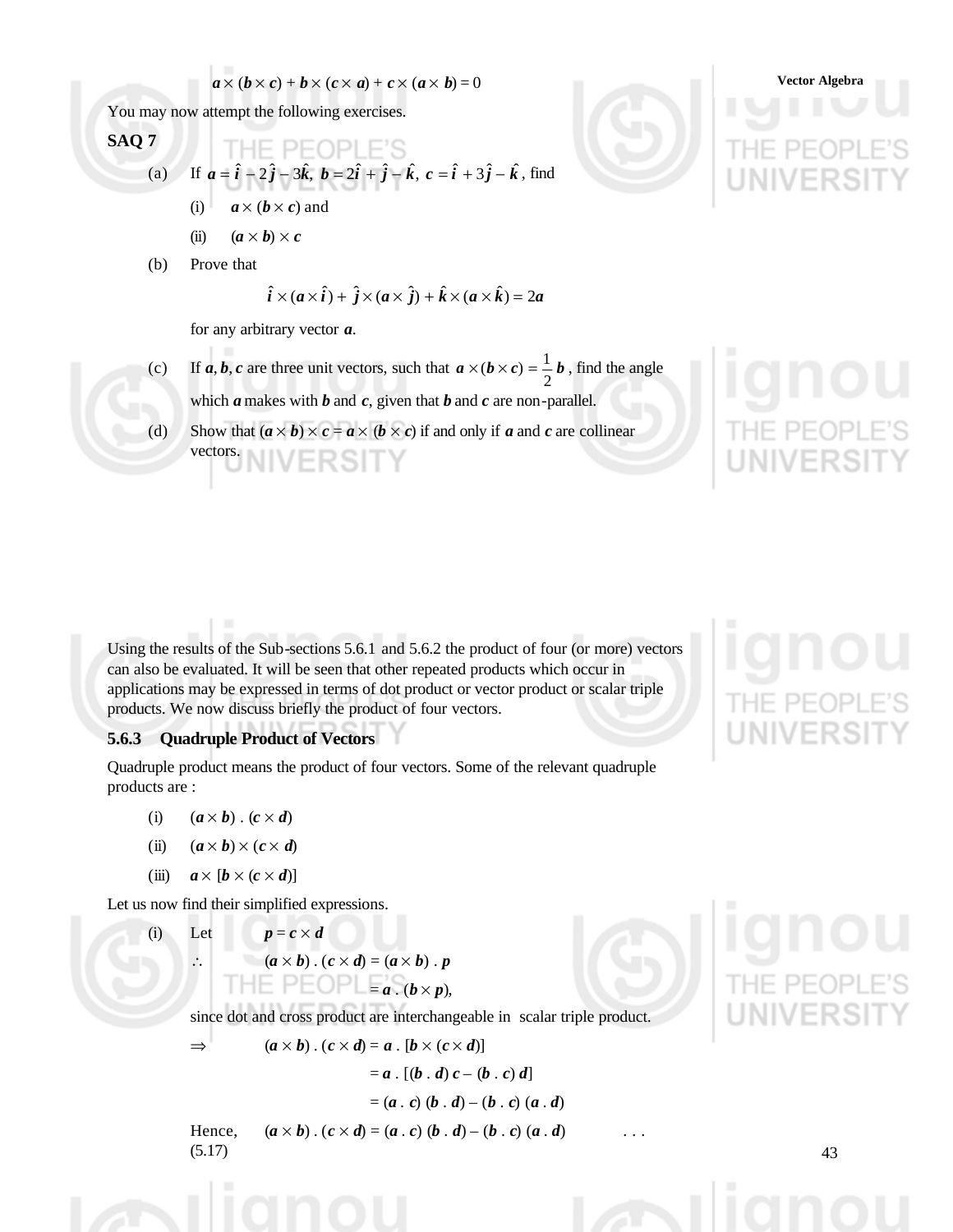which is known as *Identity of Lagrange.*

Next consider

(ii)  $(a \times b) \times (c \times d) = (a \times b) \times p$ , where  $p = c \times d$  $=- p \times (a \times b)$  $= - [(p \cdot b) a - (p \cdot a) b]$  $=(p \cdot a) b - (p \cdot b) a$  $= {a \cdot (c \times d)} b - {b \cdot (c \times d)} a$ Hence,  $(a \times b) \times (c \times d) = [a, c, d] b - [b, c, d] a$  $(5.18)$ 

> In case we start with  $a \times b = q$  and expand vector triple product  $(a \times b) \times (c \times d)$  as  $q \times (c \times d)$ , we get another expression for this quadruple product as



(iii)  $a \times [b \times (c \times d)] = \vec{a} \times [(\vec{b} \cdot \vec{d}) \vec{c} - (\vec{b} \cdot \vec{c}) \vec{d}]$  $=(b \cdot d)(a \times c) - (b \cdot c)(a \times d)$ Hence  $a \times [b \times (c \times d)] = (b \cdot d) (a \times c) - (b \cdot c) (a \times d)$ 

 $(5.20)$ 

Let us consider some example illustrating the use of quadruple products.

**Example 5.21**

Lastly, we consider

Prove that

 $\begin{bmatrix} a \times b \end{bmatrix}$  .  $\{(b \times c) \times (c \times a)\} = [a \cdot (b \times c)]^2$ 

**Solution**

Using result (5.18), we have

$$
(\vec{b}\times\vec{c})\times(\vec{c}\times\vec{a})=[b,c,a]c-[b,c,c]a
$$

 $=[\boldsymbol{b}, \boldsymbol{c}, \boldsymbol{a}] \ \boldsymbol{c} \qquad (\because [\boldsymbol{b}, \boldsymbol{c}, \boldsymbol{c}] = 0)$ 

Hence  $(a \times b)$ .  $[(b \times c) \times (c \times a)]$ 

 $=(a \times b) \cdot \{[b, c, a] \ c\}$ 

 $=[b, c, a]$   $\{a \times b\}$ .  $c$ }

 $=[a, b, c] [a, b, c]$ 

Cyclic change in scalar triple product

 $= [a \cdot (b \times c)]^2$ 

Hence from the above result, it immediately follows that *if a*, *b*, *c are three non-coplanar vectors, then*  $a \times b$ ,  $b \times c$  *and*  $c \times a$  *are also non-coplanar.* 

You may now try this exercise.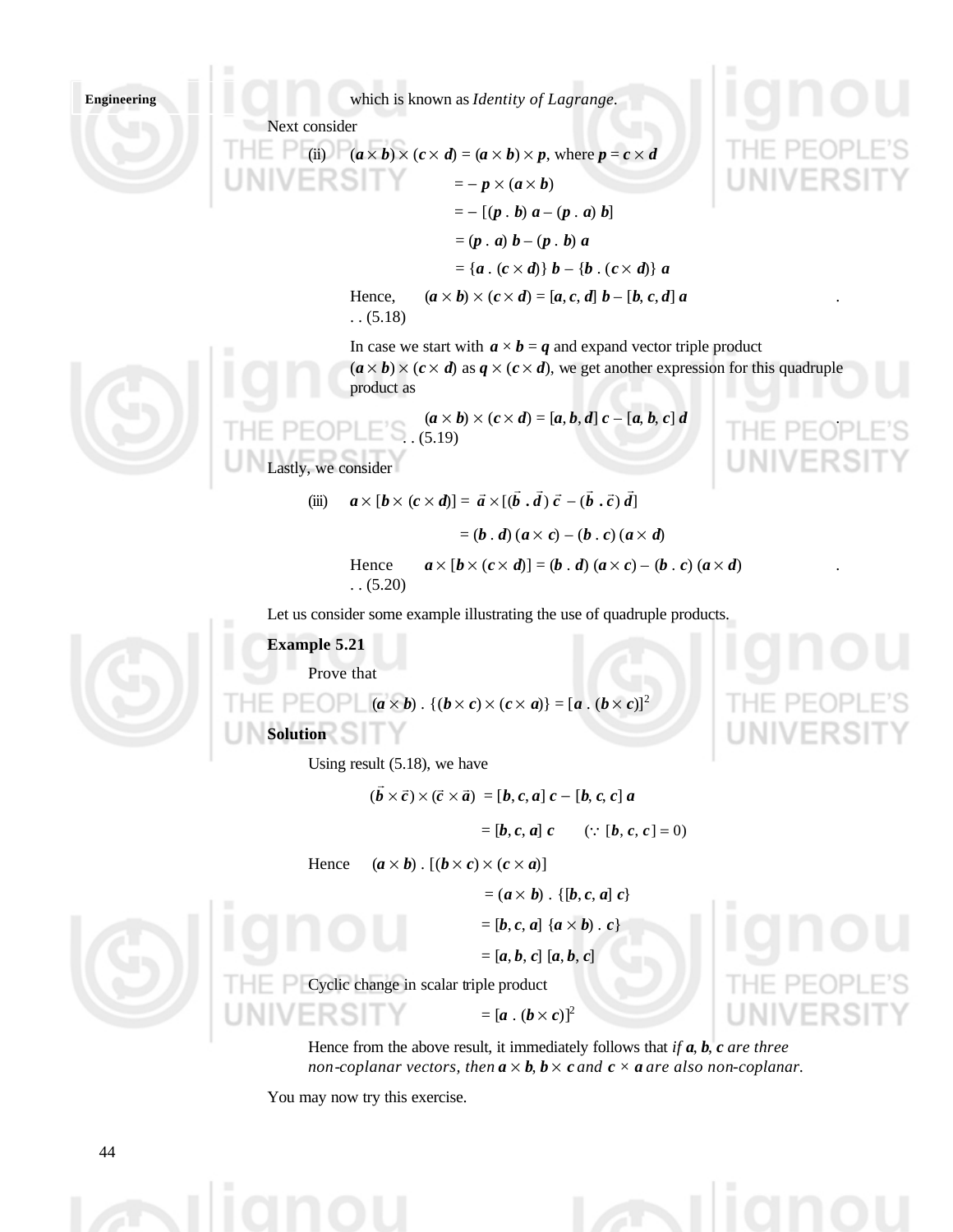

Prove that

 $[(a \times b) \times (a \times c)]$ .  $d = (a \cdot d) [a, b, c]$ 



On the basis of the above knowledge, we shall like to discuss in brief in the next section the two categories of vectors into which all vector quantities of mechanics/physics can be grouped. These are termed as proper (or polar) vectors and pseudo vectors (or axial vectors).

# **5.7 POLAR AND AXIAL VECTORS**

*The direction of some of the vector quantities is clearly indicated by the direction of motion of a system.* Examples of such vectors are displacements, velocity,

acceleration, etc. *Such vectors are called polar vectors.*

*Vectors,* namely, angular velocity, angular acceleration, angular momentum, etc. *associated with the rotation motion are such that their direction does not indicate the direction of rotation of the body.* Their direction is taken to be along the axis of rotation. *Such vectors are called axial vectors*.

The transformation of coordinates

 $x' = -x$ ,  $y' = -y$ ,  $z' = -z$ 

## is called the **parity transformation.**

The difference between polar and axial vectors can be expressed in terms of parity transformation as follows:

*If a vector changes sign under the parity transformation, it is called a proper or a polar vector. The vectors which do not change sign under a parity transformation are called axial vectors*.

It may be observed that

*The cross product of two polar vectors is an axial vector*.

Before we move on to the next units, wherein we shall discuss vector differential calculus and vector integral calculus, it will be worthwhile to look briefly to the three coordinate systems in space and give their relations. We take up these coordinate systems briefly in the next section.

# **5.8 COORDINATE SYSTEMS FOR SPACE**

Let us look briefly at three coordinate systems for space. The first, Cartesian coordinates, is the system we have been using the most in our discussion so far. Cylindrical and spherical polar coordinates will come handy when we study integration of vectors in Units 6 and 7 because surfaces that have complicated representation in Cartesian coordinates sometimes have simpler equations in one of these other systems.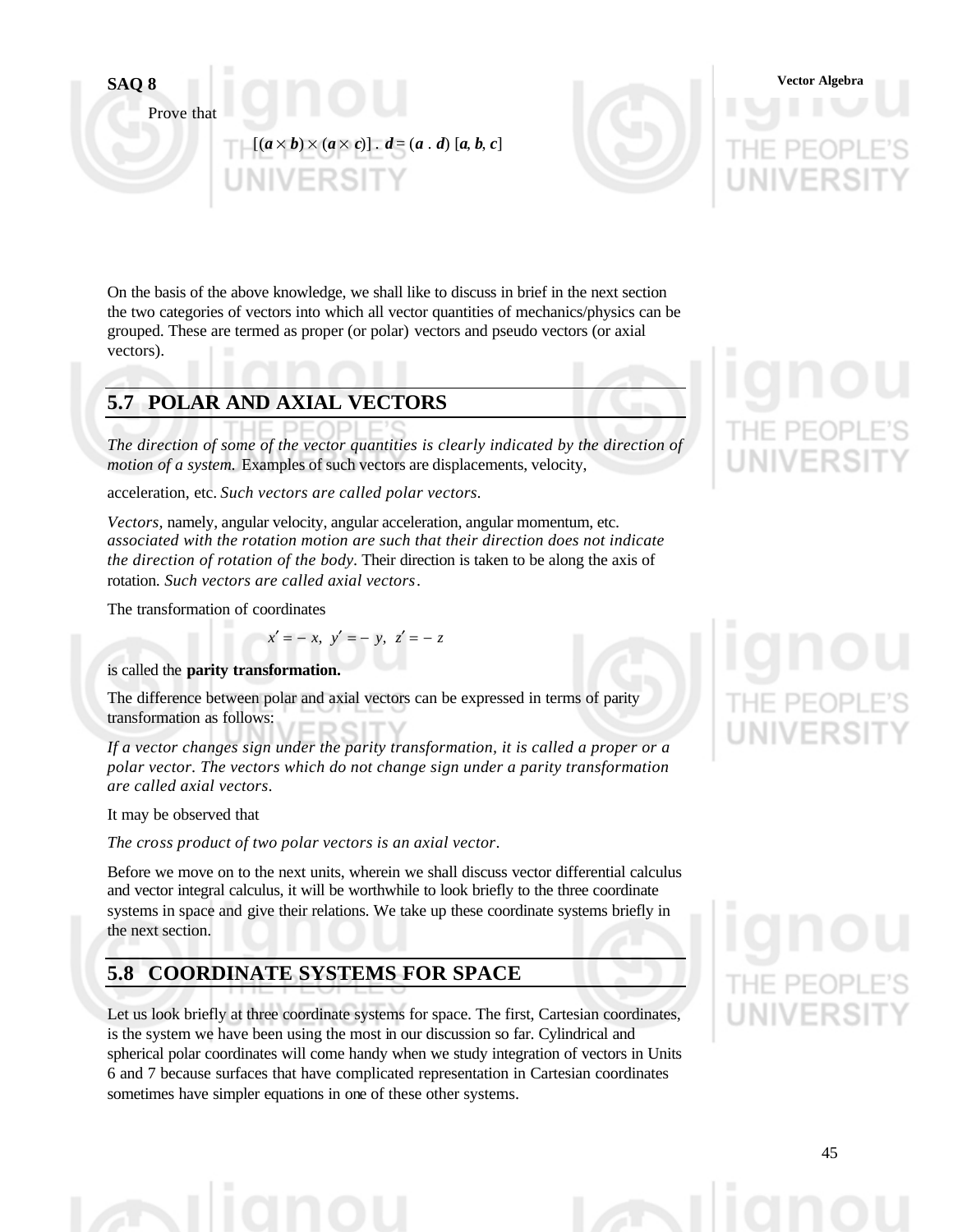

## **5.8.1 Cartesian Coordinates**

Consider a system of mutually orthogonal coordinate axes *Ox*, *Oy* and *Oz* (see Figure 5.35). The Cartesian coordinates of a point  $P(x, y, z)$  in space may be read from the coordinate axes by passing planes through *P* perpendicular to each axis. The three coordinate planes  $x = 0$ ,  $y = 0$ ,  $z = 0$  divide the space into eight cells, called octants.









#### **Figure 5.35 : Cartesian Coordinates**

The octant in which all the three coordinates are positive is called the first octant. We next take up cylindrical coordinates.

#### **5.8.2 Cylindrical Coordinates**

It is frequently convenient to use cylindrical coordinates  $(r, \theta, z)$  to locate a point in space. There are first the polar coordinates  $(r, \theta)$  used instead of  $(x, y)$  in the plane  $z = 0$  coupled with the *z*-coordinate (refer Figure 5.36).

Equations relating Cartesian and Cylindrical Coordinates are

 $r \sin \theta$ ,

 $z = z$ 

 $r^2 = x^2 + y^2$  $x = r \cos \theta$ . *x y*



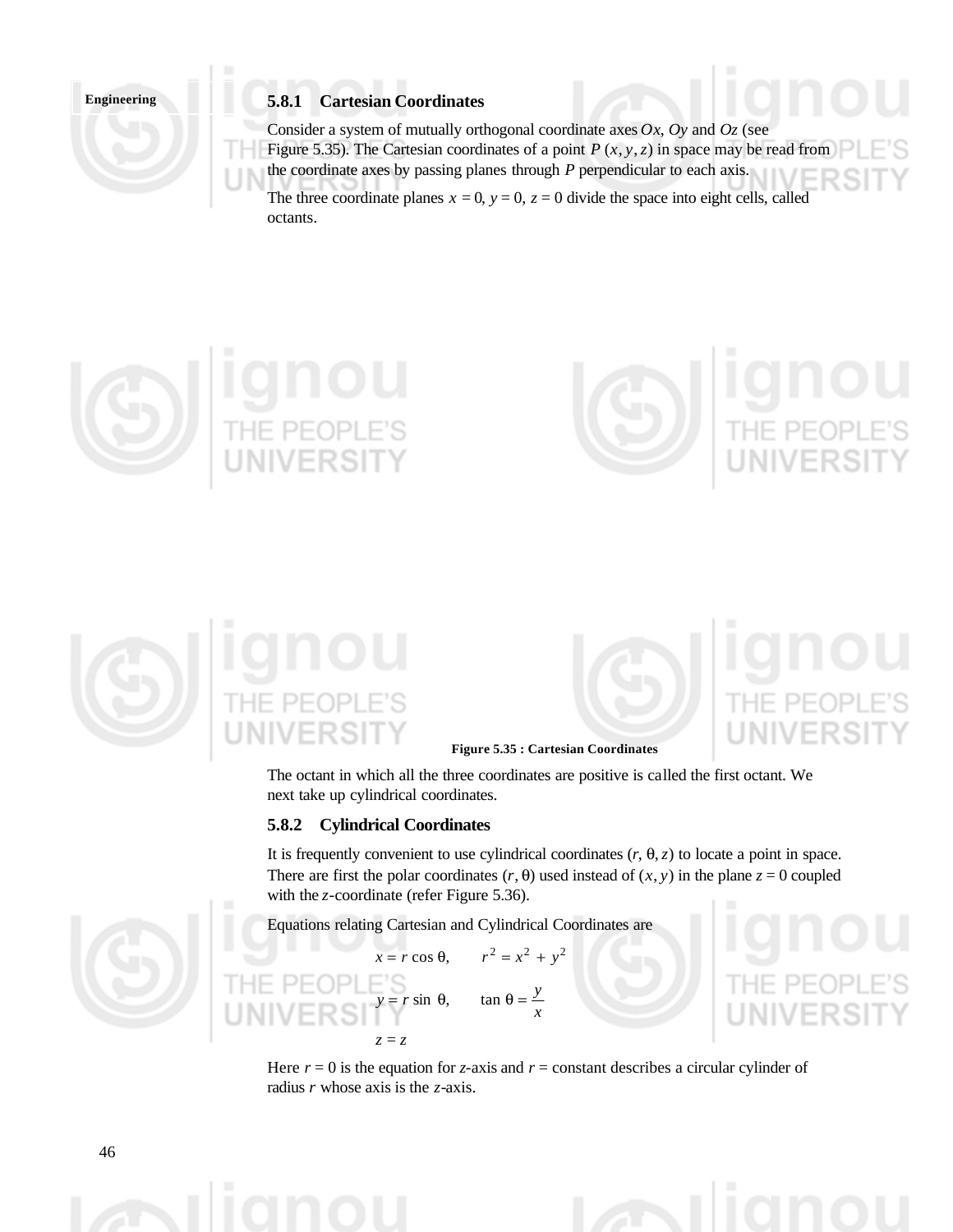



# **Vector Algebra**

#### **Figure 5.36 : Cylindrical Coordinates**

The equation  $\theta$  = constant describes a plane containing the *z*-axis and making an angle θ with the positive *x*-axis.

Cylindrical coordinates are convenient when there is an axis of symmetry in a physical problem.

# **5.8.3 Spherical Coordinates**

Spherical coordinates are useful when there is a center of symmetry. The spherical coordinates  $(R, \theta, \phi)$  of a point in space are shown in Figure 5.37 below.





#### **Figure 5.37 : Spherical Coordinates**

The first coordinate  $R = |OP|$  is the distance from the origin to the point *P*. It is never negative.

The second coordinate  $\theta$  is the same as in cylindrical coordinates, namely, the angle from *xz*-plane to the plane through *P* and the *z*-axis.

The third spherical coordinate φ is the angle measured down from the *z*-axis to the line *OP*.

Every point in space can be represented in terms of spherical coordinates restricted to the ranges.

## $R \ge 0, 0 \le \theta \le 2\pi, 0 \le \phi \le \pi$

Equations relating Cartesian and Cylindrical Coordinates to Spherical Polar Coordinates are

 $r = R \sin \phi$ ,  $x = r \cos \theta$ ,  $x = R \sin \phi \cos \theta$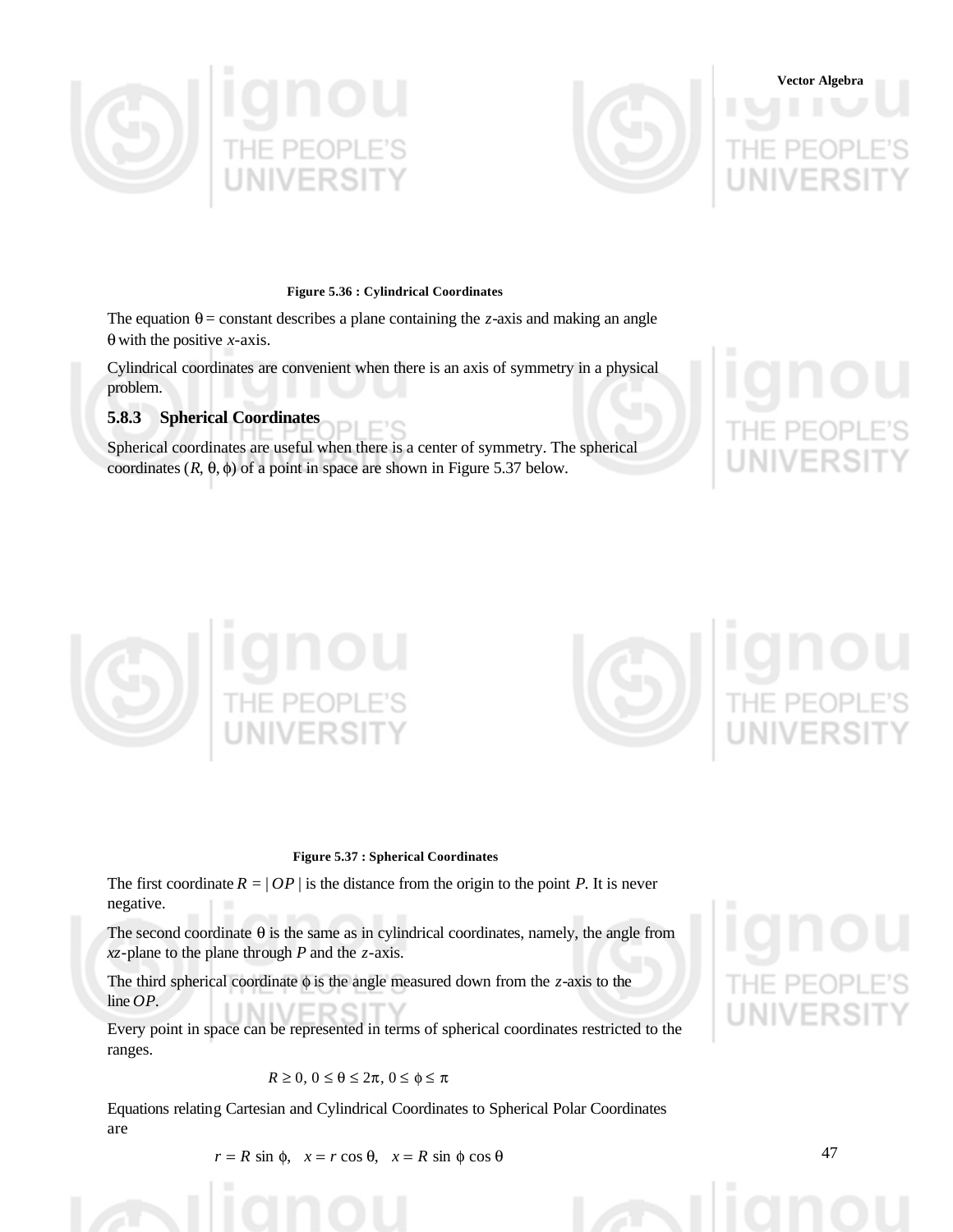# $= R \cos φ$ ,  $y = r \sin θ$ ,  $y = R \sin φ \sin θ$

 $\theta = \theta$ ,  $z = z$ ,  $z = R \cos \phi$ 

The equation  $R =$  constant describes the surface of a sphere of radius  $R$  with center at 0. The equation  $\theta$  = constant in spherical polar coordinates defines a half-plane

#### $\therefore$   $(R \ge 0, \text{ and } 0 \le \phi \le \pi)$

The equation  $\phi$  = constant describes a cone with vertex at 0, axis *OZ*, and generating angle φ provided we broaden our interpretation of the word 'cone' to include the

*xy*-plane for which 2  $\phi = \frac{\pi}{2}$  and comes with generating angles greater than  $\frac{\pi}{2}$  $\frac{\pi}{\pi}$ .

# **5.9 SUMMARY**

In this unit, you have learnt

- A physical quantity completely specified a single number (with a suitable choic e of units of measure) is called a *scalar*.
	- Quantities specified by a magnitude and a direction are called *vector* quantities.
	- Length, support and sense characterize a *directed line segment*. Length of a directed line segment is called *magnitude* or *modulus* or norm of the vector it represents. *Direction* of a vector is from its initial to terminal point.
	- A vector with a certain fixed initial point is called a *bounded vector* and when there is no restriction to choose the initial point, it is called a *free vector*.
		- A vector whose length is zero is called a *null vector*.
		- A vector whose length is unity is called *unit vector*.
			- All vectors having the same initial point are called *coinitial vectors.*
			- Vectors having the same or parallel line of action are called *like* or *parallel* or *collinear vectors* and vectors are called *unlike* if they have opposite directions.
	- Vectors parallel to the same plane or lying in the same plane are called *coplanar vectors*. Three vectors are coplanar if their scalar triple product is zero.
	- Two vectors are said to be equal if they have the same length, same or parallel supports and the same sense.
		- Projections of a vector on the axes of an orthogonal Cartesian coordinate system are called its components. If  $\boldsymbol{a} = a_1 \hat{i} + a_2 \hat{j} + a_3 \hat{k}$  in component form, then

$$
|\boldsymbol{a}| = \sqrt{a_1^2 + a_2^2 + a_3^2}
$$

and direction cosines of the vector are  $\frac{a_1}{|a|}, \frac{a_2}{|a|}, \frac{a_3}{|a|}$  $a_1$   $a_2$   $a_3$  $a \mid \dot{a} \mid \dot{a}$  $\frac{a_1}{a_2}, \frac{a_2}{a_3}$ .

If initial point of a vector is chosen to be the origin of a Cartesian coordinate system, then components of the vector are the coordinates of its terminal point and the vector is called *position vector* of its terminal point.

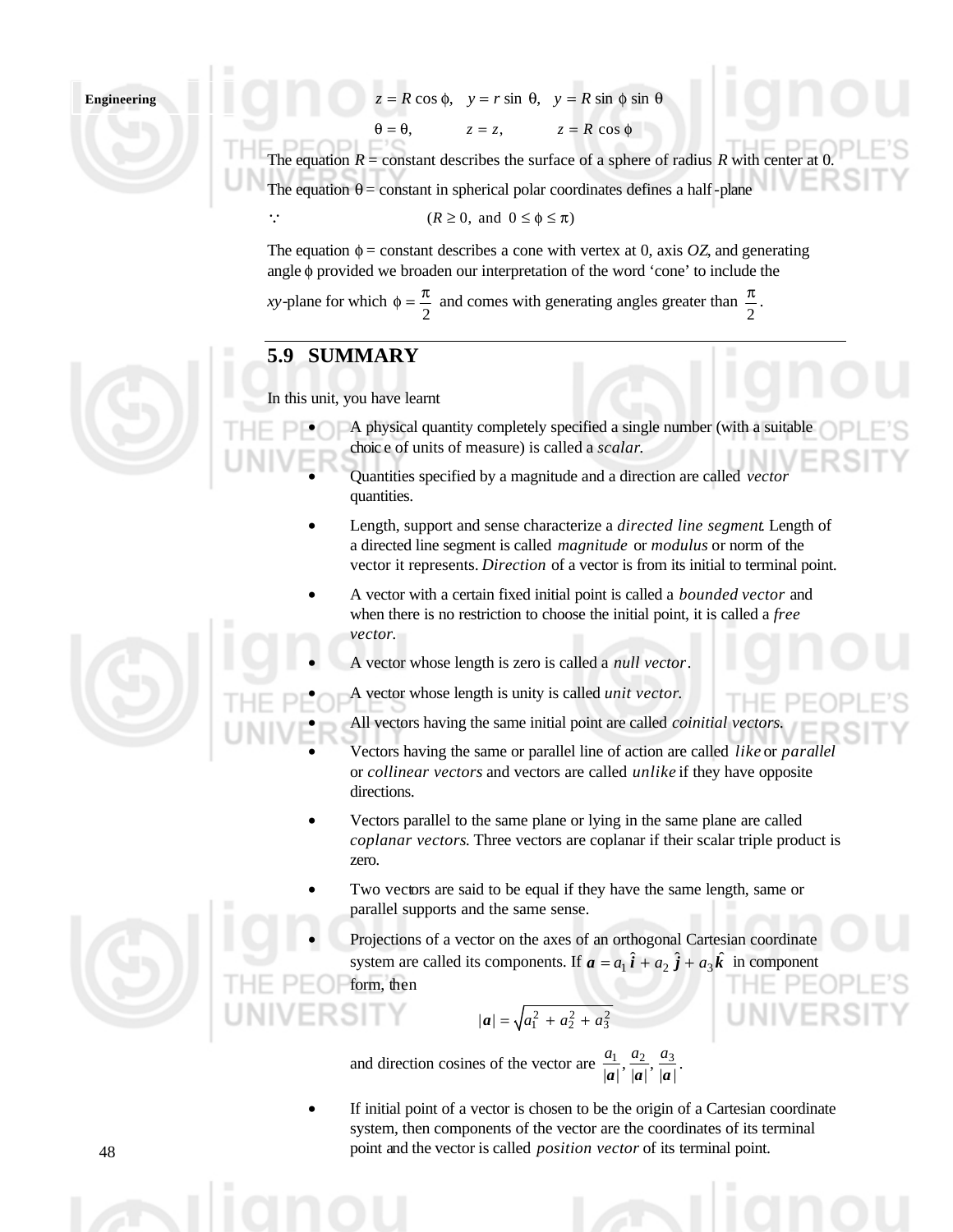- Two vectors *a* and *b* can be added graphically using *triangle law or* **Vector Algebra** *parallelogram law of vector addition.*
- *Vector addition is commutative and associative.* There exist *additive identity* (0) and *additive inverse* (negative of the vector).
- The *difference*  $\mathbf{a} \mathbf{b}$  of two vectors  $\mathbf{a}$  and  $\mathbf{b}$  is obtained by adding  $(-\mathbf{b})$  to  $\mathbf{a}$ .
- Given  $a = a_1 \hat{i} + a_2 \hat{j} + a_3 \hat{k}$ ,  $b = b_1 \hat{i} + b_2 \hat{j} + b_3 \hat{k}$

 $\hat{a} \pm \hat{b} = (a_1 \pm b_1) \hat{i} + (a_2 \pm b_2) \hat{j} + (a_3 \pm b_3) \hat{k}.$ 

- If *m* is a scalar and  $\boldsymbol{a}$  a vector, then  $\boldsymbol{m}$   $\boldsymbol{a}$  is a vector whose magnitude  $= |m| |a|$ , support is same or parallel to *a* and direction of vector *m a* is same as  $a$  if  $m > 0$  and opposite to  $a$  if  $m < 0$ .
- Two vectors are *linearly dependent* if and only if they are parallel, otherwise they are linearly independent. The condition of linear dependence is that their vector product is zero.
	- The *scalar product* of two vectors *a* and *b* is defined as  $a \cdot b = |a| | b | \cos \gamma$ , where  $\gamma(0 \le \gamma \le \pi)$  is the angle between *a* and *b*. In component form,  $\vec{a} \cdot \vec{b} = a_1 b_1 + a_2 b_2 + a_3 b_3$  $\vec{a} \cdot \vec{b} = a_1 b_1 + a_2 b_2 + a_3 b_3$ .
- Two non zero vectors are perpendicular to each other if and only if their dot product is zero.

• 
$$
|a| = \sqrt{a \cdot a}
$$
 and  $\cos \gamma = \frac{a \cdot b}{|a||b|}$  for angle  $\gamma$  between **a** and **b**.

- Geometrically, scalar product of two vectors is the product of the modulus of either vector and projection of the other in its direction.
	- The vector product of two vectors  $\boldsymbol{a}$  and  $\boldsymbol{b}$  is defined as

$$
a \times b = |a| |b| \sin \gamma \hat{n}, \qquad (0 \le \gamma \le \pi) ,
$$

where  $\gamma$  is the angle between *a* and *b* and  $\hat{n}$  is a unit vector perpendicualr to both  $\vec{a}$  and  $\vec{b}$  in the direction such that  $a$ ,  $b$ ,  $\hat{n}$  form a right-handed trial.

- $a \times b = 0$  is the condition for vectors *a* and *b* to be parallel.
- Geometrically,  $\mathbf{a} \times \mathbf{b}$  represents the vector area of the parallelogram having adjacent sides represented by *a* and *b*.

• 
$$
|a \times b| = \sqrt{(a \cdot a) (b \cdot b) - (a \cdot b)^2}
$$
.

In the component form

$$
\mathbf{a} \times \mathbf{b} = \begin{vmatrix} \hat{\mathbf{i}} & \hat{\mathbf{j}} & \hat{\mathbf{k}} \\ a_1 & a_2 & a_3 \\ b_1 & b_2 & b_3 \end{vmatrix}
$$

The scalar triple product  $a \cdot (b \times c)$  is given by

 $a \cdot (b \times c) = |a| | b \times c | \cos \beta$ ,

where β is the angle between *a* and  $(b \times c)$ . In the component form,





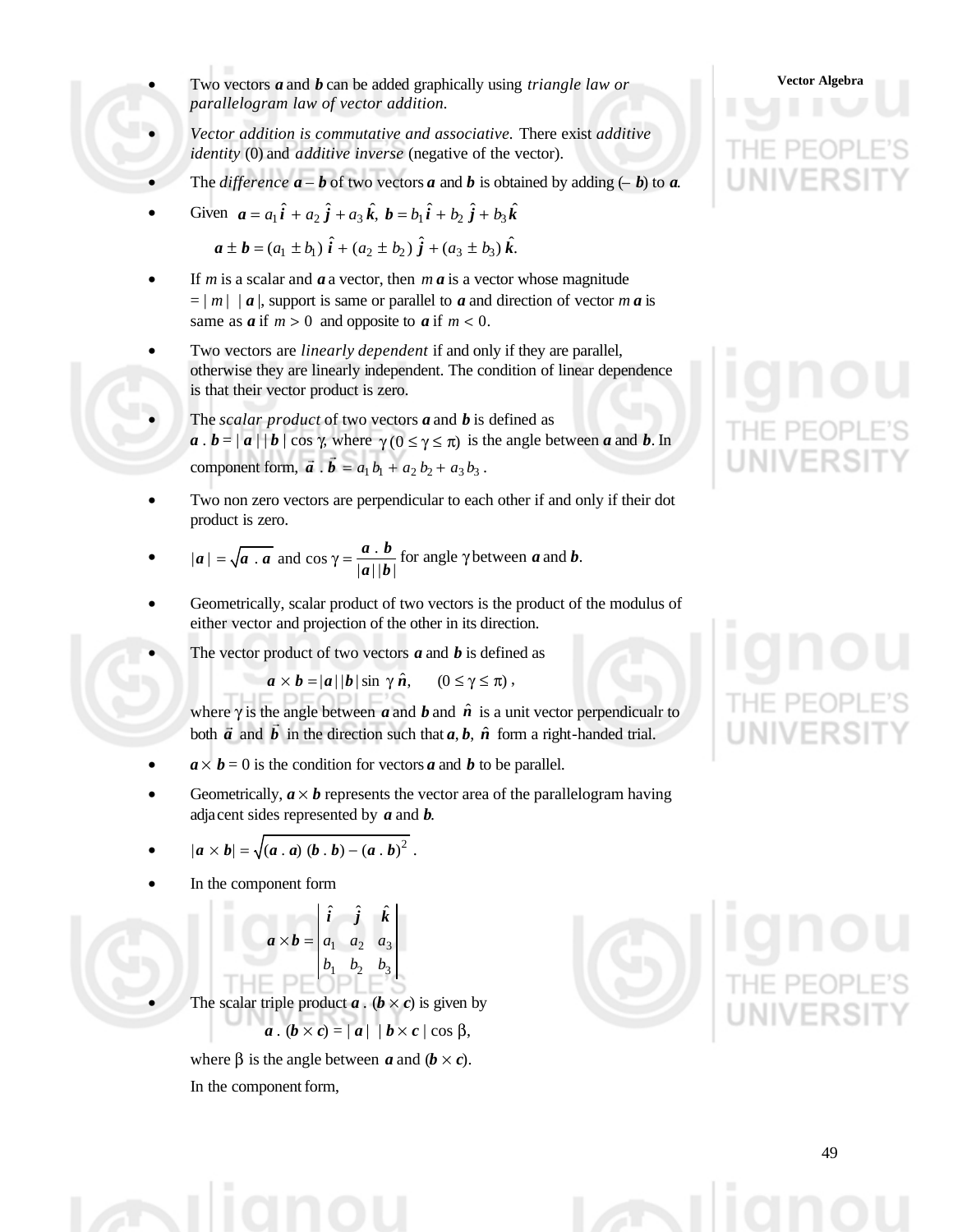$$
a \cdot (b \times c) = \begin{vmatrix} a_1 & a_2 & a_3 \\ b_1 & b_2 & b_3 \\ c_1 & c_2 & c_3 \end{vmatrix}
$$

- Geometrically,  $\boldsymbol{a}$  . ( $\boldsymbol{b} \times \boldsymbol{c}$ ) is the volume of the parallelopiped with  $\boldsymbol{a}, \boldsymbol{b}, \boldsymbol{c}$  as adjacent sides.
- The positions of dot and cross products in a scalar triple product are interchangeable provided the cyclic order of the factors is maintained.
- The vector triple product of three vectors  $a, b, c$  is given by

$$
a \times (b \times c) = (a \cdot c) b - (a \cdot c) c
$$

Geometrically,  $a \times (b \times c)$  is parallel to the plane of *b* and *c* and is perpendicular to *a*.

• Some quadruple products of *a*, *b*, *c* and *d* are

$$
(a \times b) \cdot (c \times d) = (a \cdot c) (b \cdot d) - (a \cdot d) (b \cdot c)
$$

$$
(a \times b) \times (c \times d) = [a, b, d] c - [a, b, c] d
$$

$$
a \times [b \times (c \times d)] = (b \cdot d) (a \times c) - (b \cdot c) (a \times d)
$$

- The component of *polar* vector change their sign under a parity transformation, while those of an *axial* vector do not.
	- Equations relating Cartesian and Cylindrical Coordinates to Spherical Polar Coordinates are



*r* = *R* sin φ,  $x = r \cos θ$ ,  $x = R \sin φ \cos θ$  $z = R \cos \phi$ ,  $y = r \sin \theta$ ,  $y = R \sin \phi \sin \theta$  $\theta = \theta$ ,  $z = z$ ,  $z = R \cos \phi$ 

# **5.10 ANSWERS TO SAQs**

## **SAQ 1**

(a) If  $a_1, a_2, a_3$  are the components of a vector *a* with initial point  $P(3, -2, 1)$ and terminal point  $Q(1, 2, -4)$  then

$$
a_1 = 1 - 3 = -2
$$
,  $a_2 = 2 - (-2) = 4$ ,  $a_3 = -4 - 1 = -5$ 

and 
$$
|a| = \sqrt{a_1^2 + a_2^2 + a_3^2}
$$
  
=  $\sqrt{(-2)^2 + (4)^2 + (-5)^2}$   
=  $\sqrt{4 + 16 + 25}$   
=  $\sqrt{45}$ 



 $= 3\sqrt{5}$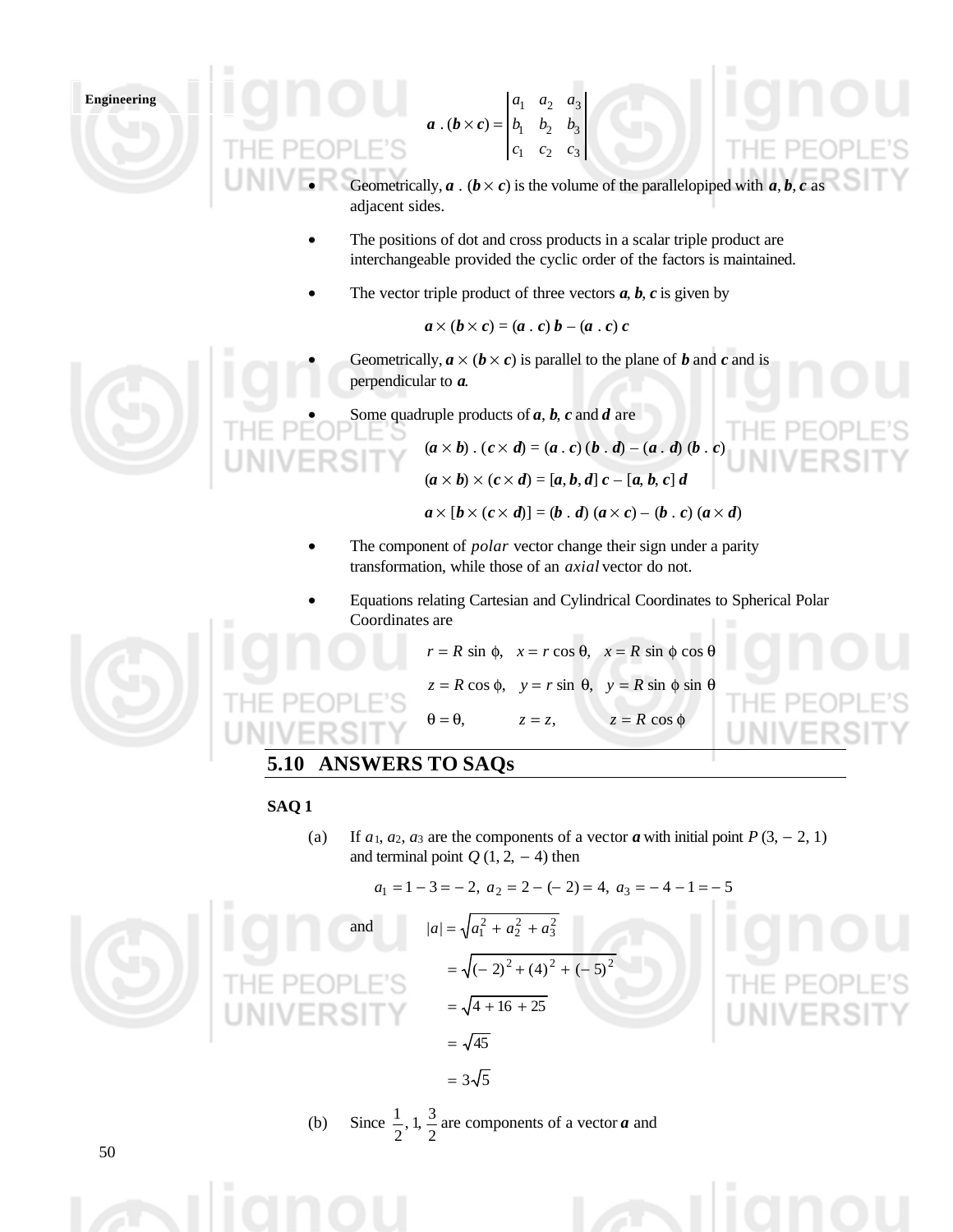

**Figure** In  $\triangle$  *ABC*, by triangle law of addition,  $\mathbf{AB} = \mathbf{AC} + \mathbf{CB}$ In  $\triangle$  *BCD* by triangle law of addition,  $DC = DB + BC$ Adding, we get  $\overline{AB}$  +  $\overline{DC}$  =  $\overline{AC}$  +  $\overline{CB}$  +  $\overline{DB}$  +  $\overline{BC}$  $= AC + DB + CB - CB$  $= AC + DB$ 

 $\therefore \vec{a} + (-\vec{a})$ 

Hence the result.

# **SAQ 3**

(a) (i) Let *A*, *B*, *C* be three non-linear point. Draw  $a \Delta ABC$  such that

$$
AB = a \quad \text{and} \quad BC = b
$$





**Figure**

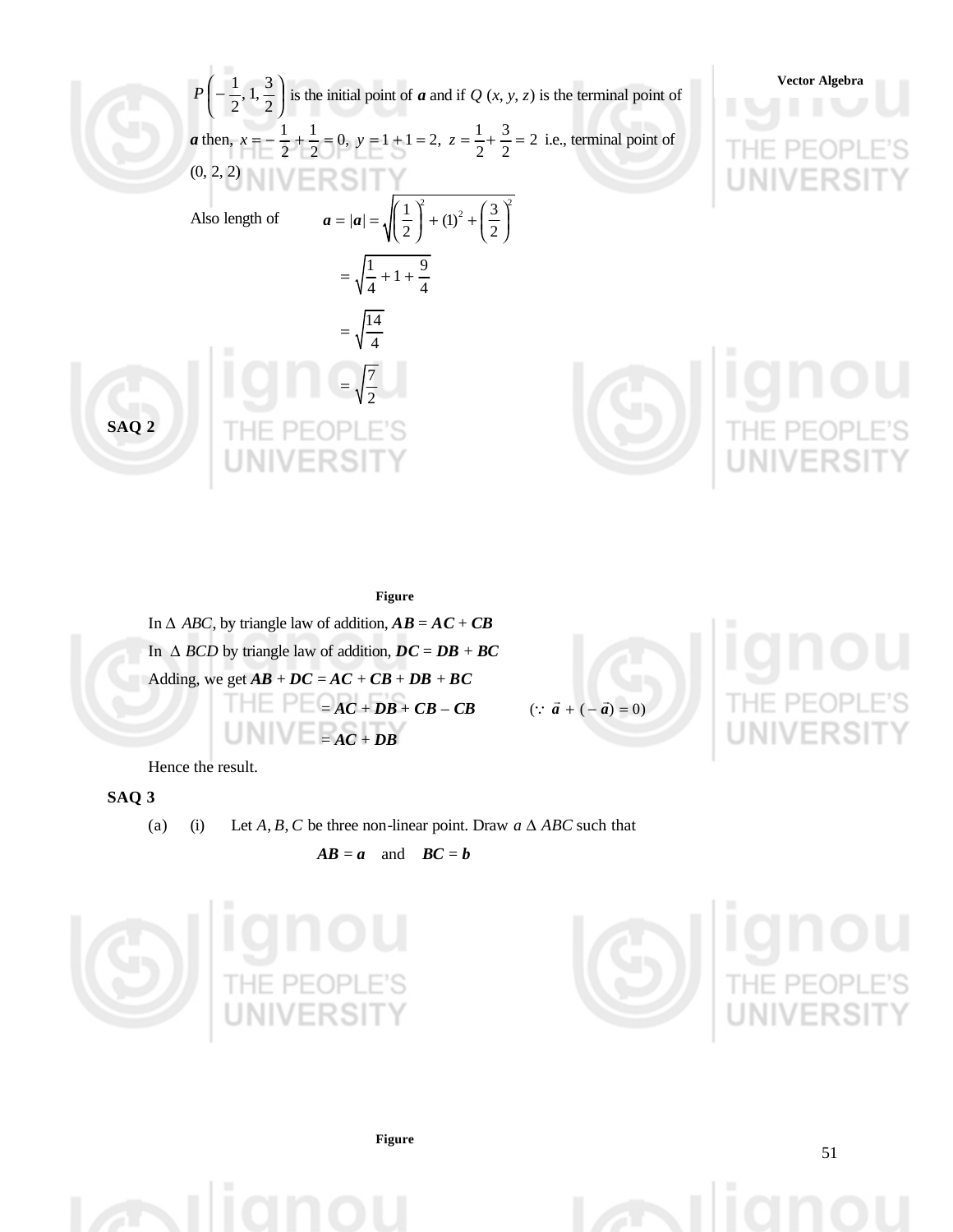

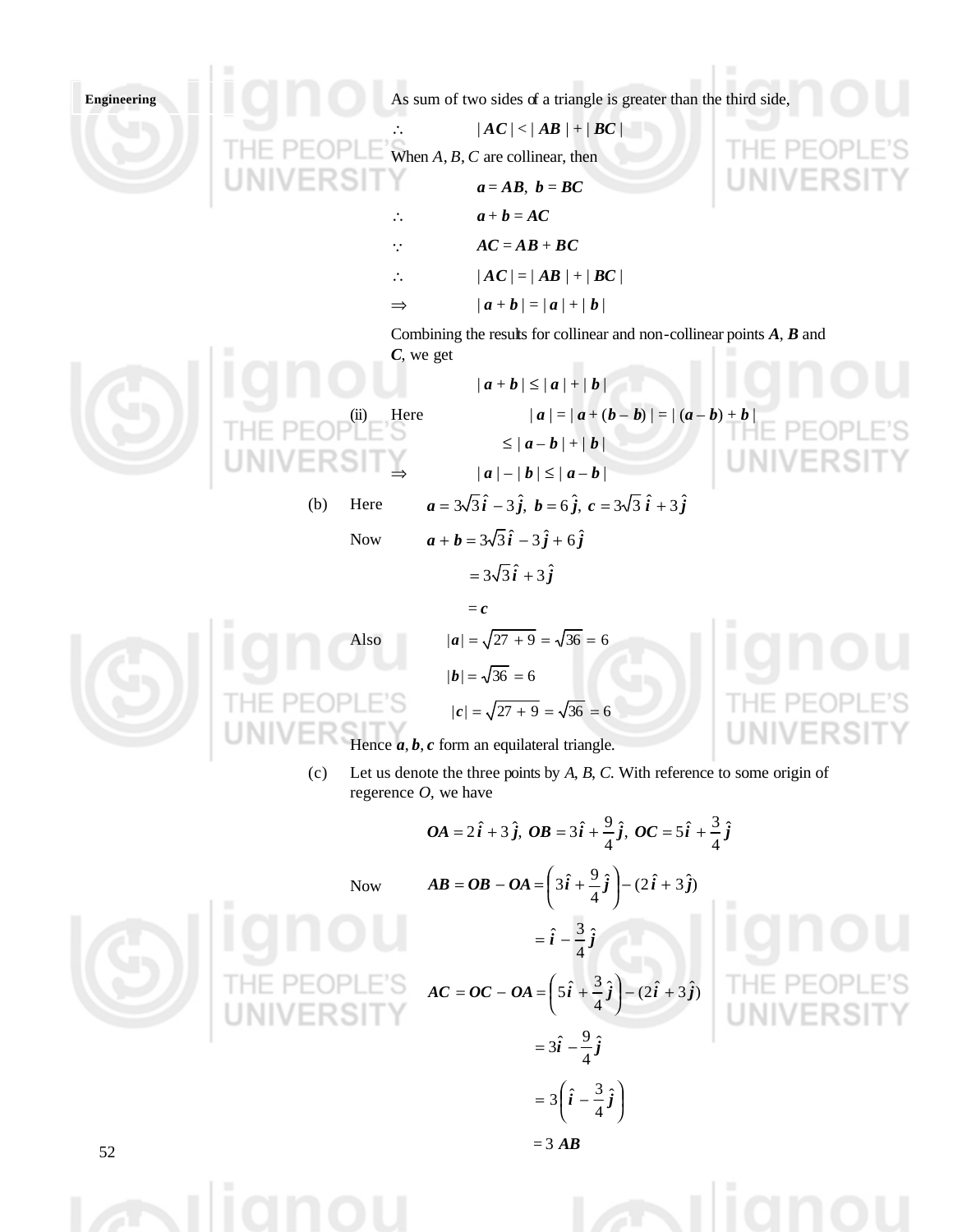∴ *AC* and *AB* are parallel, but *AC* and *AB* have one point A common. Vector Algebra

Hence *A*, *B*, and *C* are collinear.

(d) If the three vectors are coplanar, they should be linearly dependent. Thus one of them can be expressed as linear combination of the remaining two, i.e., there should exist two scalars *x* and *y* such that

$$
5a + 6b + 7c = x(7a - 8b + 9c) + y(3a + 20b + 5c)
$$

Equating coefficients of like vectors, we get

$$
5 = 7x + 3y
$$

$$
6 = -8x + 20y
$$

$$
7 = 9x + 5y
$$

Solving the first two of these equations, we get

2  $y=\frac{1}{2}$ 2  $x = \frac{1}{2}, y =$ 



These values of *x* and *y* also satisfy the third of the above equations. Here the three vectors are coplanar.

## **SAQ 4**

(a) Let *O* be the centre of the semicircle with *AB* as diameter.

Let *P* be the any point on the circumference of the semi-circle.

Let *O* be the origin of reference

 $\boldsymbol{OP} = \boldsymbol{r}$ 

and 
$$
OA = a
$$
 so that  $OB = -a$ 

$$
\quad \ \ \text{let} \quad \ \
$$

Now for the semi-circle,

$$
|OP| = |OA|
$$
  

$$
OP2 = OA2
$$



Figure  
\n
$$
\Rightarrow \quad r^2 = a^2
$$
\n
$$
\Rightarrow \quad (r - a) \cdot (r + a) = 0
$$
\n
$$
\Rightarrow \quad (OP - OA) \cdot (OP - OB) = 0
$$
\n
$$
\Rightarrow \quad AP \cdot BP = 0
$$
\n
$$
\Rightarrow \quad AP \text{ is perpendicular to } BP
$$

Hence  $\angle APB = 90^\circ$ 

(b)  $\mathbf{F} = \text{Total force} = \text{Sum of forces}$ 



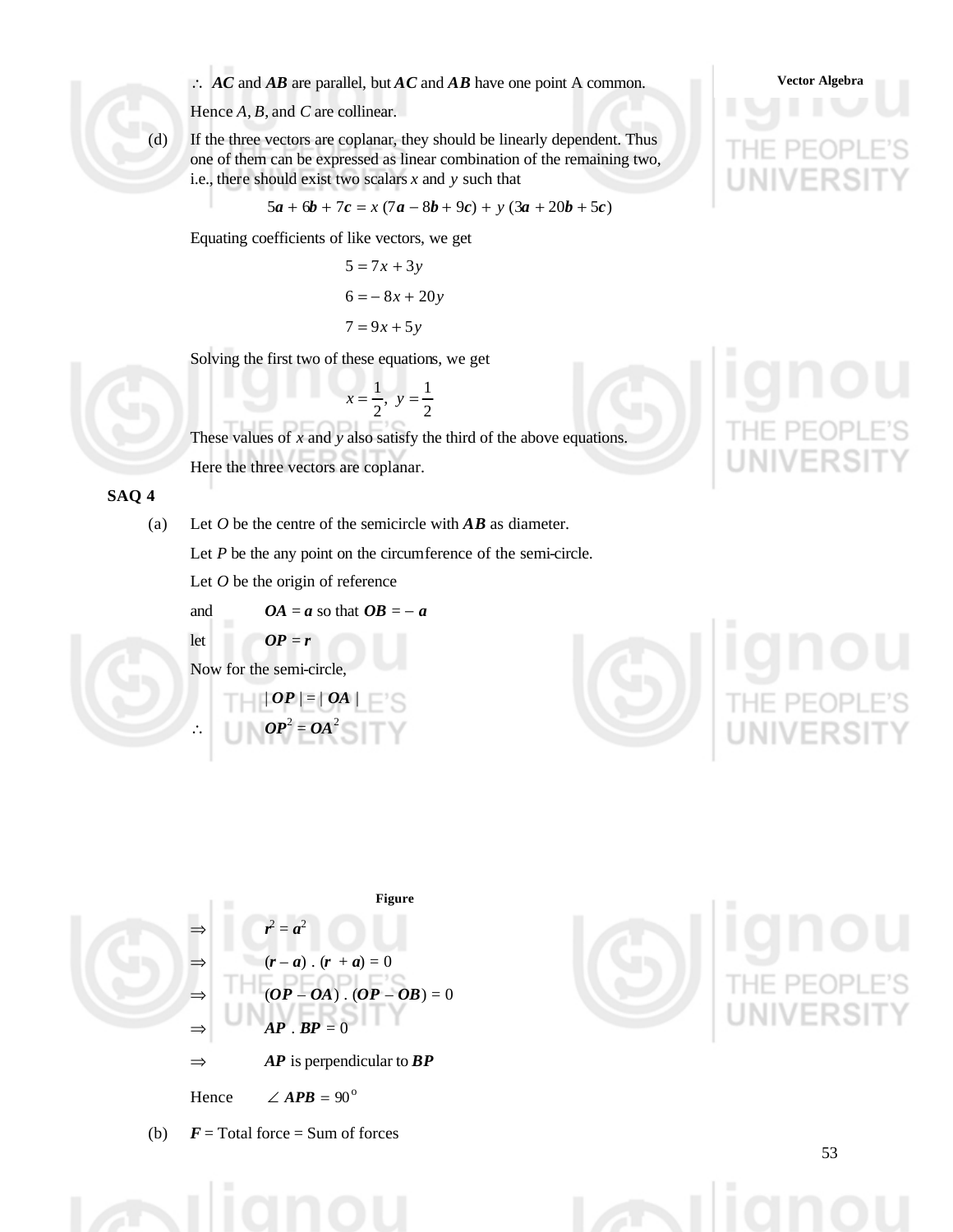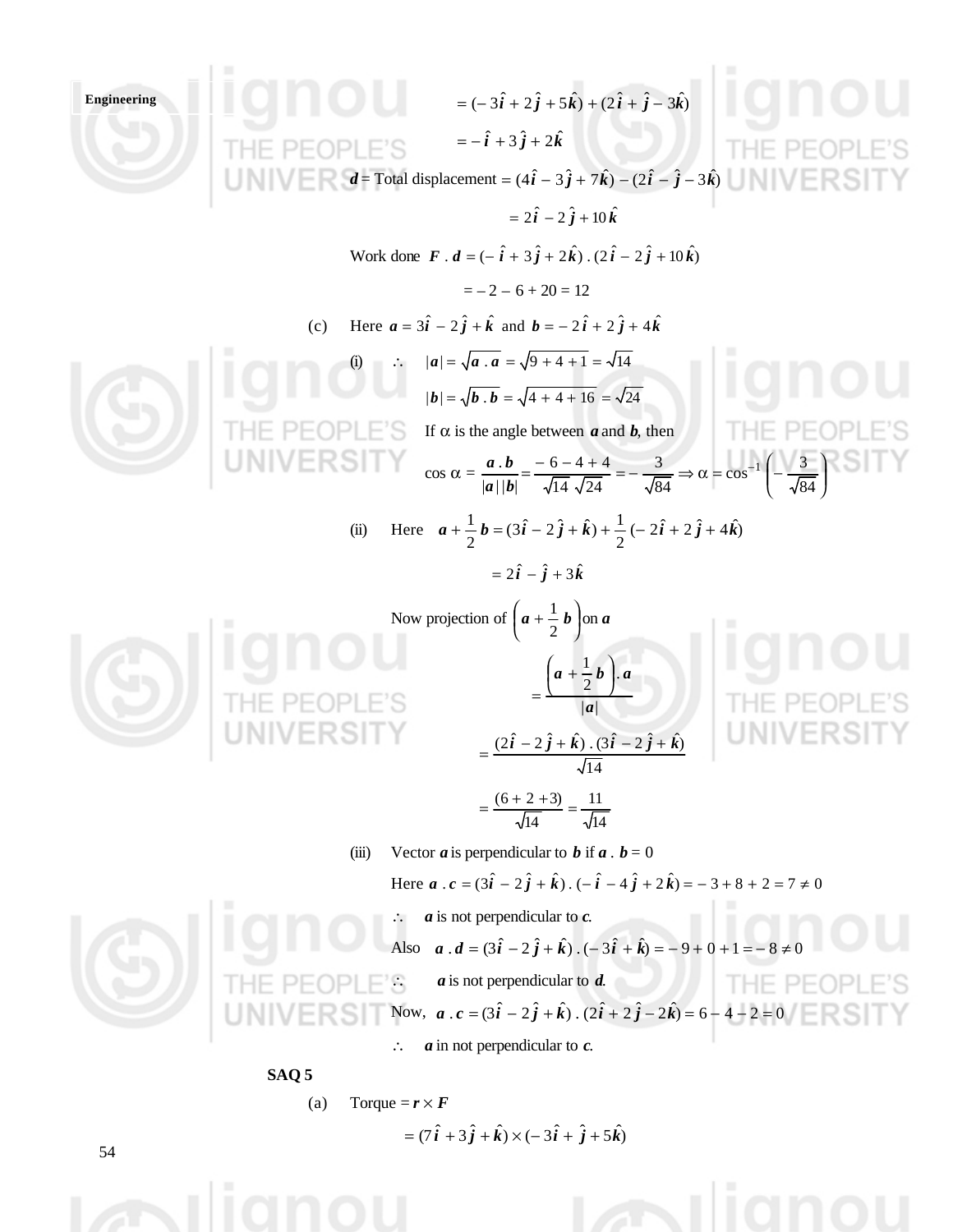



# **Vector Algebra**

(b) **L. H. S.** =  $(a - b) \times (a + b)$ 

 $= a \times a + a \times b - b \times a - b \times b$ 

$$
= \mathbf{0} + \boldsymbol{a} \times \boldsymbol{b} + \boldsymbol{a} \times \boldsymbol{b} - \mathbf{0}
$$

 $= 2$  ( $\boldsymbol{a} \times \boldsymbol{b}$ )

## **Interpretation**

Let the diagonals *AC* and *BC* of the parallelogram *ABCD* intersect at *O*. ٠F.



**Figure** Let  $AO = a$  and  $OD = b$  $\therefore$  *OB* = – *b* Now  $AB = AO + OB = a - b$ and  $AD = AO + OD = a + b$ Now  $(a - b) \times (a + b) = AB \times AD$  = area of parallelogram *ABCD*.

Again  $a \times b$  = area of parallelogram whose sides are *a* and *b*.

 = area of parallelogram with sides as semi-diagonals of parallelogram *ABCD.*

Hence the area of the parallelogram *ABCD* is equal to twice the area of the parallelogram whose adjacent sides are semi-diagonals of the first parallelogram.

(c) (i) If the given vectors are perpendicular, then

$$
(3\hat{i} + 2\hat{j} + 9\hat{k}) \cdot (\hat{i} + a\hat{j} + 3\hat{k}) = 0
$$
  
\n
$$
\Rightarrow \qquad 3 + 2a + 27 = 0
$$
  
\n
$$
\Rightarrow \qquad 2a = -30
$$
  
\n
$$
\Rightarrow \qquad a = -15
$$

(ii) If the given vectors are parallel, then

$$
(3\hat{i} + 2\hat{j} + 9\hat{k}) \times (\hat{i} + a\hat{j} + 3\hat{k}) = 0
$$

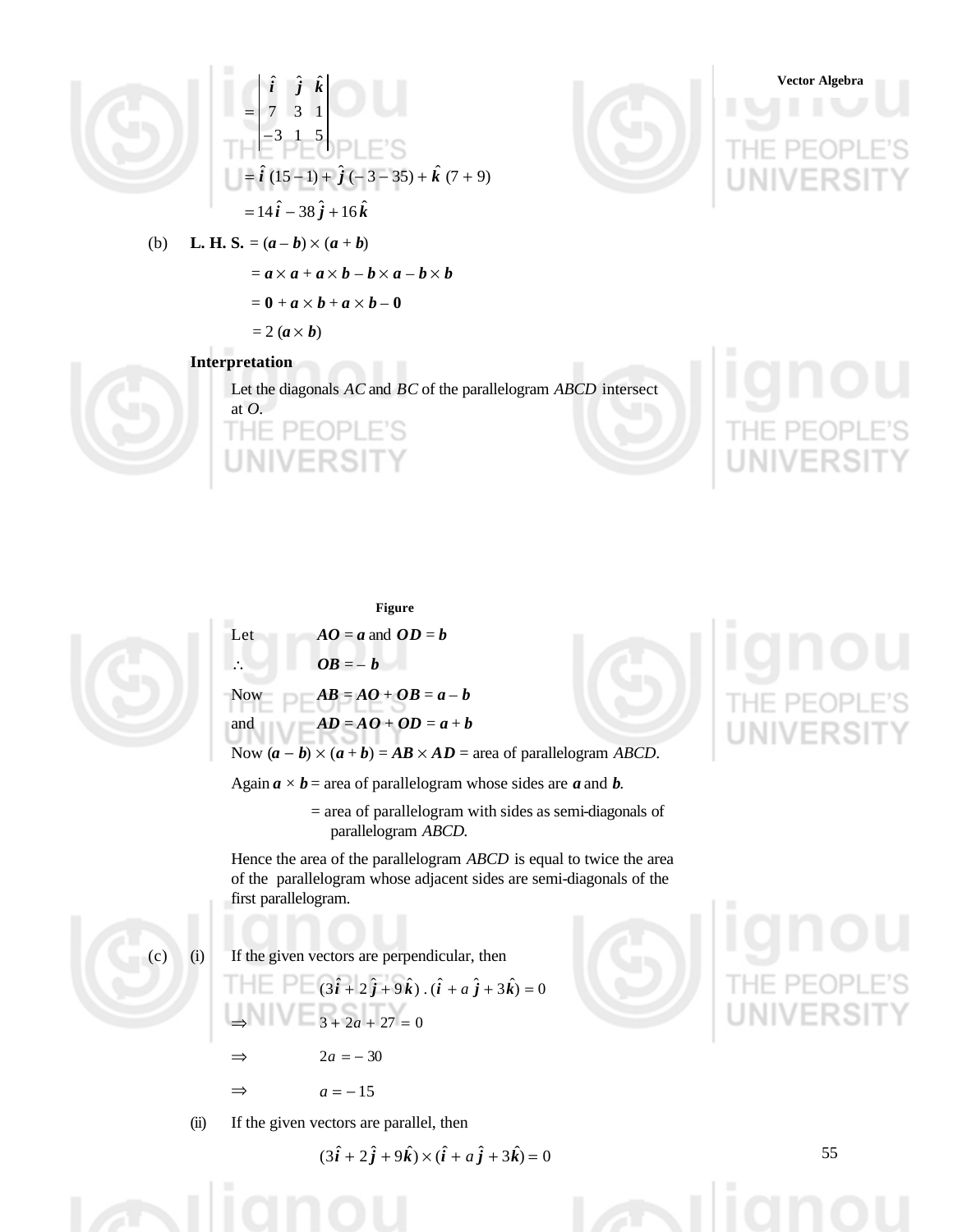

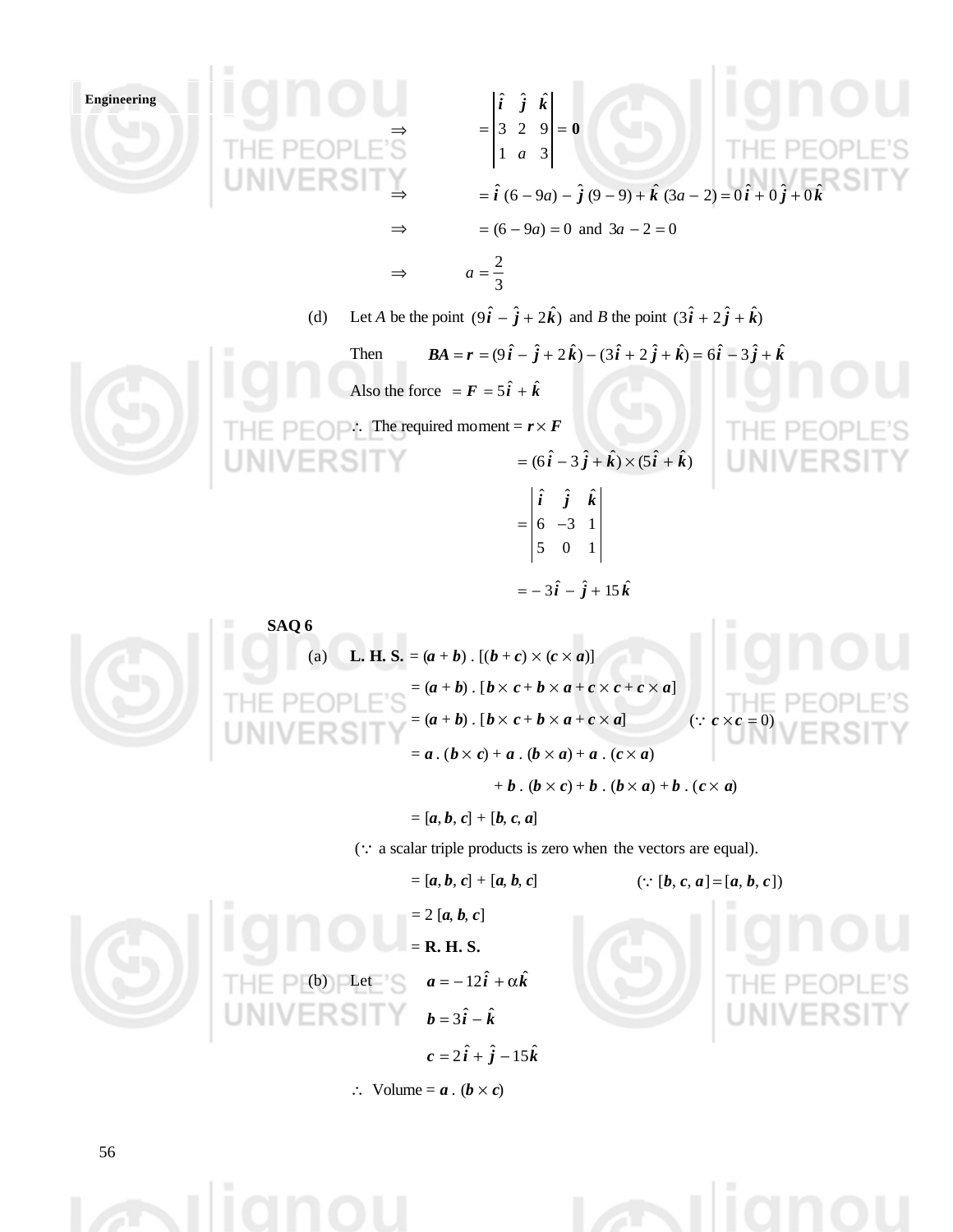

Since *A*, *B*, *C*, *D* are coplanar, therefore *AB*, *AC* and *AD* lie in the same plane.

Thus 
$$
AB \cdot (AC \times AD) = 0
$$
  
\n
$$
\begin{vmatrix}\n-1 & 5 & -3 \\
-4 & 3 & 3 \\
1 & 7 & \lambda+1\n\end{vmatrix} = 0
$$
\n
$$
= -1(3\lambda + 3 - 21) - 5(-4\lambda - 4 - 3) - 3(-28 - 3) = 0
$$
\n
$$
\Rightarrow = -3\lambda + 18 + 20\lambda + 35 + 93 = 0
$$
\n
$$
\Rightarrow = 17\lambda + 146 = 0
$$
\n
$$
\Rightarrow \lambda = -\frac{146}{17}
$$

**SAQ 7**

(a) Here  $a = \hat{i} - 2\hat{j} - 3\hat{k}$ ,  $b = 2\hat{i} + \hat{j} - \hat{k}$ ,  $c = \hat{i} + 3\hat{j} - \hat{k}$ (i) Now  $\mathbf{b} \times \mathbf{c} = \begin{vmatrix} 2 & 1 & -1 \end{vmatrix} = \hat{\mathbf{i}} \ (-1 + 3) - \hat{\mathbf{j}} \ (-2 + 1) + \hat{\mathbf{k}} \ (6 - 1)$  $1 \quad 3 \quad -1$  $\hat{i}$   $\hat{j}$   $\hat{k}$  $= 2\hat{i} + \hat{j} + 5\hat{k}$ 

$$
\therefore \qquad a \times (b \times c) = \begin{vmatrix} \hat{i} & \hat{j} & \hat{k} \\ 1 & -2 & -3 \\ 2 & 1 & 5 \end{vmatrix} = \hat{i} (-10 + 3) - \hat{j} (5 + 6) + \hat{k} (1 + 4)
$$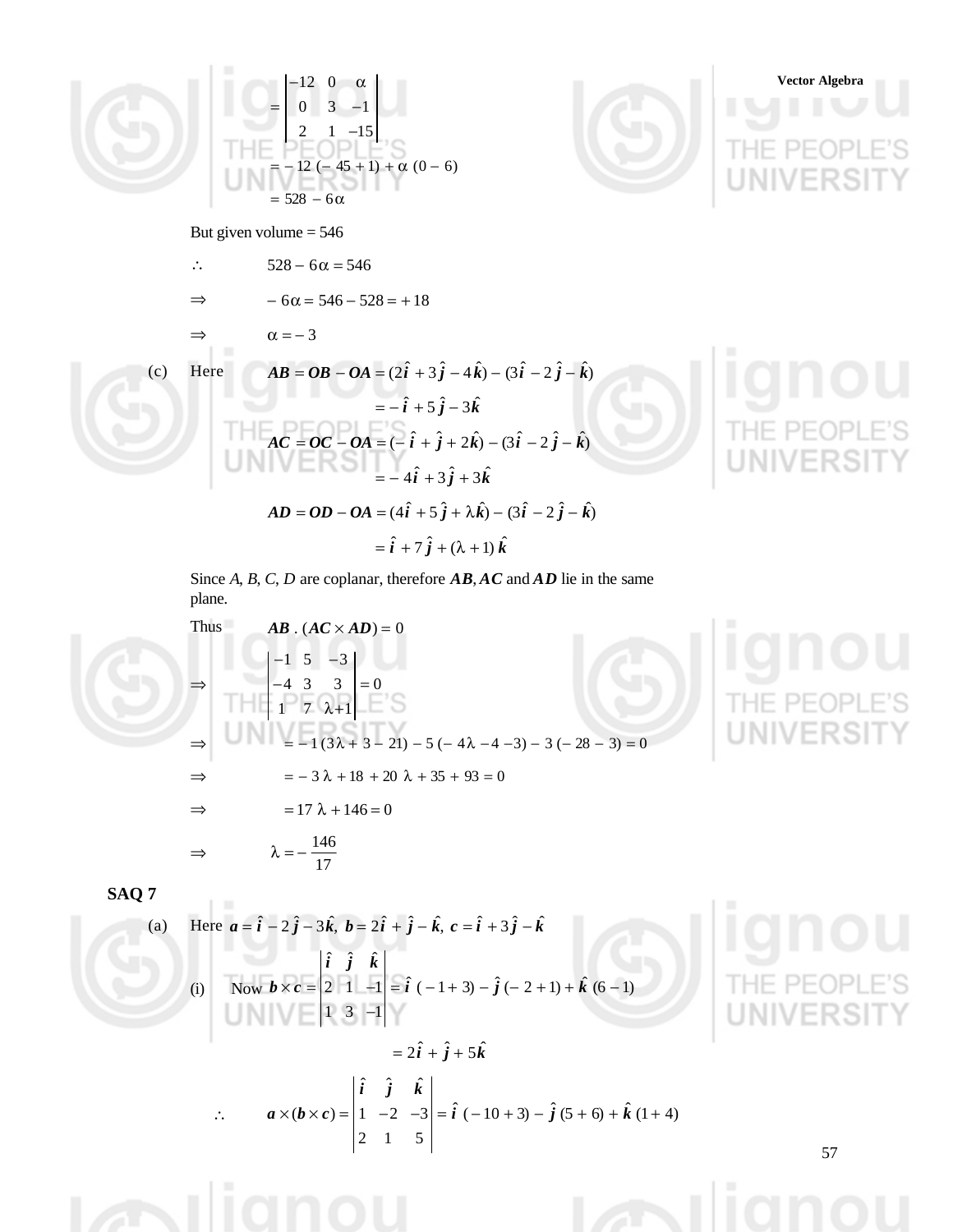**Engineering**  *i j k* ˆ 5 ˆ 11 ˆ = − 7 − + (ii) Also (1 4) ˆ ( 1 6) ˆ (2 3) ˆ 2 1 1 1 2 3 ˆ ˆ ˆ = + − − + + + − × = − − *i j k i j k a b i j k* ˆ 5 ˆ 5 ˆ = 5 − + ∴ (15 5) ˆ ( 5 5) ˆ (5 15) ˆ 1 3 1 5 5 5 ˆ ˆ ˆ ( ) = − − − − + + − × × = − *i j k i j k a b c i j k* ˆ 20 ˆ 10 ˆ = − 10 + + (b) **L. H. S.** ) ˆ ( ˆ ) ˆ ( ˆ ) ˆ ( ˆ = *i* × *a* × *i* + *j* × *a* × *j* + *k a* × *k* ] ˆ . ) ˆ ) ( ˆ . ˆ ] [( ˆ . ) ˆ ) ( ˆ . ˆ ] [( ˆ . ) ˆ ) ( ˆ . ˆ = [(*i i a* − *i a i* + *j j a* − *j a j* + *k k a* − *k a k a i a i a j a j a k a k* ˆ . ) ˆ ( ˆ . ) ˆ ( ˆ . ) ˆ = − ( + − + − ] ˆ . ) ˆ ( ˆ . ) ˆ ( ˆ . ) ˆ = 3*a* − [(*i a i* + *j a j* + *k a k* Let *a i j k* <sup>ˆ</sup> <sup>ˆ</sup> <sup>ˆ</sup> <sup>=</sup> *<sup>a</sup>*<sup>1</sup> <sup>+</sup> *<sup>a</sup>*<sup>2</sup> <sup>+</sup> *<sup>a</sup>*<sup>3</sup> ∴ <sup>1</sup> <sup>2</sup> <sup>3</sup> . ˆ . , ˆ . , ˆ *i a* = *a j a* = *a k a* = *a* ∴ **L. H. S** ) <sup>ˆ</sup> <sup>ˆ</sup> <sup>ˆ</sup> <sup>3</sup> ( <sup>=</sup> *<sup>a</sup>* <sup>−</sup> *<sup>a</sup>*<sup>1</sup> *i* + *a*<sup>2</sup> *j* + *a*<sup>3</sup> *k* = 3*a* − *a* = 2*a* = **R. H. S.** (c) We have *a b c b* 2 1 × ( × ) = ⇒ *a c b a b c b* 2 1 ( . ) − ( . ) = ⇒ ( . ) 0 2 1 . − = *a c* − *b a b c* ⇒ 0 2 1 *a* . *c* − = and *a* . *b* = 0 ⇒ 2 1 *a* . *c* = and *a* . *b* = 0 (Since *b* and *c* are non-parallel, hence coefficients of *b* and *c* must vanish separately.)

If  $\theta_1$  and  $\theta_2$  are the angles between *a* and *c* and *a* and *b* respectively, then

$$
\cos \theta_1 = \frac{1}{2} \Rightarrow \theta_1 = \frac{\pi}{3}
$$
 (: **a**, **b**, **c** are unit vectors)